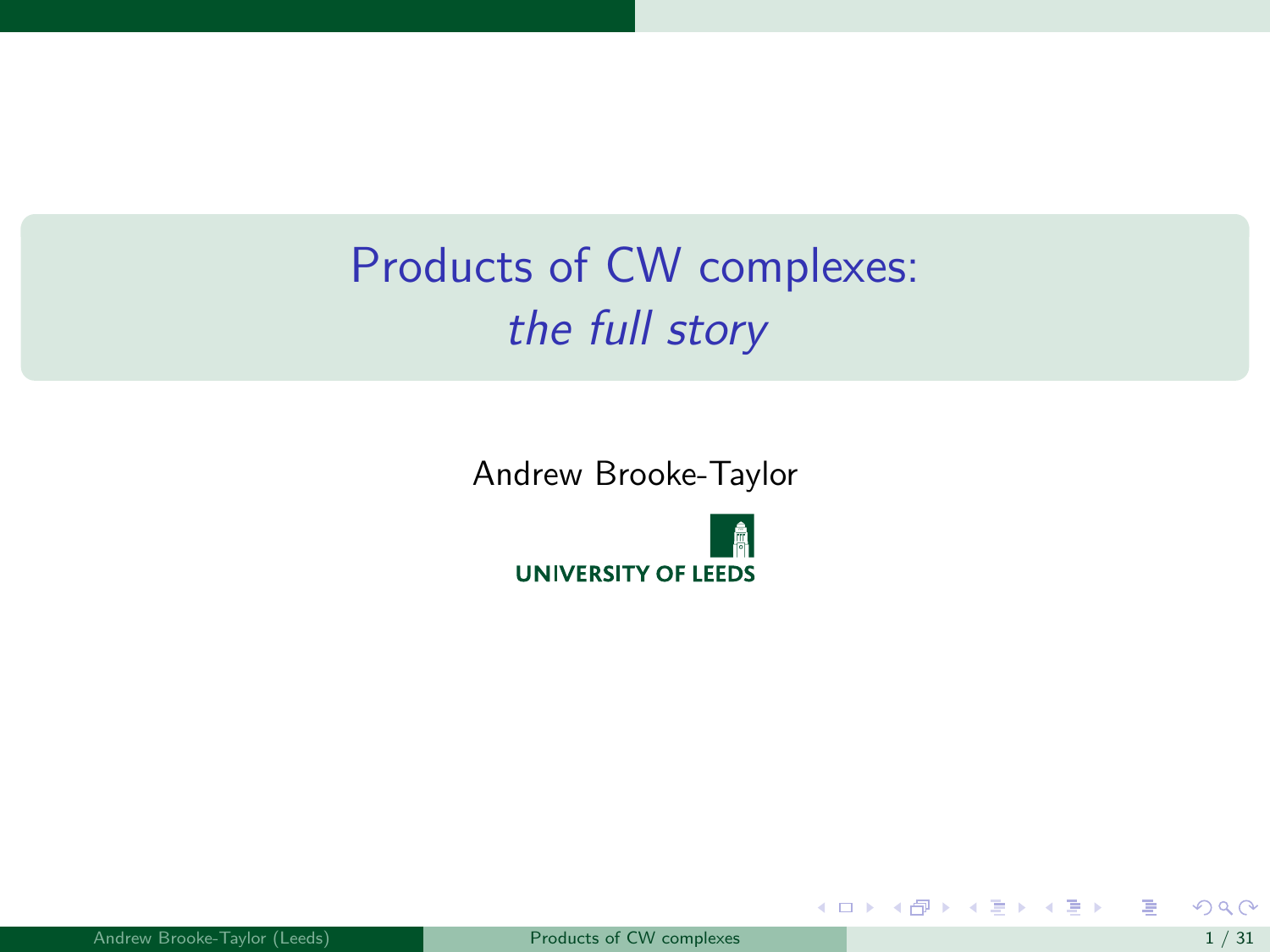For algebraic topology, even spheres are hard.

重

メロメ メ御 メメ きょうくきょう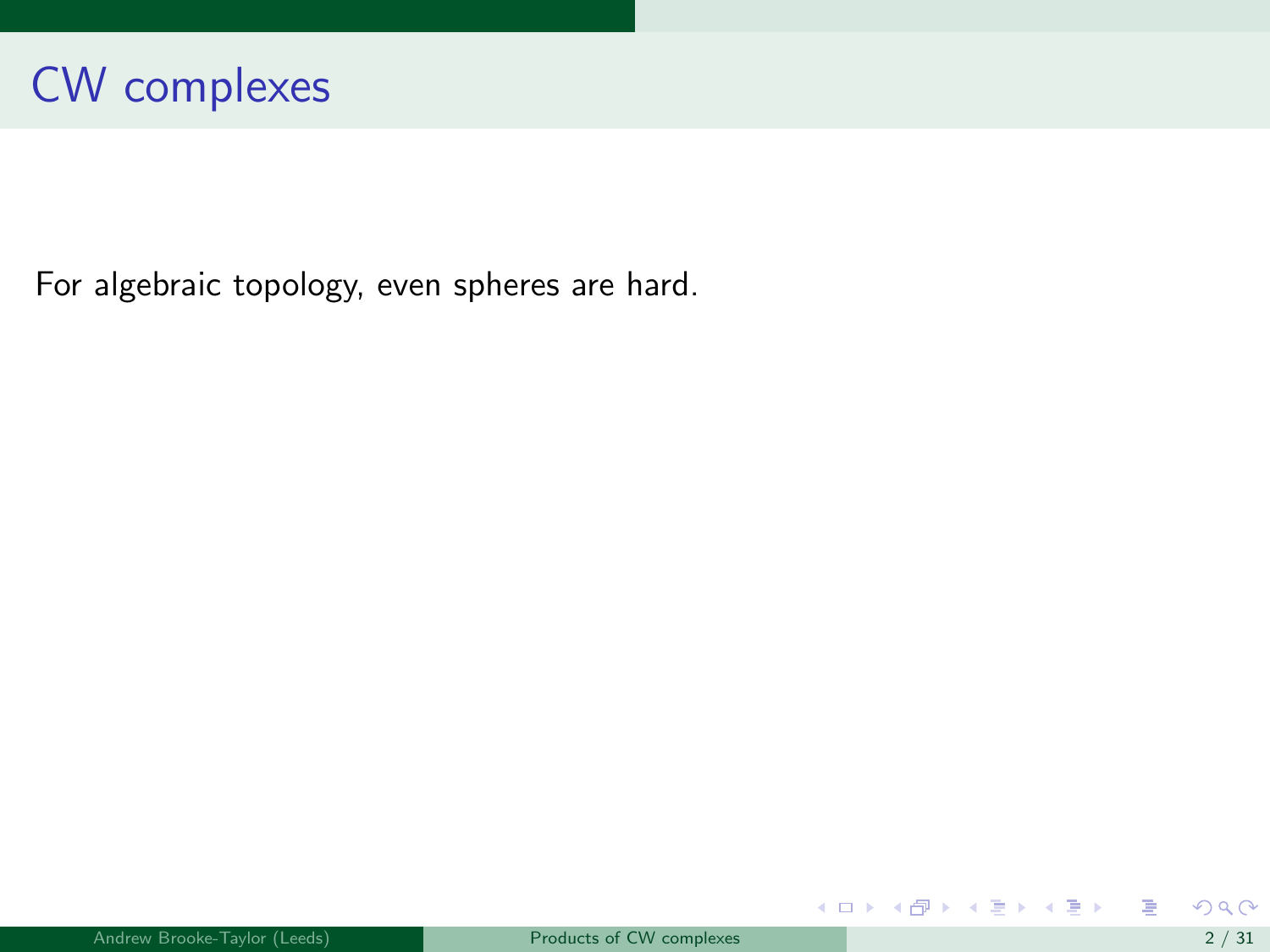For algebraic topology, even spheres are hard.

So, focus on CW complexes: spaces built up by gluing on Euclidean discs of higher and higher dimension.

メロメ メ御き メミメ メミメー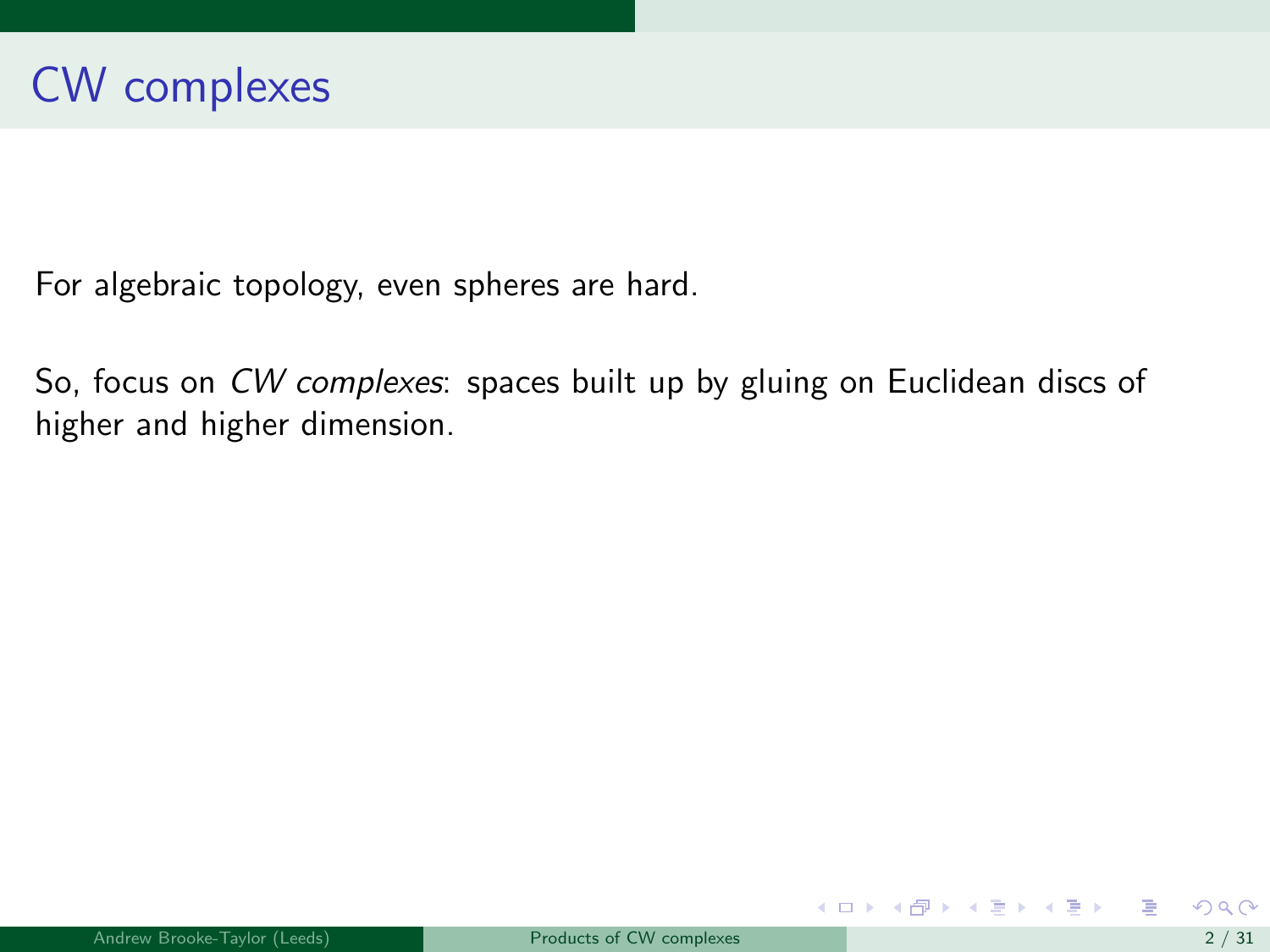For algebraic topology, even spheres are hard.

So, focus on CW complexes: spaces built up by gluing on Euclidean discs of higher and higher dimension.

### **Notation**

For  $n \in \mathbb{N}$ , let

- $D^n$  denote the closed ball of radius 1 about the origin in  $\mathbb{R}^n$  (the *n-disc*), ◦
- $D<sup>n</sup>$  its interior (the open ball of radius 1 about the origin), and
- $S^{n-1}$  its boundary (the  $n-1$ -sphere).

メロメ メ部 メメ きょうくきょう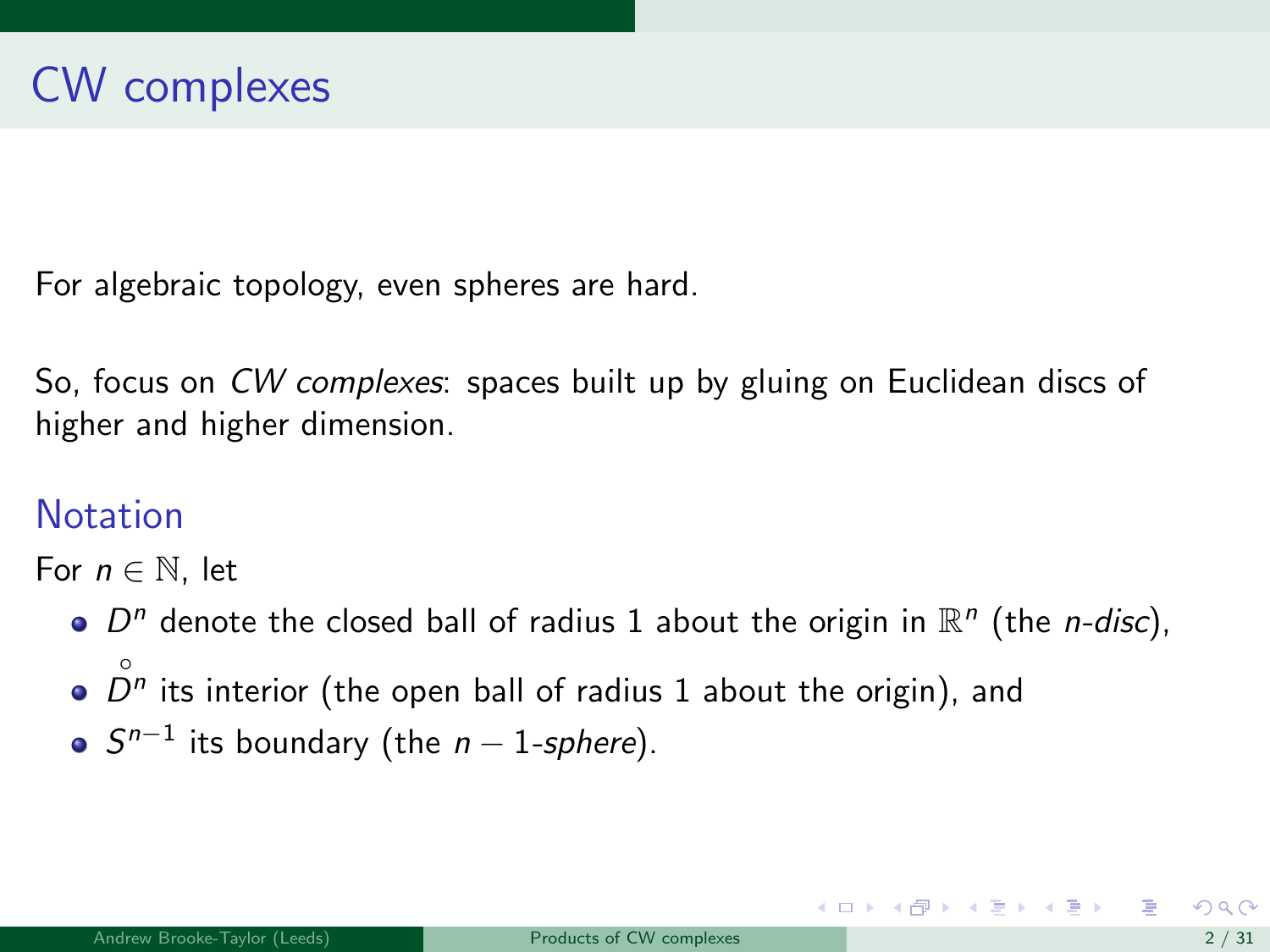### **Definition**

A Hausdorff space  $X$  is a CW complex if there is a set of continuous functions  $\varphi^n_\alpha : D^n \to X$ , for  $\alpha$  in an arbitrary index set and  $n \in \mathbb{N}$  a function of  $\alpha$ , such that:

 $\bullet$   $\varphi_{\alpha}^n \restriction \overset{\circ}{\mathcal O}{}^n$  is a homeomorphism to its image, and  $X$  is the disjoint union as  $\alpha$ varies of these homeomorphic images  $\varphi^n_{\alpha}[\stackrel{\circ}{D^n}]$  ("cells," denoted  $e^n_{\alpha}$ ).

メロメ メ都 メメ きょうくぼ メー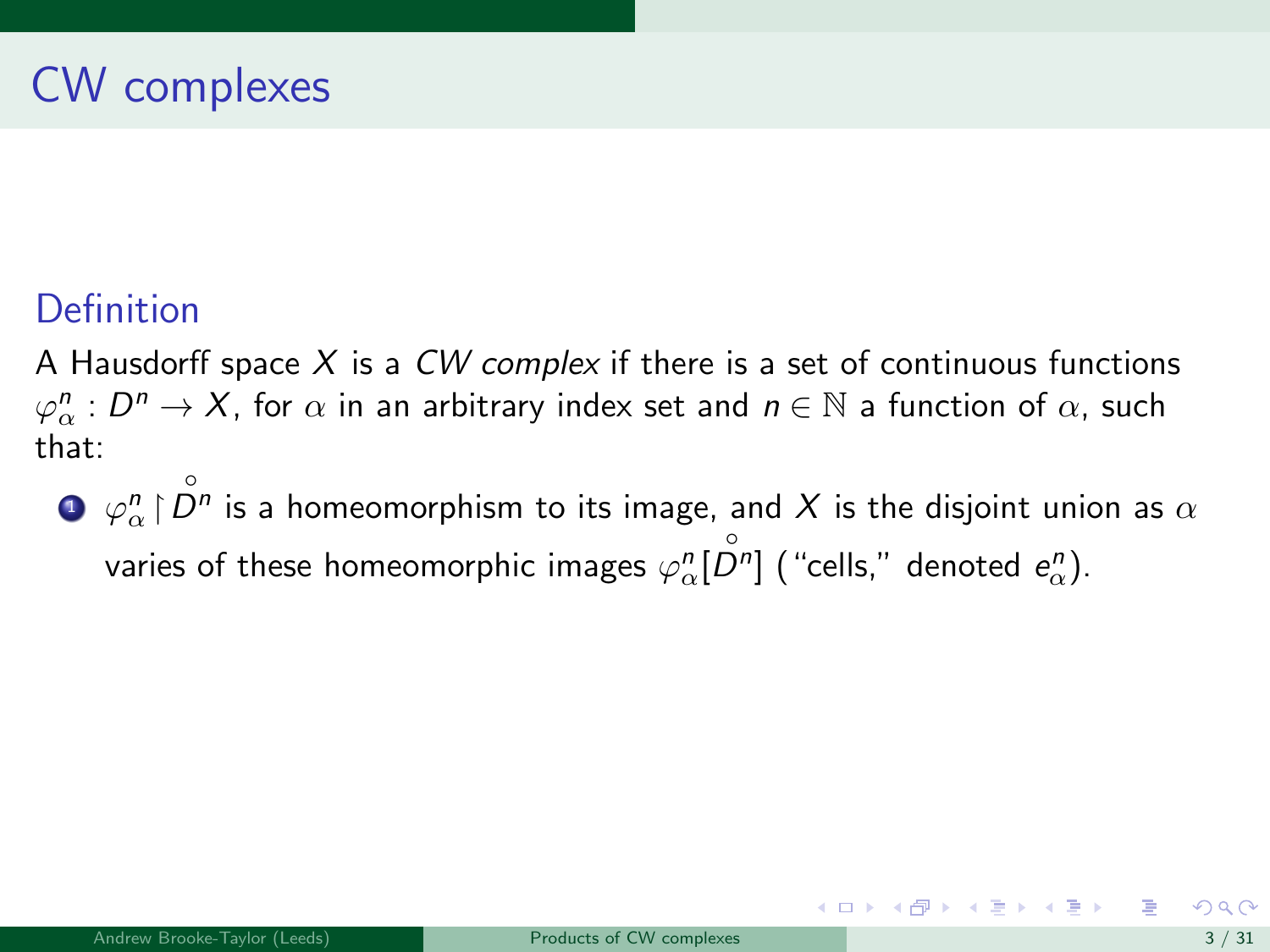### **Definition**

A Hausdorff space  $X$  is a  $CW$  complex if there is a set of continuous functions  $\varphi^n_\alpha : D^n \to X$ , for  $\alpha$  in an arbitrary index set and  $n \in \mathbb{N}$  a function of  $\alpha$ , such that:

- $\bullet$   $\varphi_{\alpha}^n \restriction \overset{\circ}{\mathcal O}{}^n$  is a homeomorphism to its image, and  $X$  is the disjoint union as  $\alpha$ varies of these homeomorphic images  $\varphi^n_{\alpha}[\stackrel{\circ}{D^n}]$  ("cells," denoted  $e^n_{\alpha}$ ).
- ② Closure-finiteness: For each  $\varphi_\alpha^n$ ,  $\varphi_\alpha^n[S^{n-1}]$  is contained in finitely many cells all of dimension less than n.

イロト イ押 トイヨ トイヨ トー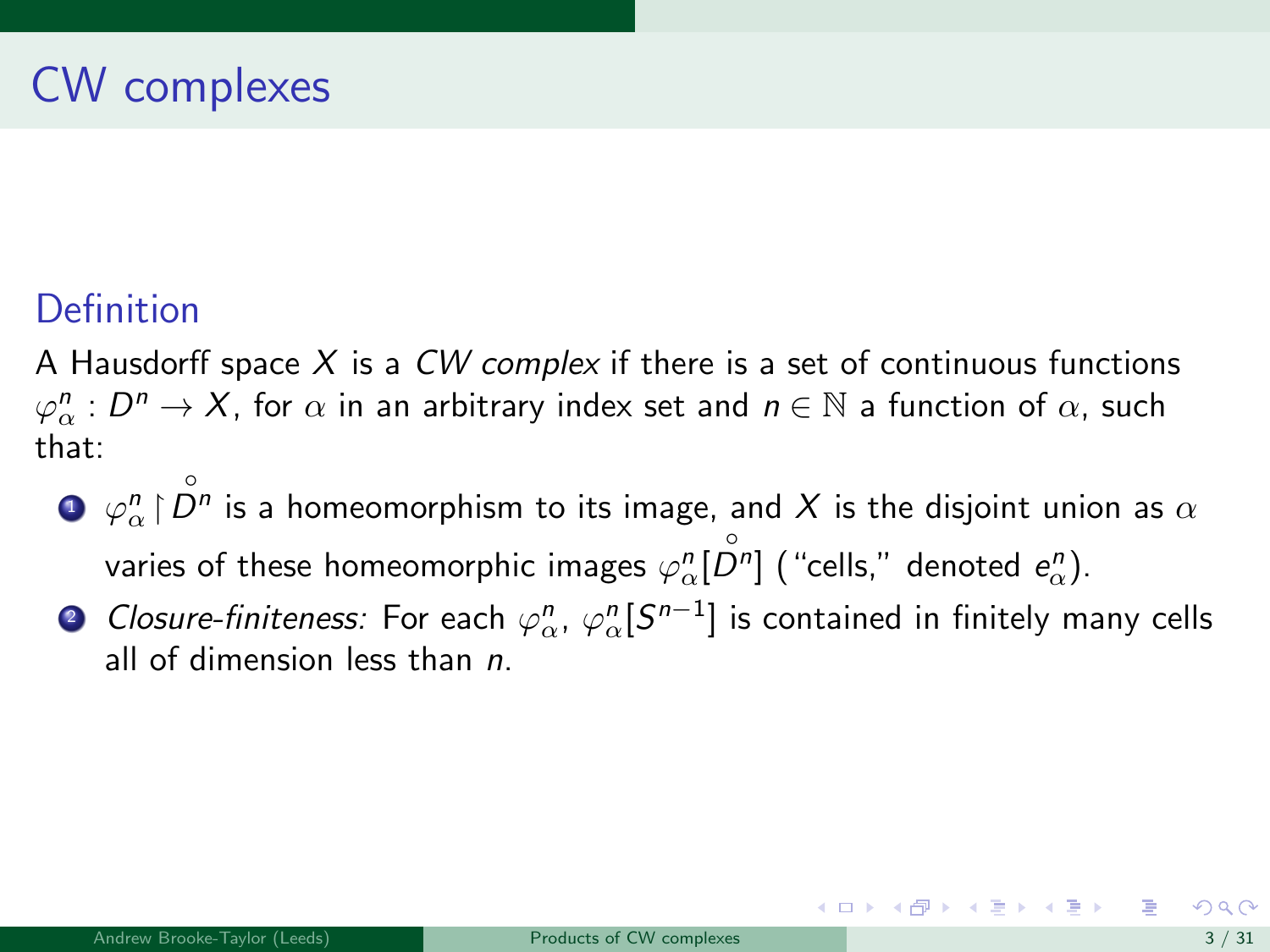### **Definition**

A Hausdorff space  $X$  is a  $CW$  complex if there is a set of continuous functions  $\varphi^n_\alpha : D^n \to X$ , for  $\alpha$  in an arbitrary index set and  $n \in \mathbb{N}$  a function of  $\alpha$ , such that:

- $\bullet$   $\varphi_{\alpha}^n \restriction \overset{\circ}{\mathcal O}{}^n$  is a homeomorphism to its image, and  $X$  is the disjoint union as  $\alpha$ varies of these homeomorphic images  $\varphi^n_{\alpha}[\stackrel{\circ}{D^n}]$  ("cells," denoted  $e^n_{\alpha}$ ).
- ② Closure-finiteness: For each  $\varphi_\alpha^n$ ,  $\varphi_\alpha^n[S^{n-1}]$  is contained in finitely many cells all of dimension less than  $n$ .
- <sup>3</sup> Weak topology: A set is closed if and only if its intersection with each closed cell  $\varphi_\alpha^n[D^n]$  is closed.

K ロンス 御 > ス ヨ > ス ヨ > 一 ヨ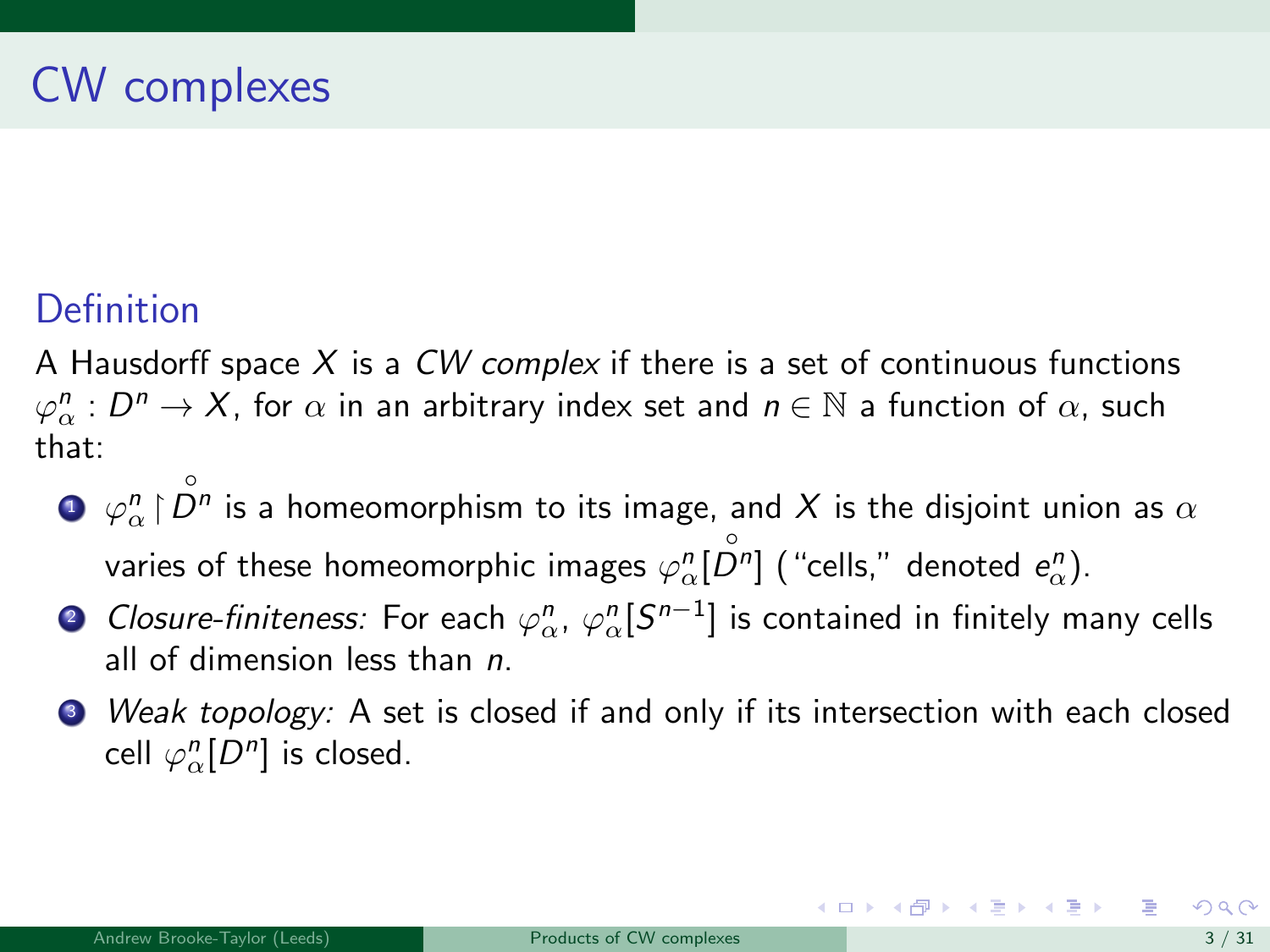## Not necessarily metrizable

重

メロメメ 倒す メミメメ ミメー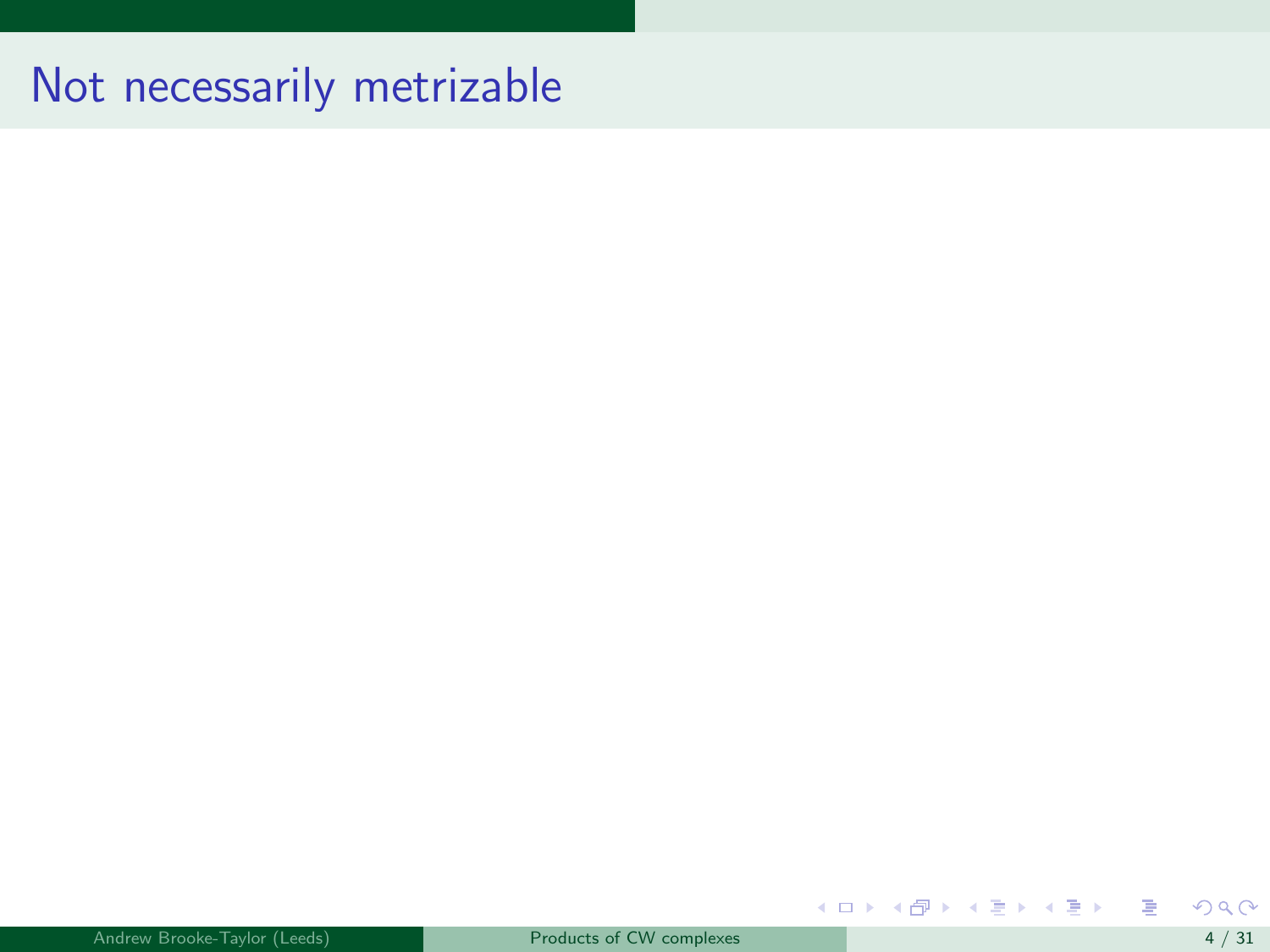Let  $X$  be the "star" with central vertex  $x_0$  and countably many edges  $e^1_{X,\,n}$   $(n\in\mathbb{N})$ emanating from it (and the countably many "other end" vertices of those edges).

メロメ メ御 メメ きょくきょう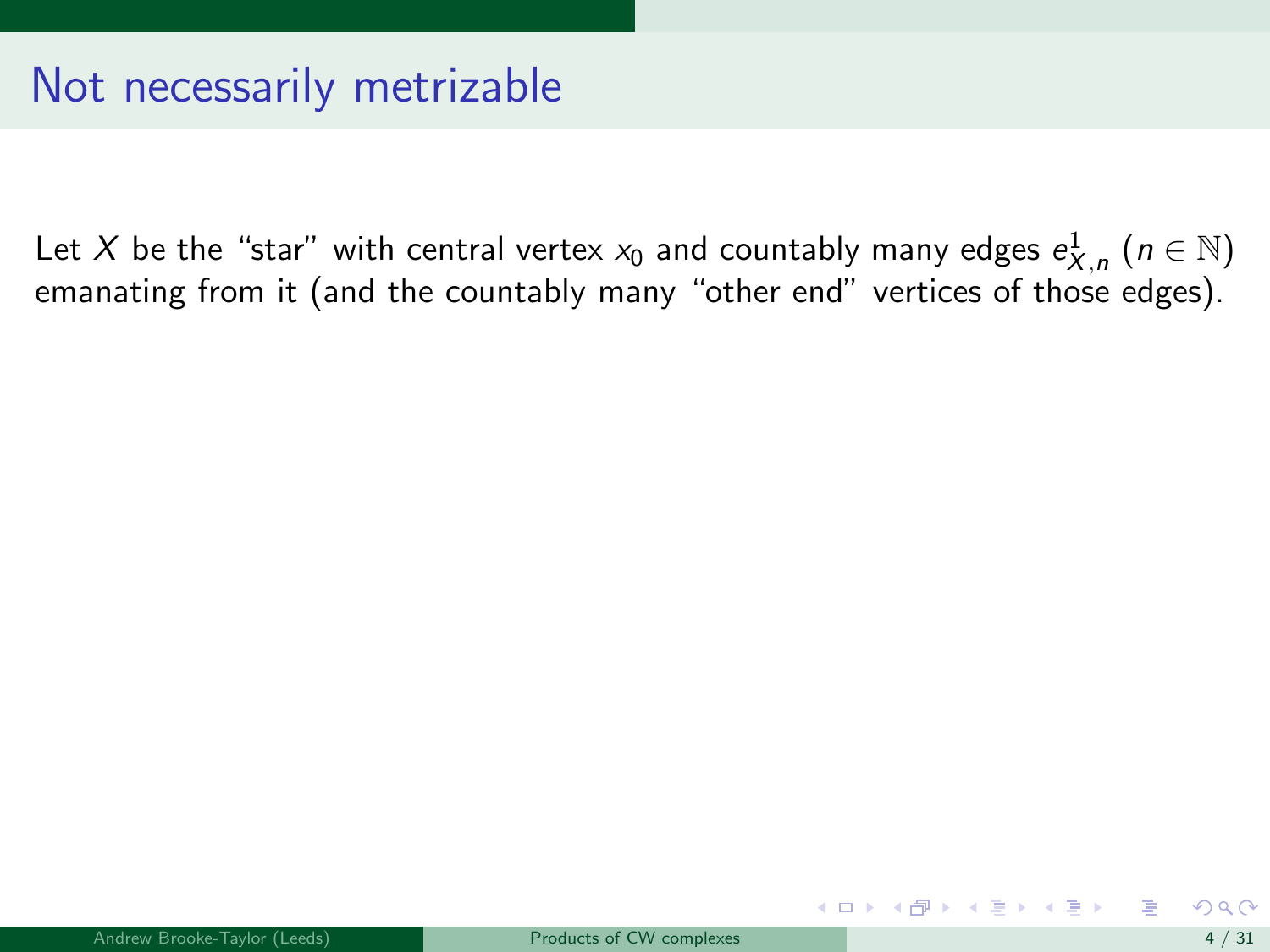Let  $X$  be the "star" with central vertex  $x_0$  and countably many edges  $e^1_{X,\,n}$   $(n\in\mathbb{N})$ emanating from it (and the countably many "other end" vertices of those edges).

X is not metrizable, as  $x_0$  does not have a countable neighbourhood base.

メロト メ御 トメ 君 トメ 君 トー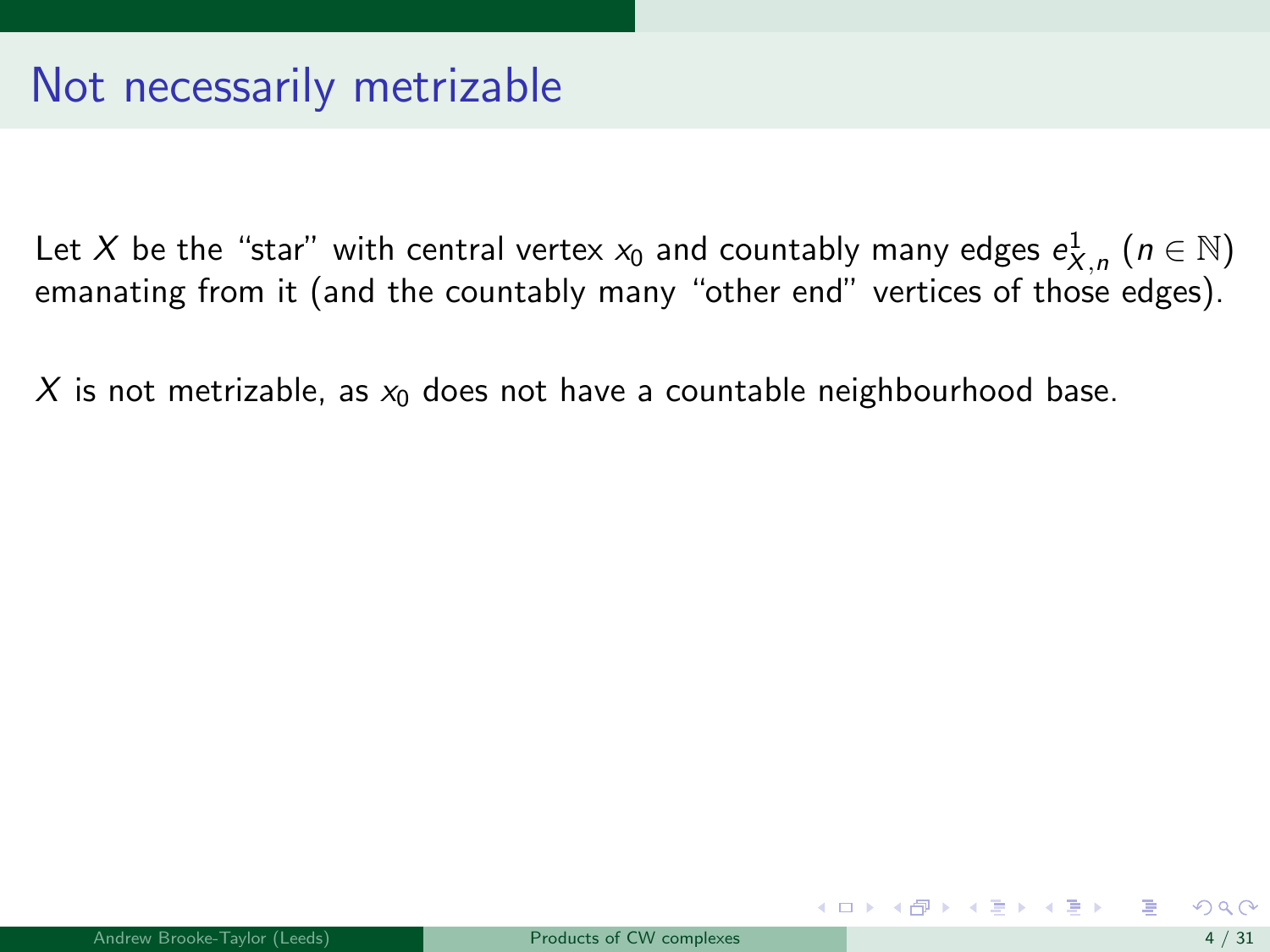Let  $X$  be the "star" with central vertex  $x_0$  and countably many edges  $e^1_{X,\,n}$   $(n\in\mathbb{N})$ emanating from it (and the countably many "other end" vertices of those edges).

X is not metrizable, as  $x_0$  does not have a countable neighbourhood base.

#### Proof

Identify each edge with the unit interval, with  $x_0$  at 0. For every  $f : \mathbb{N} \to \mathbb{N}$ , consider the open neighbourhood  $\mathit{U}(x_0; f)$  of  $x_0$  whose intersection with  $e_{X,n}^1$  is the interval  $[0, 1/(f(n) + 1))$ .

These form a neighbourhood base, but for any countably many  $f_i$ , there is a  $g$ that eventually dominates each of them, so  $U(x_0; g)$  does not contain any of the  $U(x_0; f_i)$ .

イロト 不優 ト 不差 ト 不差 トー 差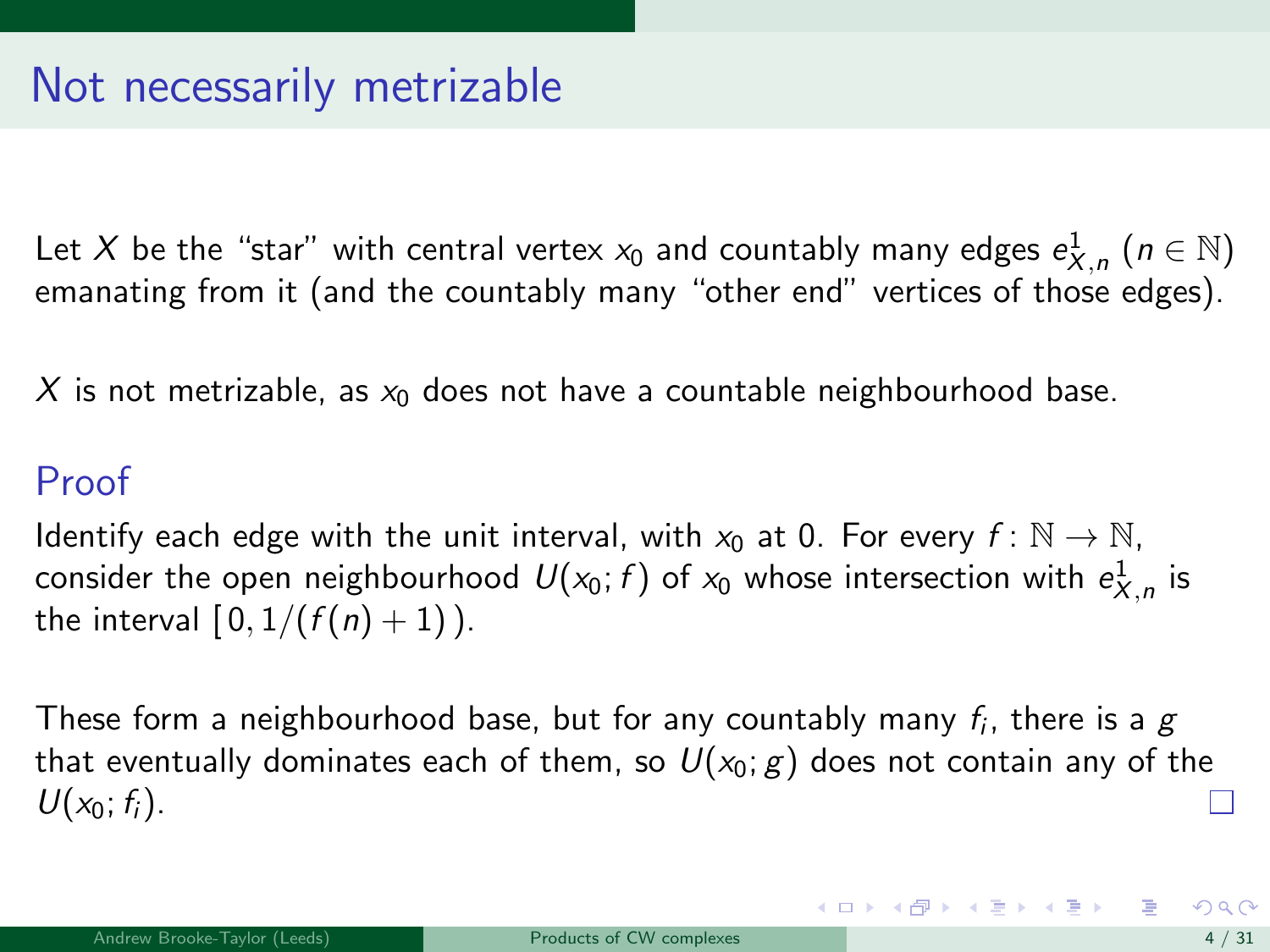## Trouble in paradise

重

メロト メタト メミト メミト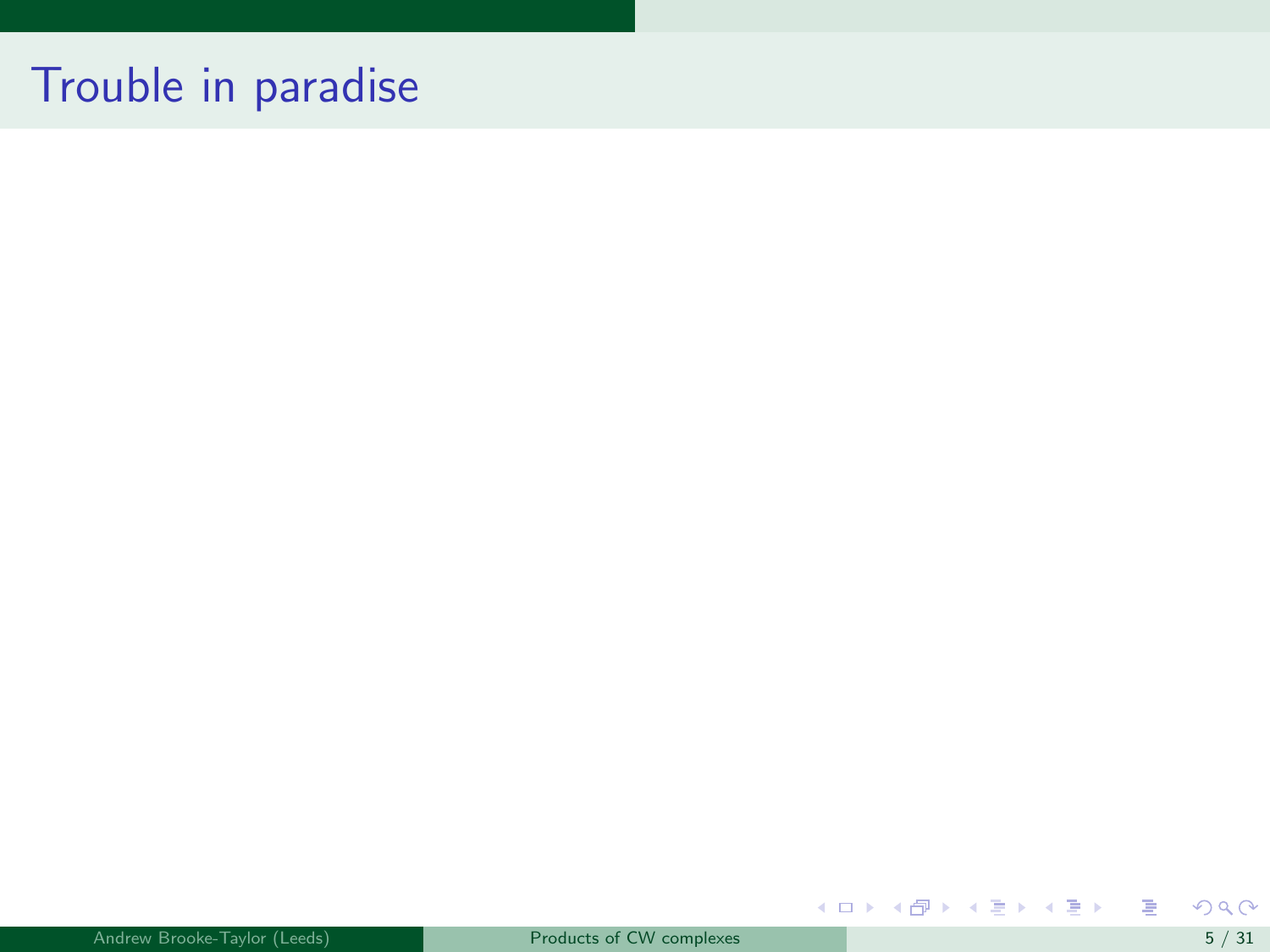The Cartesian product of two CW complexes  $X$  and  $Y$ , with the product topology, need not be a CW complex.

メロメ メ御き メミメ メミメ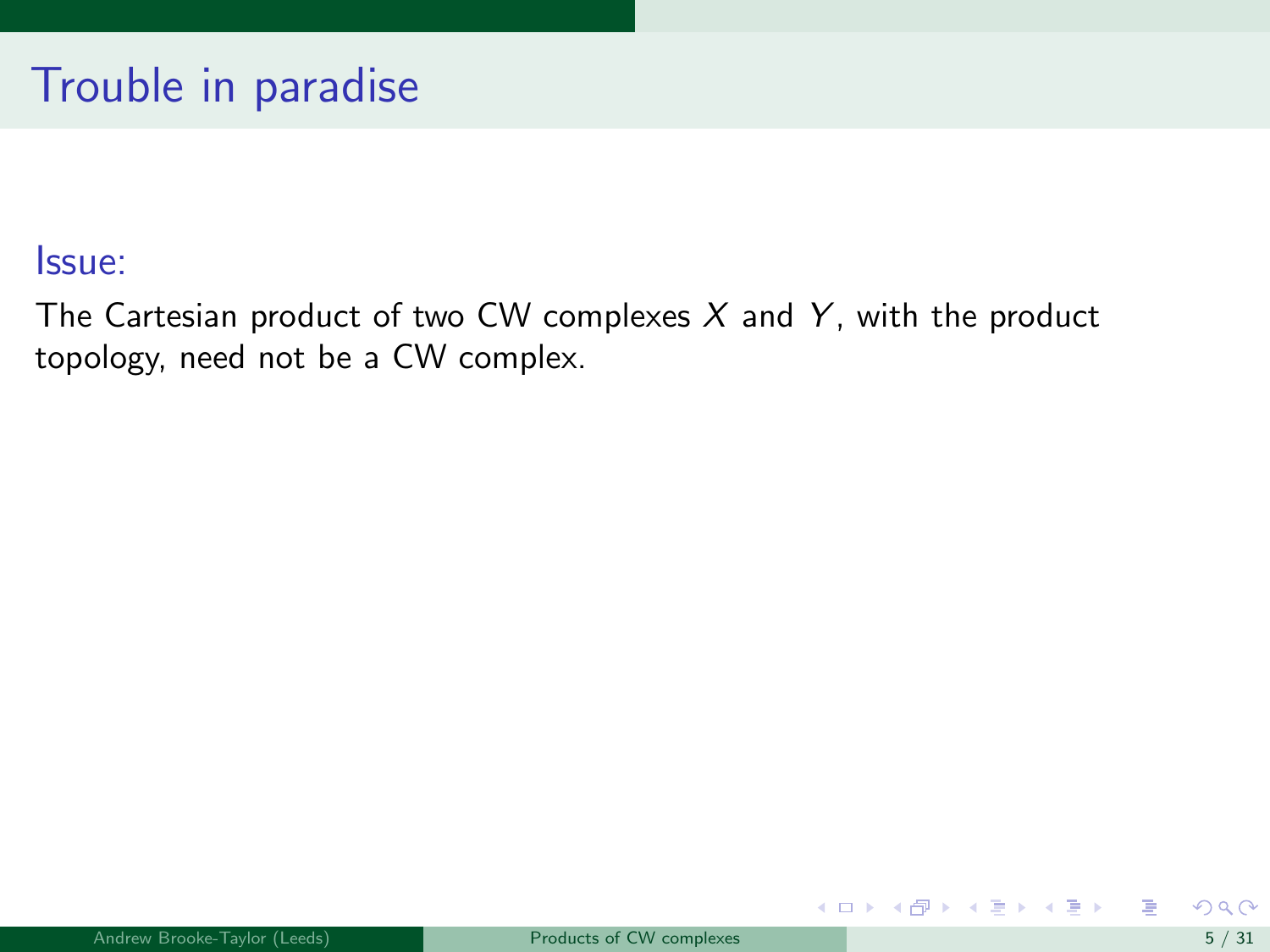The Cartesian product of two CW complexes  $X$  and  $Y$ , with the product topology, need not be a CW complex.

Since  $D^m\times D^n\cong D^{m+n}$ , there is a natural cell structure on  $X\times Y,$ 

**K ロ ▶ | K 何 ▶ | K ヨ ▶ | K ヨ ▶ |**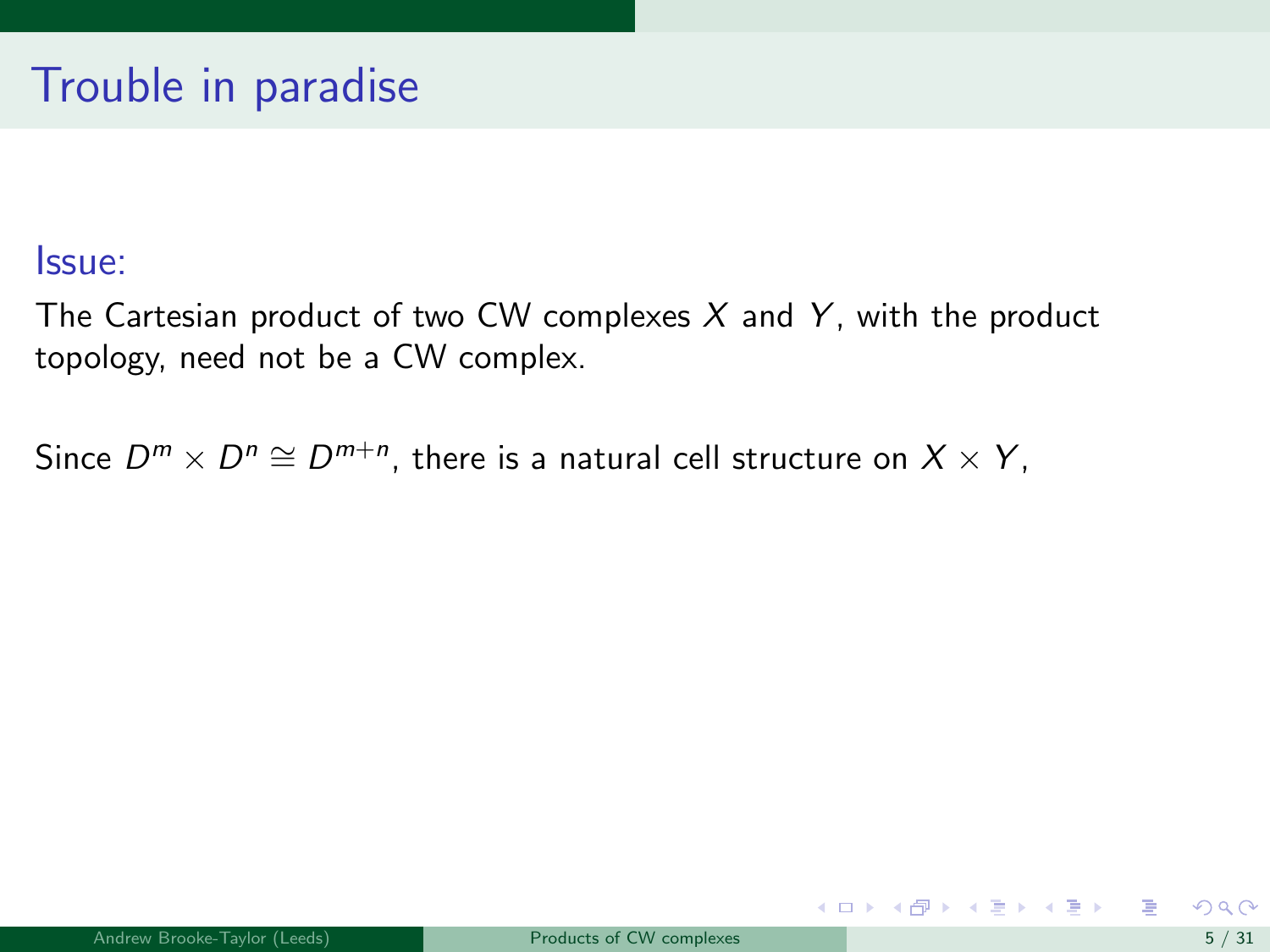The Cartesian product of two CW complexes  $X$  and  $Y$ , with the product topology, need not be a CW complex.

Since  $D^m \times D^n \cong D^{m+n}$ , there is a natural cell structure on  $X \times Y$ , which satisfies closure-finiteness,

イロト イ押ト イヨト イヨト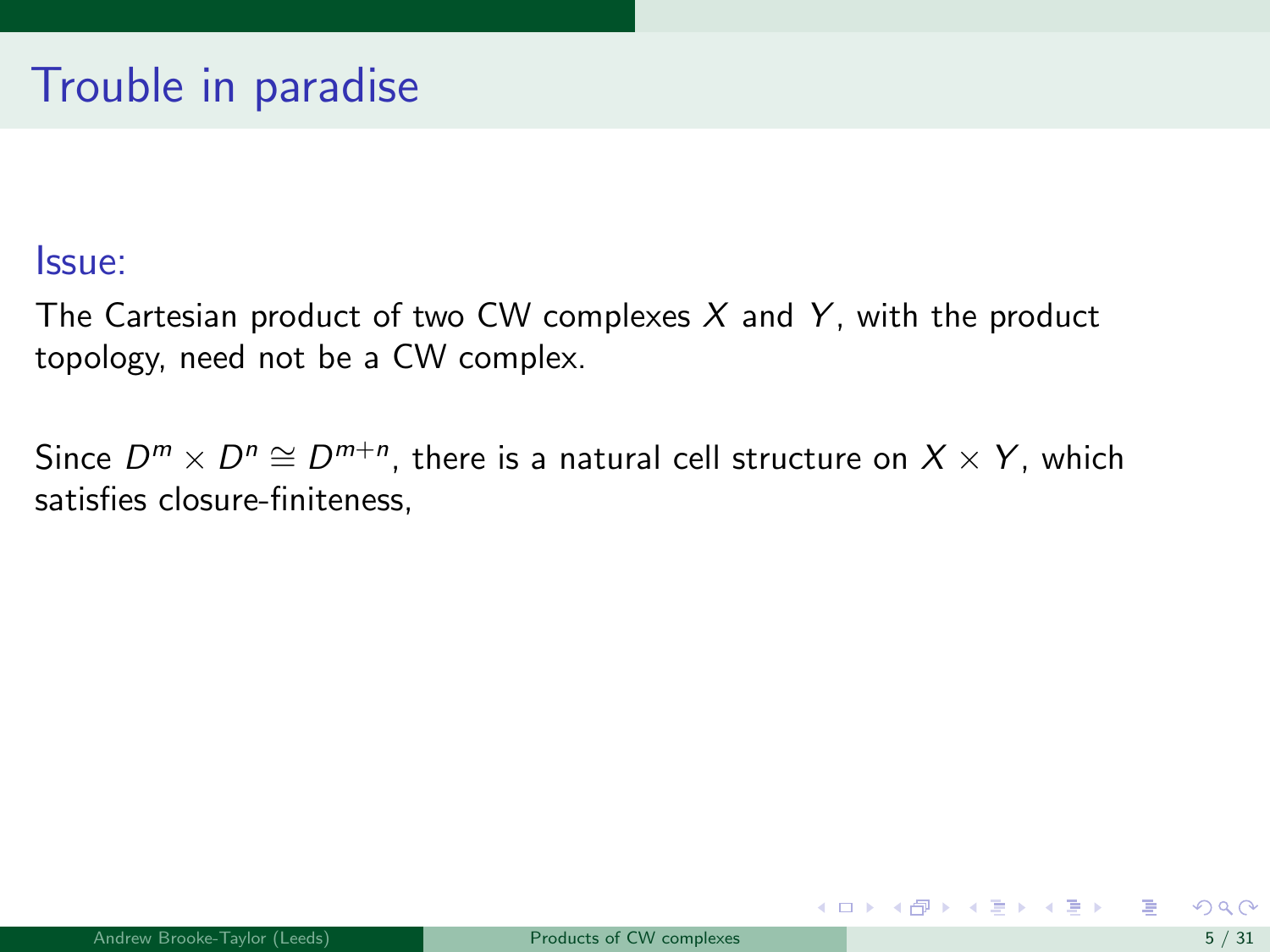The Cartesian product of two CW complexes  $X$  and  $Y$ , with the product topology, need not be a CW complex.

Since  $D^m \times D^n \cong D^{m+n}$ , there is a natural cell structure on  $X \times Y$ , which satisfies closure-finiteness, but the product topology is generally not as fine as the weak topology.

イロト イ押ト イヨト イヨト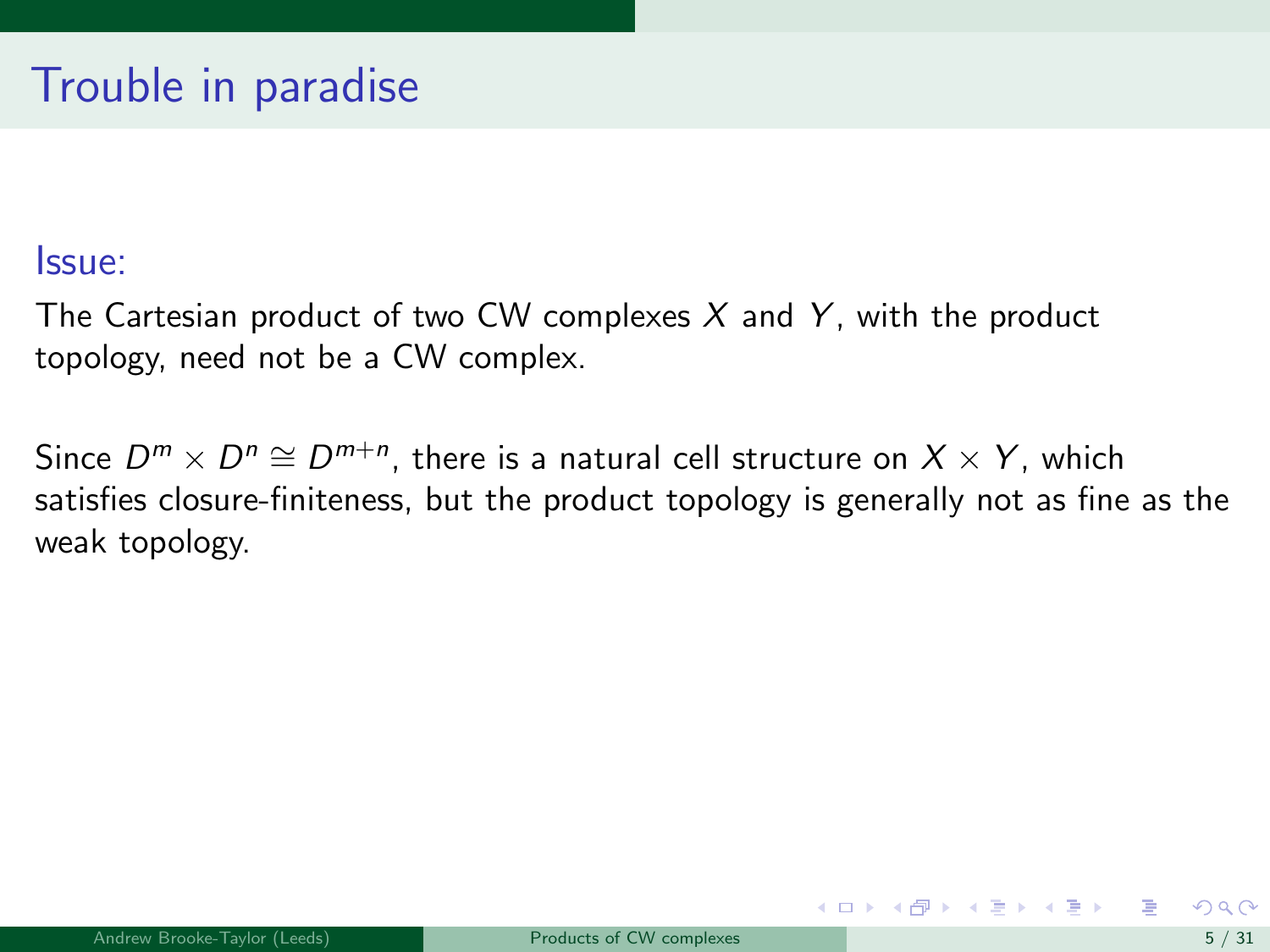The Cartesian product of two CW complexes  $X$  and  $Y$ , with the product topology, need not be a CW complex.

Since  $D^m \times D^n \cong D^{m+n}$ , there is a natural cell structure on  $X \times Y$ , which satisfies closure-finiteness, but the product topology is generally not as fine as the weak topology.

### Convention

In this talk,  $X \times Y$  is always taken to have the product topology, so " $X \times Y$  is a CW complex" means "the product topology on  $X \times Y$  is the same as the weak topology".

K ロンス 御 > ス ヨ > ス ヨ > 一 ヨ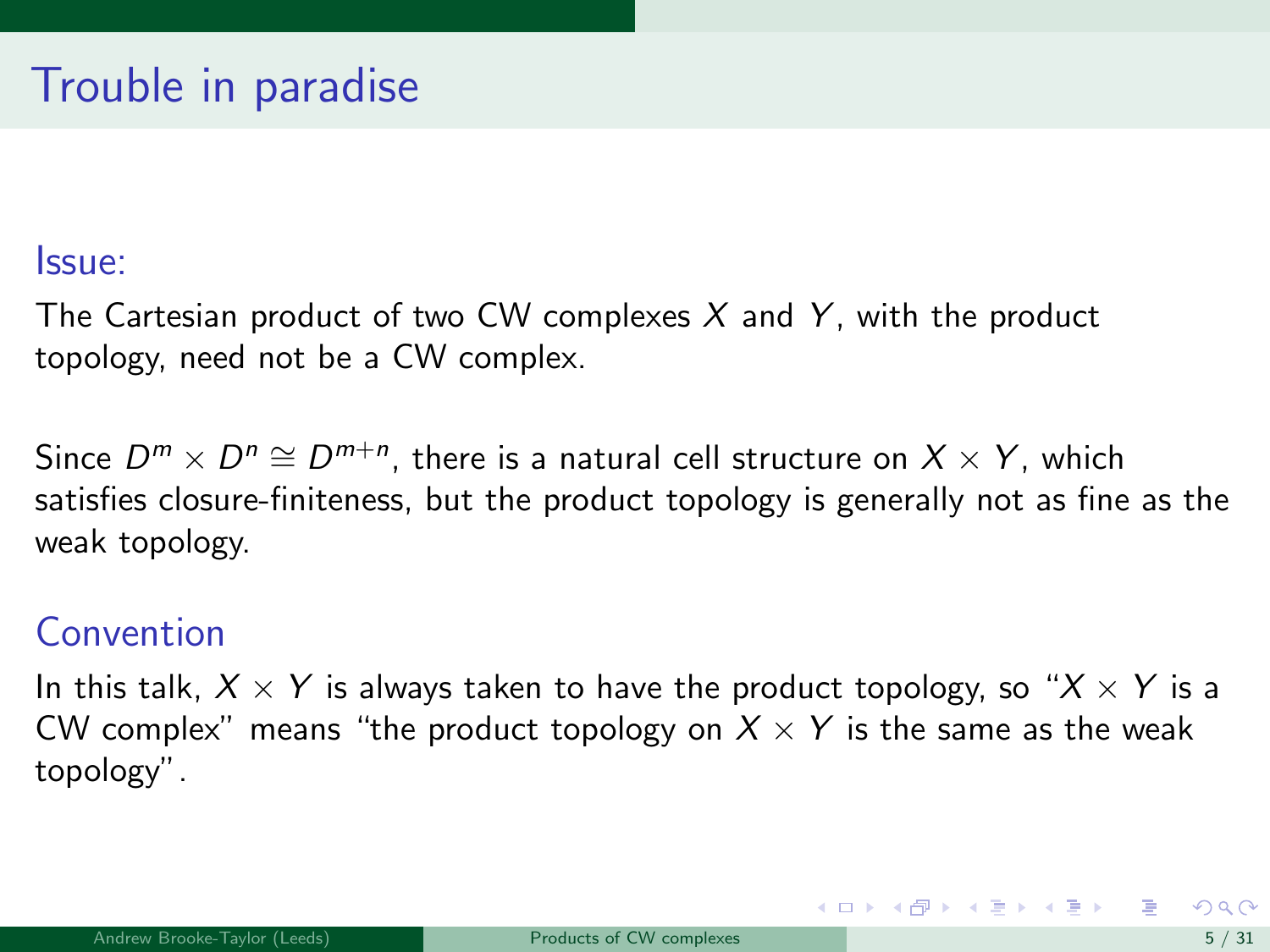Let  $X$  be the "star" with central vertex  $x_0$  and countably many edges  $e^1_{X,\,n}$   $(n\in\mathbb{N})$ emanating from it (and the countably many "other end" vertices of those edges).

メロト メ御 トメ 君 トメ 君 トー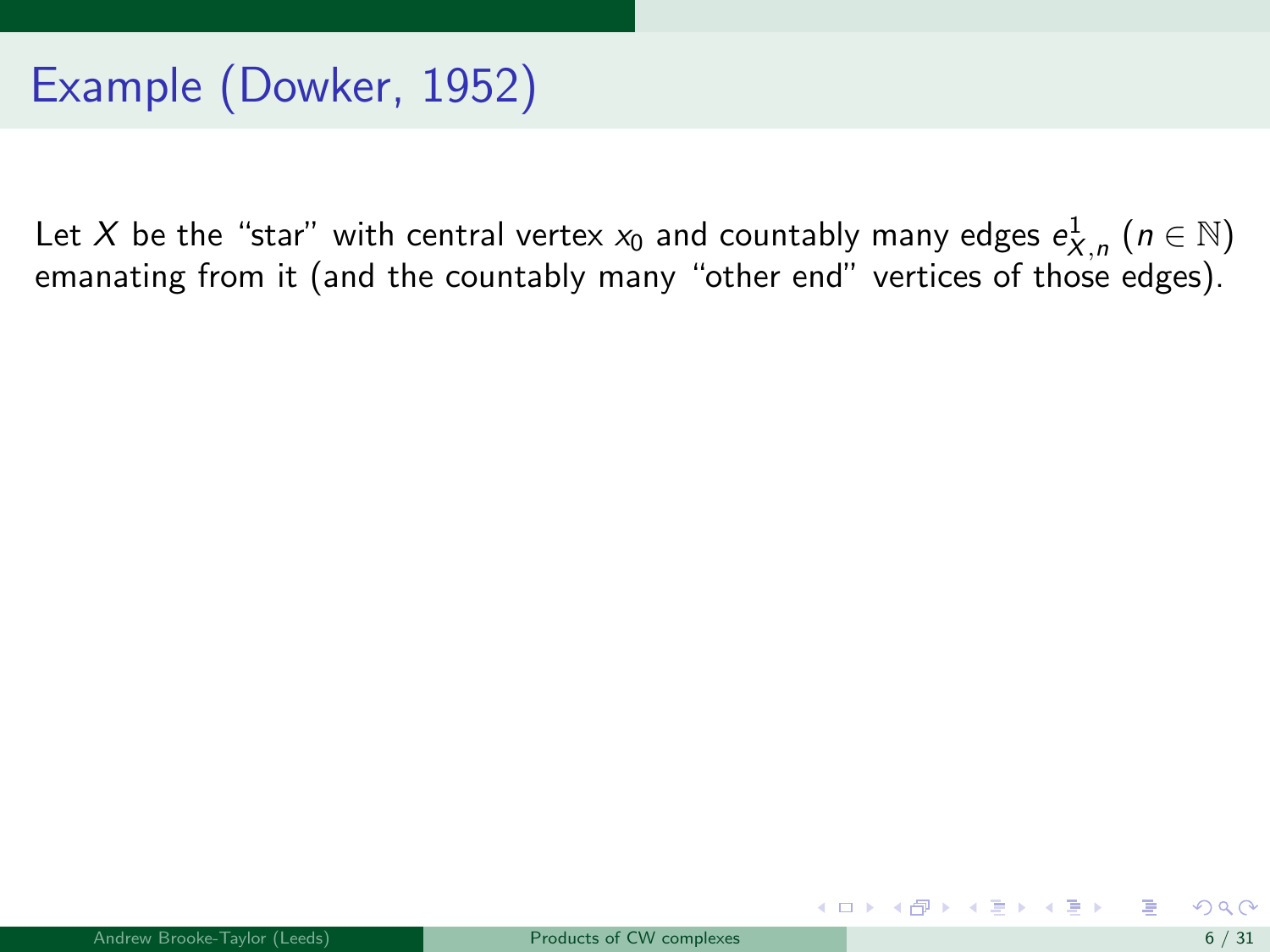Let  $X$  be the "star" with central vertex  $x_0$  and countably many edges  $e^1_{X,\,n}$   $(n\in\mathbb{N})$ emanating from it (and the countably many "other end" vertices of those edges). Let  $Y$  be the "star" with central vertex  $y_0$  and continuum many edges  $e^1_{Y,t}$  $(f \in \mathbb{N}^{\mathbb{N}})$  emanating from it (and the other ends).

メロメ メ都 メメ 君 メメ 君 メー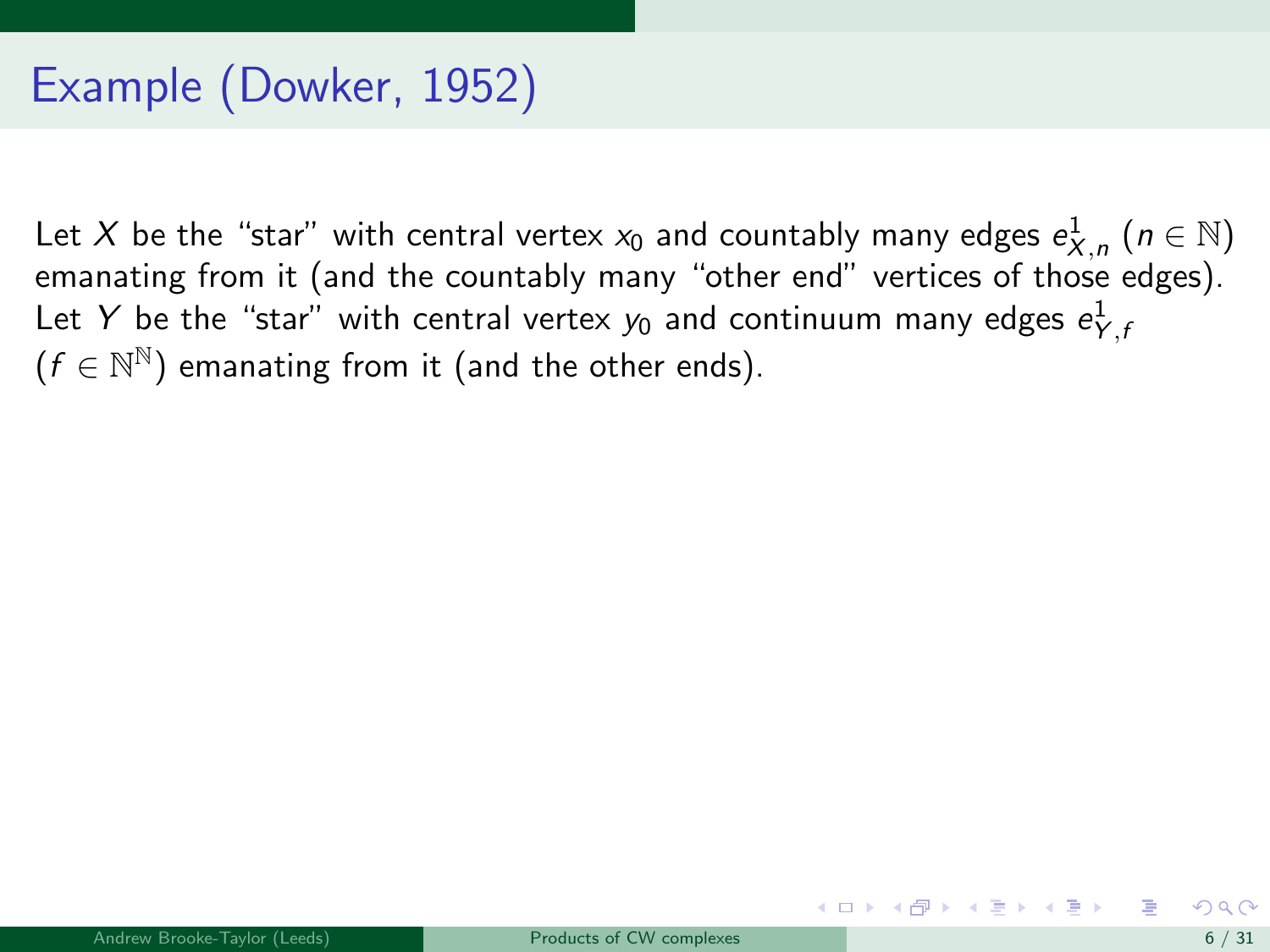Let  $X$  be the "star" with central vertex  $x_0$  and countably many edges  $e^1_{X,\,n}$   $(n\in\mathbb{N})$ emanating from it (and the countably many "other end" vertices of those edges). Let  $Y$  be the "star" with central vertex  $y_0$  and continuum many edges  $e^1_{Y,t}$  $(f \in \mathbb{N}^{\mathbb{N}})$  emanating from it (and the other ends).

Consider the subset of  $X \times Y$ 

$$
H = \left\{ \left( \frac{1}{f(n)+1}, \frac{1}{f(n)+1} \right) \in e_{X,n}^1 \times e_{Y,f}^1 : n \in \mathbb{N}, f \in \mathbb{N}^{\mathbb{N}} \right\}
$$

where we have identified each edge with the unit interval, with 0 at the centre vertex.

メロメ メ都 メメ きょうくぼ メー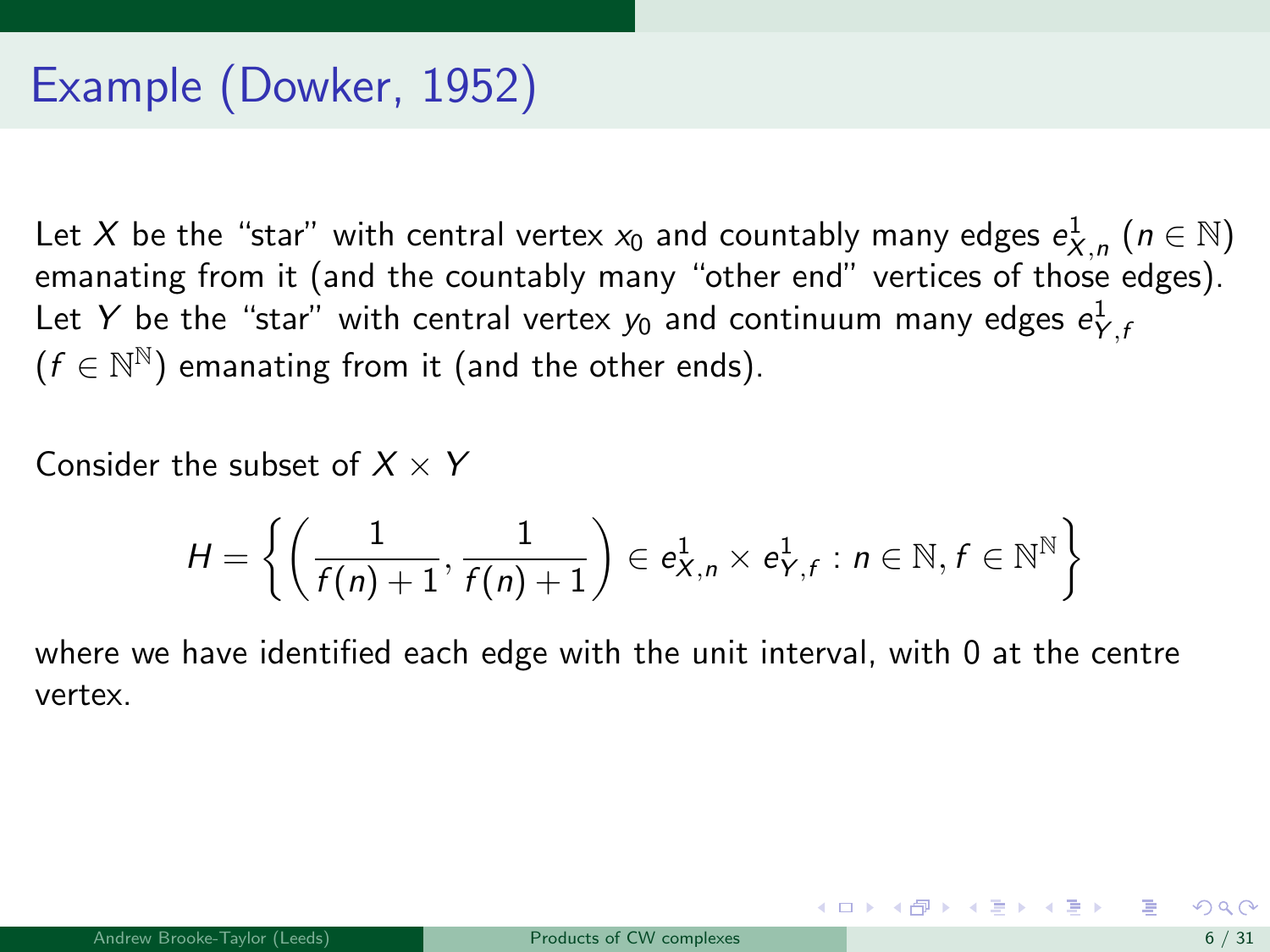<span id="page-20-0"></span>Let  $X$  be the "star" with central vertex  $x_0$  and countably many edges  $e^1_{X,\,n}$   $(n\in\mathbb{N})$ emanating from it (and the countably many "other end" vertices of those edges). Let  $Y$  be the "star" with central vertex  $y_0$  and continuum many edges  $e^1_{Y,t}$  $(f \in \mathbb{N}^{\mathbb{N}})$  emanating from it (and the other ends).

Consider the subset of  $X \times Y$ 

$$
H = \left\{ \left( \frac{1}{f(n)+1}, \frac{1}{f(n)+1} \right) \in e_{X,n}^1 \times e_{Y,f}^1 : n \in \mathbb{N}, f \in \mathbb{N}^{\mathbb{N}} \right\}
$$

where we have identified each edge with the unit interval, with 0 at the centre vertex.

Since every cell of  $X \times Y$  contains at most one point of H, H is closed in the weak topology.

K ロンス 御 > ス ヨ > ス ヨ > 一 ヨ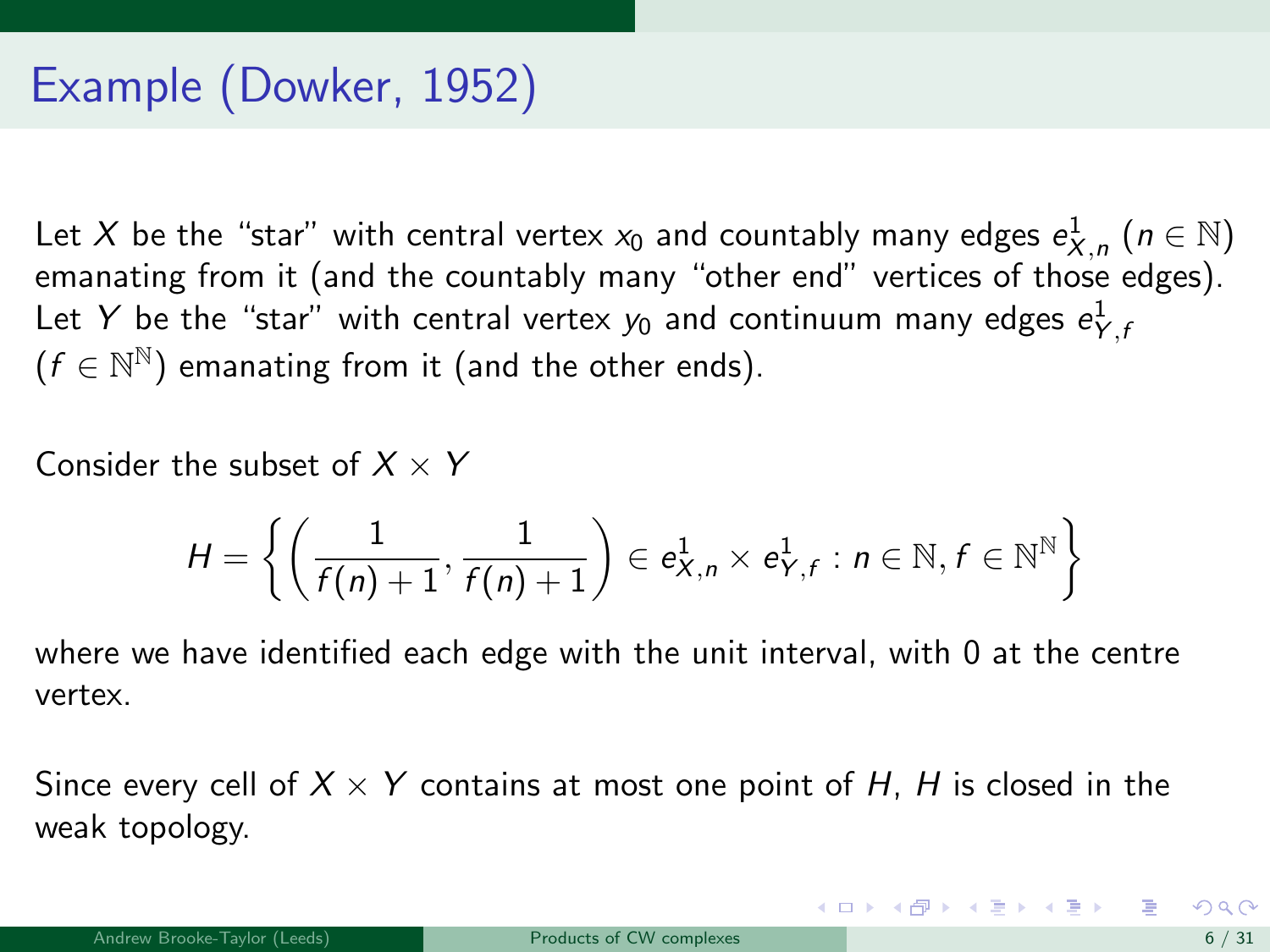<span id="page-21-0"></span>
$$
H = \left\{ \left( \frac{1}{f(n)+1}, \frac{1}{f(n)+1} \right) \in e_{X,n}^1 \times e_{Y,f}^1 : n \in \mathbb{N}, f \in \mathbb{N}^{\mathbb{N}} \right\} \subset X \times Y
$$

重

メロメ メ都 メメ 重 メメ 重 メー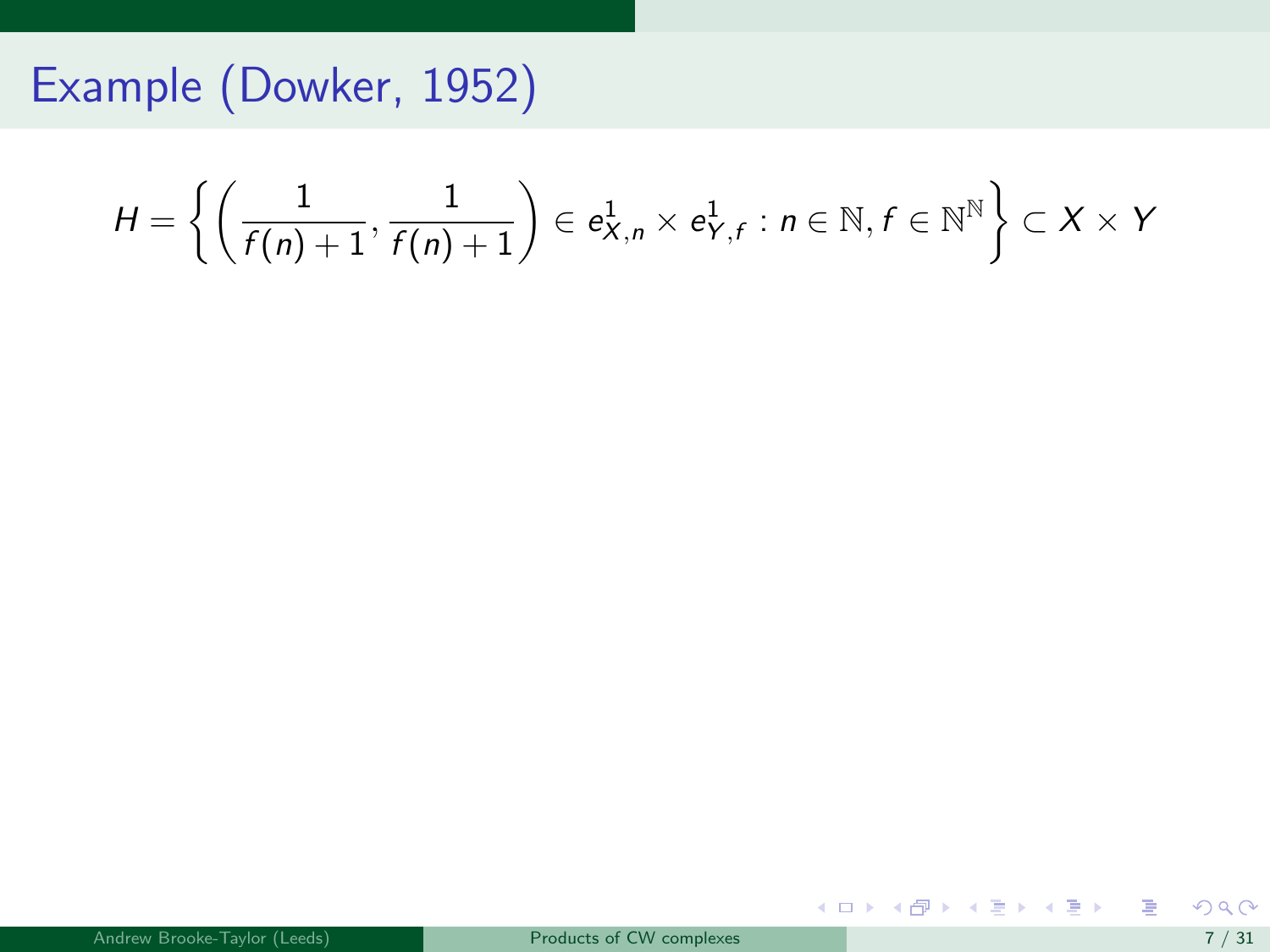$$
H = \left\{ \left( \frac{1}{f(n)+1}, \frac{1}{f(n)+1} \right) \in e_{X,n}^1 \times e_{Y,f}^1 : n \in \mathbb{N}, f \in \mathbb{N}^{\mathbb{N}} \right\} \subset X \times Y
$$

Let  $U \times V$  be a member of the open neighbourhood base about  $(x_0, y_0)$  in the product topology on  $X \times Y$  — so  $x_0 \in U$  an open subset of X, and  $y_0 \in V$  an open subset of Y.

メロメ メ部 メメ きょうくきょう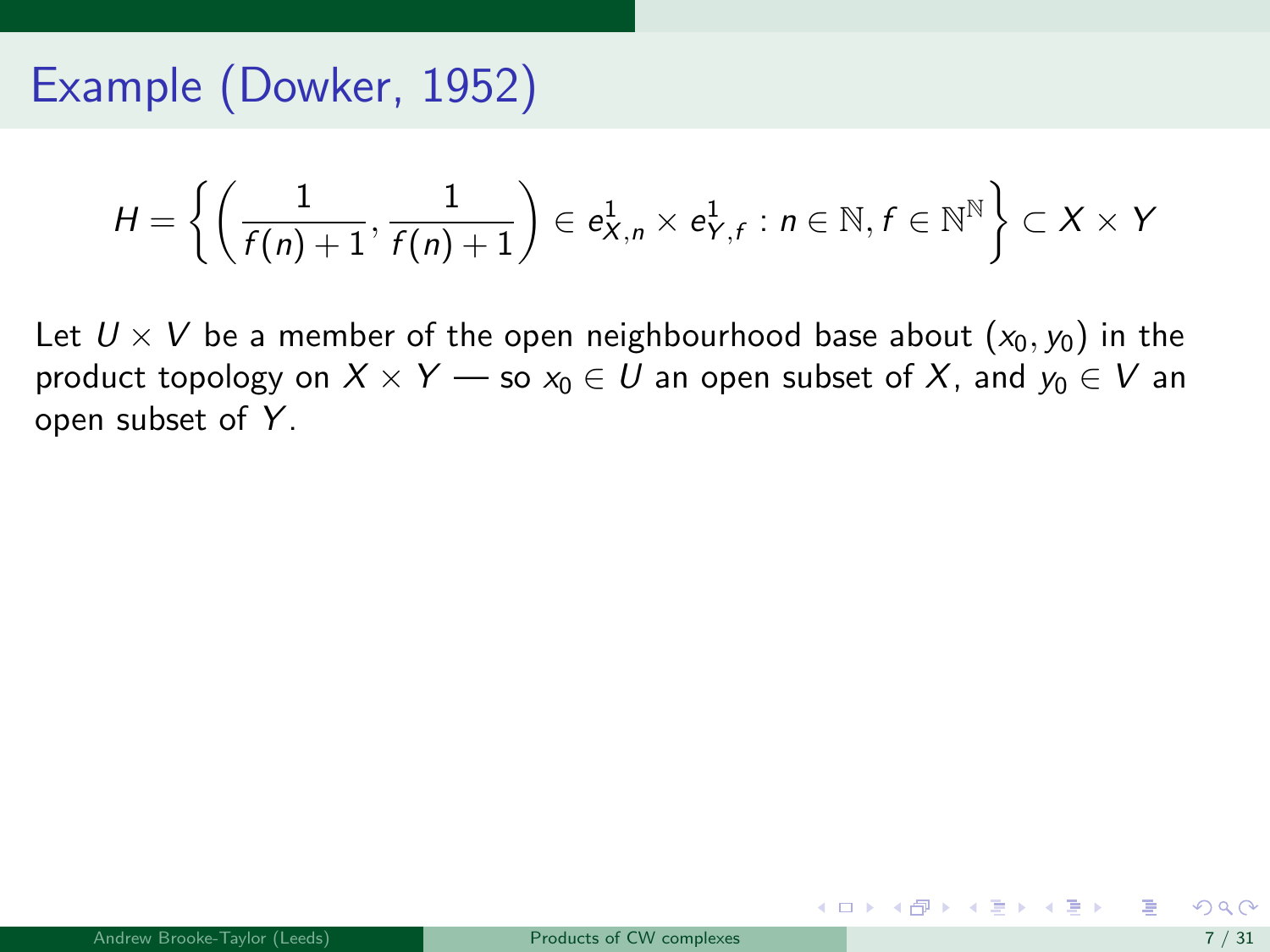$$
H = \left\{ \left( \frac{1}{f(n)+1}, \frac{1}{f(n)+1} \right) \in e_{X,n}^1 \times e_{Y,f}^1 : n \in \mathbb{N}, f \in \mathbb{N}^{\mathbb{N}} \right\} \subset X \times Y
$$

Let  $U \times V$  be a member of the open neighbourhood base about  $(x_0, y_0)$  in the product topology on  $X \times Y$  — so  $x_0 \in U$  an open subset of X, and  $y_0 \in V$  an open subset of Y.

Consider the edges  $e_{X,n}^1$  of X:

Let  $g\colon \mathbb{N}\to \mathbb{N}^+$  be an increasing function such that  $[0,1/g(n))\subset e_{X,n}^1\cap U$  for every  $n \in \mathbb{N}$ .

K ロンス 御 > ス ヨ > ス ヨ > 一 ヨ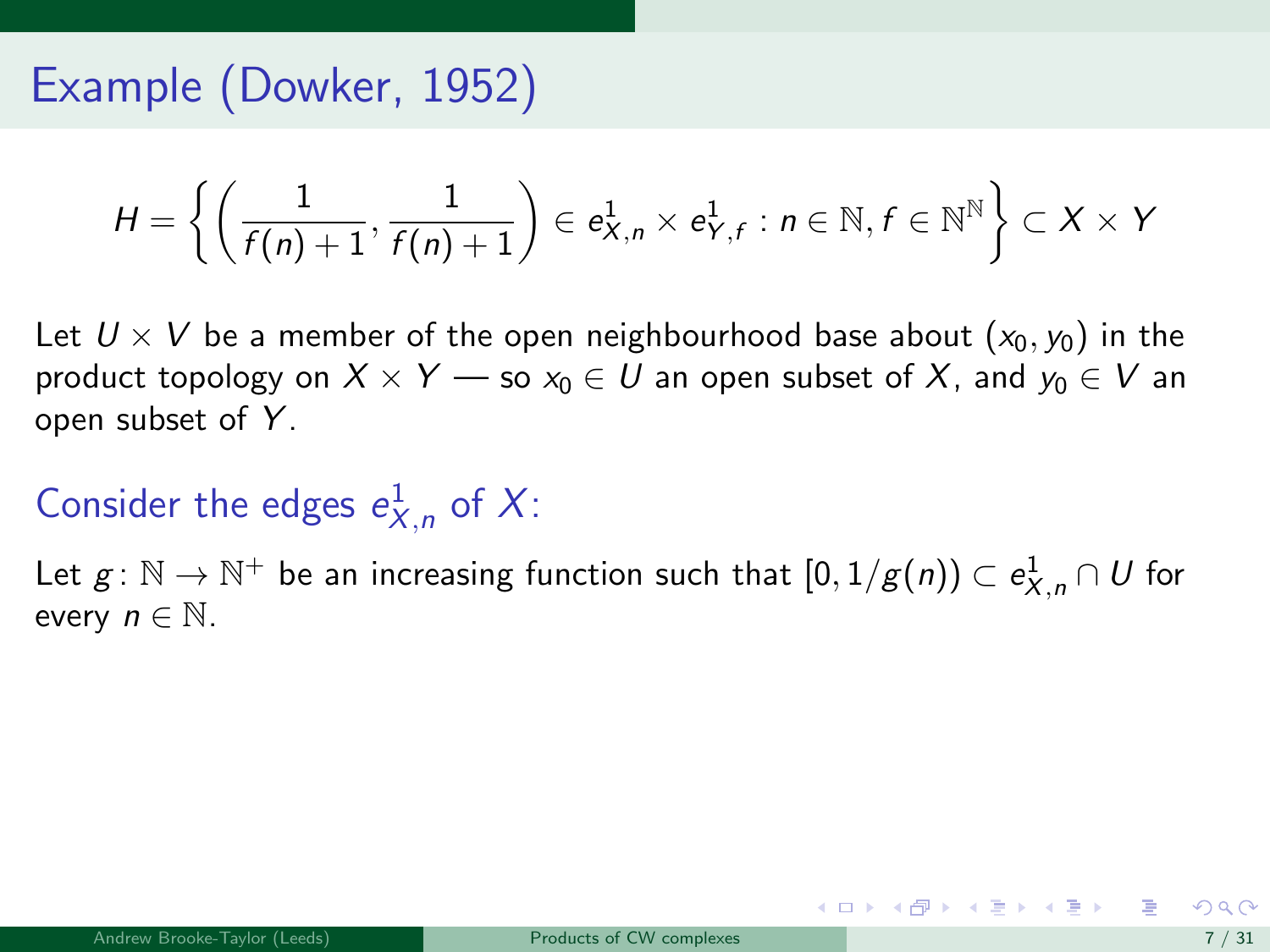<span id="page-24-0"></span>
$$
H = \left\{ \left( \frac{1}{f(n)+1}, \frac{1}{f(n)+1} \right) \in e_{X,n}^1 \times e_{Y,f}^1 : n \in \mathbb{N}, f \in \mathbb{N}^{\mathbb{N}} \right\} \subset X \times Y
$$

Let  $U \times V$  be a member of the open neighbourhood base about  $(x_0, y_0)$  in the product topology on  $X \times Y$  — so  $x_0 \in U$  an open subset of X, and  $y_0 \in V$  an open subset of Y.

# Consider the edges  $e_{X,n}^1$  of X:

Let  $g\colon \mathbb{N}\to \mathbb{N}^+$  be an increasing function such that  $[0,1/g(n))\subset e_{X,n}^1\cap U$  for every  $n \in \mathbb{N}$ .

# Consider the edge  $e_{Y,g}^1$  of Y:

Let  $k \in \mathbb{N}$  be such that  $\frac{1}{g(k)+1} \in e_{Y,g}^1 \cap V$ .

K ロ ▶ K 個 ▶ K 결 ▶ K 결 ▶ ○ 결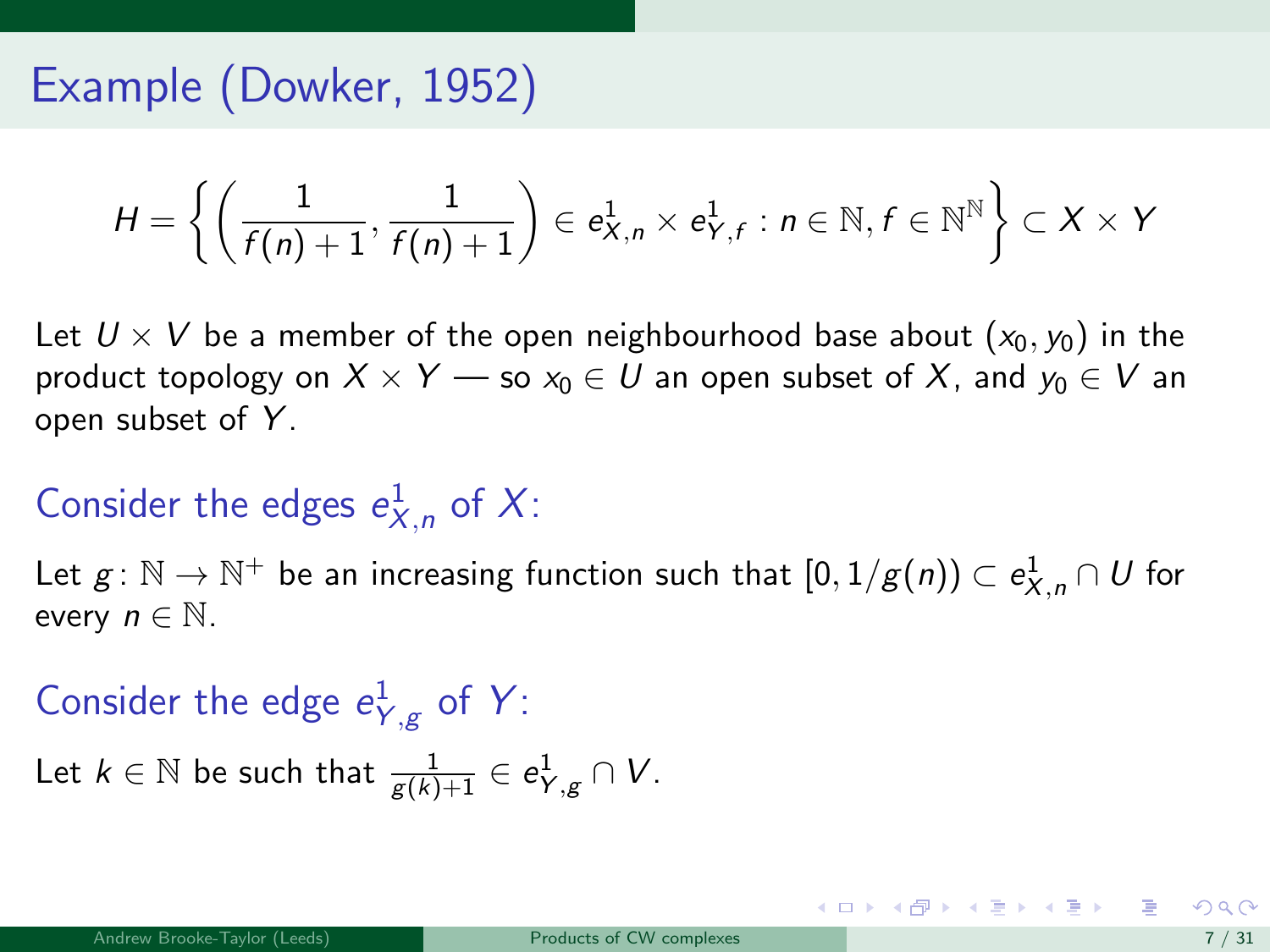<span id="page-25-0"></span>
$$
H = \left\{ \left( \frac{1}{f(n)+1}, \frac{1}{f(n)+1} \right) \in e_{X,n}^1 \times e_{Y,f}^1 : n \in \mathbb{N}, f \in \mathbb{N}^{\mathbb{N}} \right\} \subset X \times Y
$$

Let  $U \times V$  be a member of the open neighbourhood base about  $(x_0, y_0)$  in the product topology on  $X \times Y$  — so  $x_0 \in U$  an open subset of X, and  $y_0 \in V$  an open subset of Y.

# Consider the edges  $e_{X,n}^1$  of X:

Let  $g\colon \mathbb{N}\to \mathbb{N}^+$  be an increasing function such that  $[0,1/g(n))\subset e_{X,n}^1\cap U$  for every  $n \in \mathbb{N}$ .

# Consider the edge  $e_{Y,g}^1$  of Y:

Let 
$$
k \in \mathbb{N}
$$
 be such that  $\frac{1}{g(k)+1} \in e^1_{Y,g} \cap V$ .

Then  $\left(\frac{1}{g(k)+1},\frac{1}{g(k)+1}\right)\in U\times V\cap H.$  $\left(\frac{1}{g(k)+1},\frac{1}{g(k)+1}\right)\in U\times V\cap H.$  $\left(\frac{1}{g(k)+1},\frac{1}{g(k)+1}\right)\in U\times V\cap H.$  $\left(\frac{1}{g(k)+1},\frac{1}{g(k)+1}\right)\in U\times V\cap H.$  $\left(\frac{1}{g(k)+1},\frac{1}{g(k)+1}\right)\in U\times V\cap H.$  So in the prod[uc](#page-24-0)t [to](#page-26-0)p[o](#page-26-0)[l](#page-25-0)o[gy,](#page-0-0)  $(x_0,y_0)\in \bar{H}.$  $(x_0,y_0)\in \bar{H}.$  $(x_0,y_0)\in \bar{H}.$  $(x_0,y_0)\in \bar{H}.$  $(x_0,y_0)\in \bar{H}.$  $(x_0,y_0)\in \bar{H}.$  $(x_0,y_0)\in \bar{H}.$  $(x_0,y_0)\in \bar{H}.$  $(x_0,y_0)\in \bar{H}.$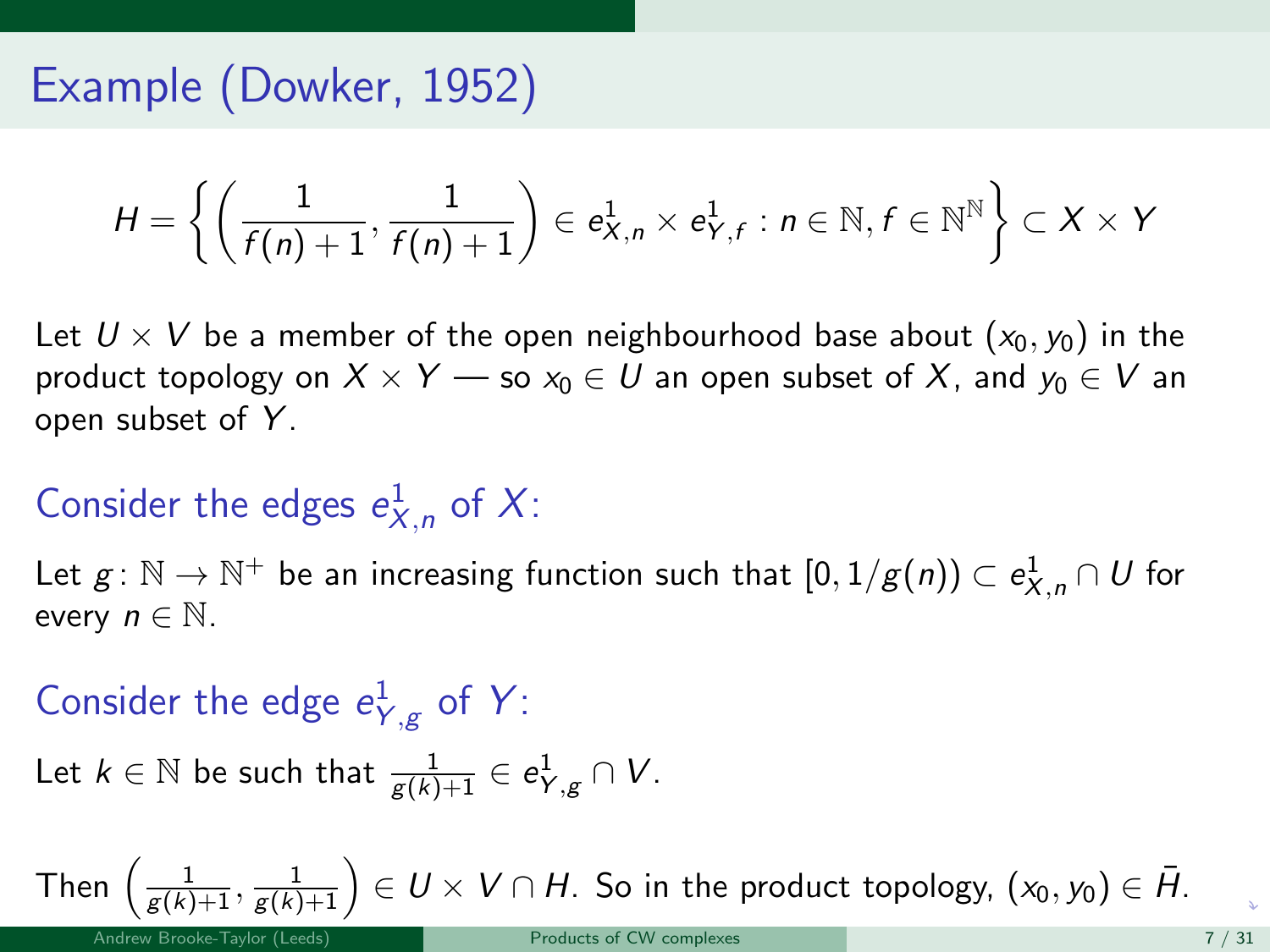<span id="page-26-0"></span>A subcomplex  $A$  of a CW complex  $X$  is what you would expect.

メロメ メ御き メミメ メミメ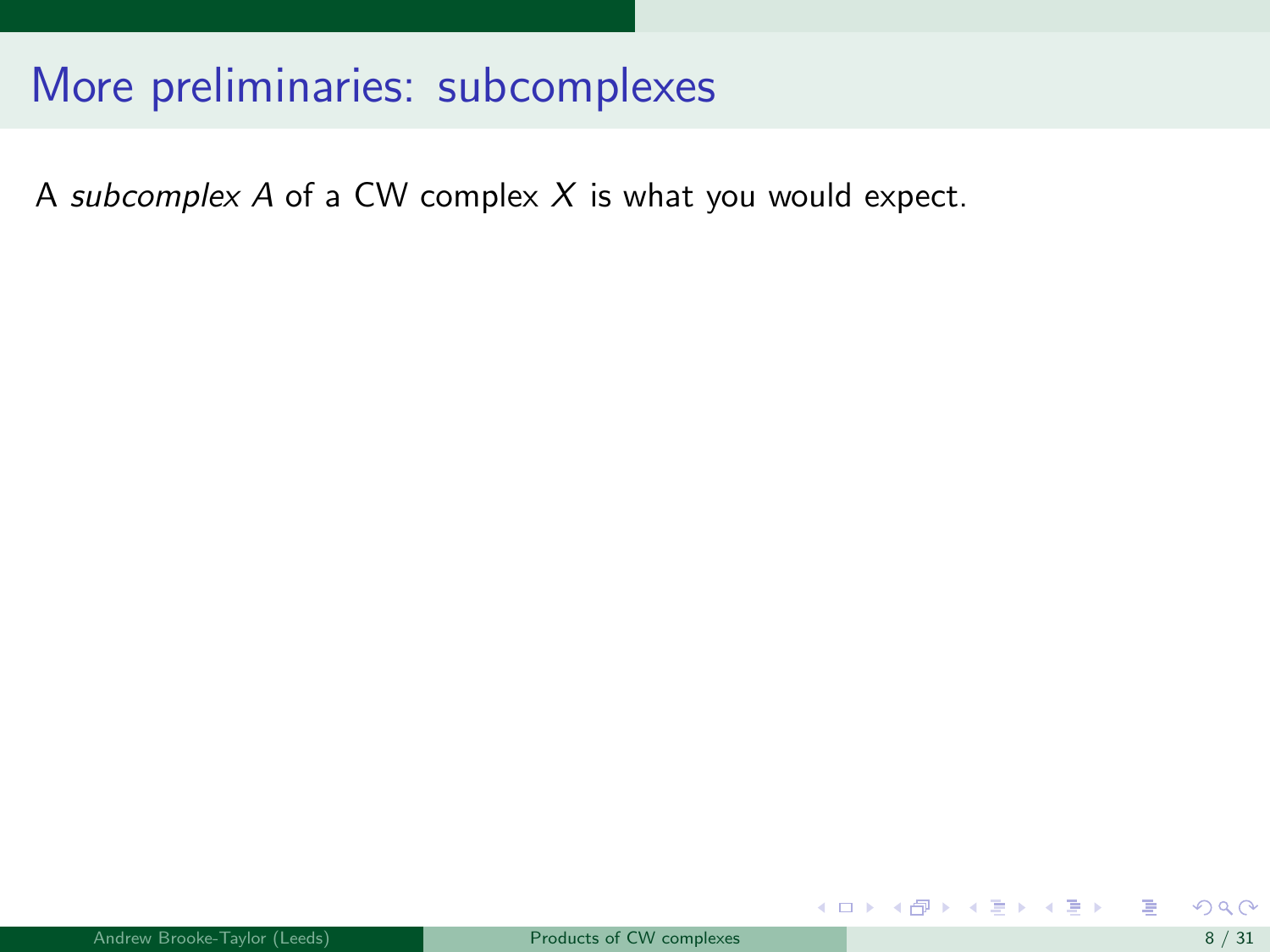A subcomplex A of a CW complex X is a subspace which is a union of cells of  $X$ , such that if  $e^n_\alpha\subseteq A$  then its closure  $\bar{e^n_\alpha}=\varphi^n_\alpha[D^n]$  is contained in  $A.$ 

イロト イ母 ト イヨ ト イヨ トー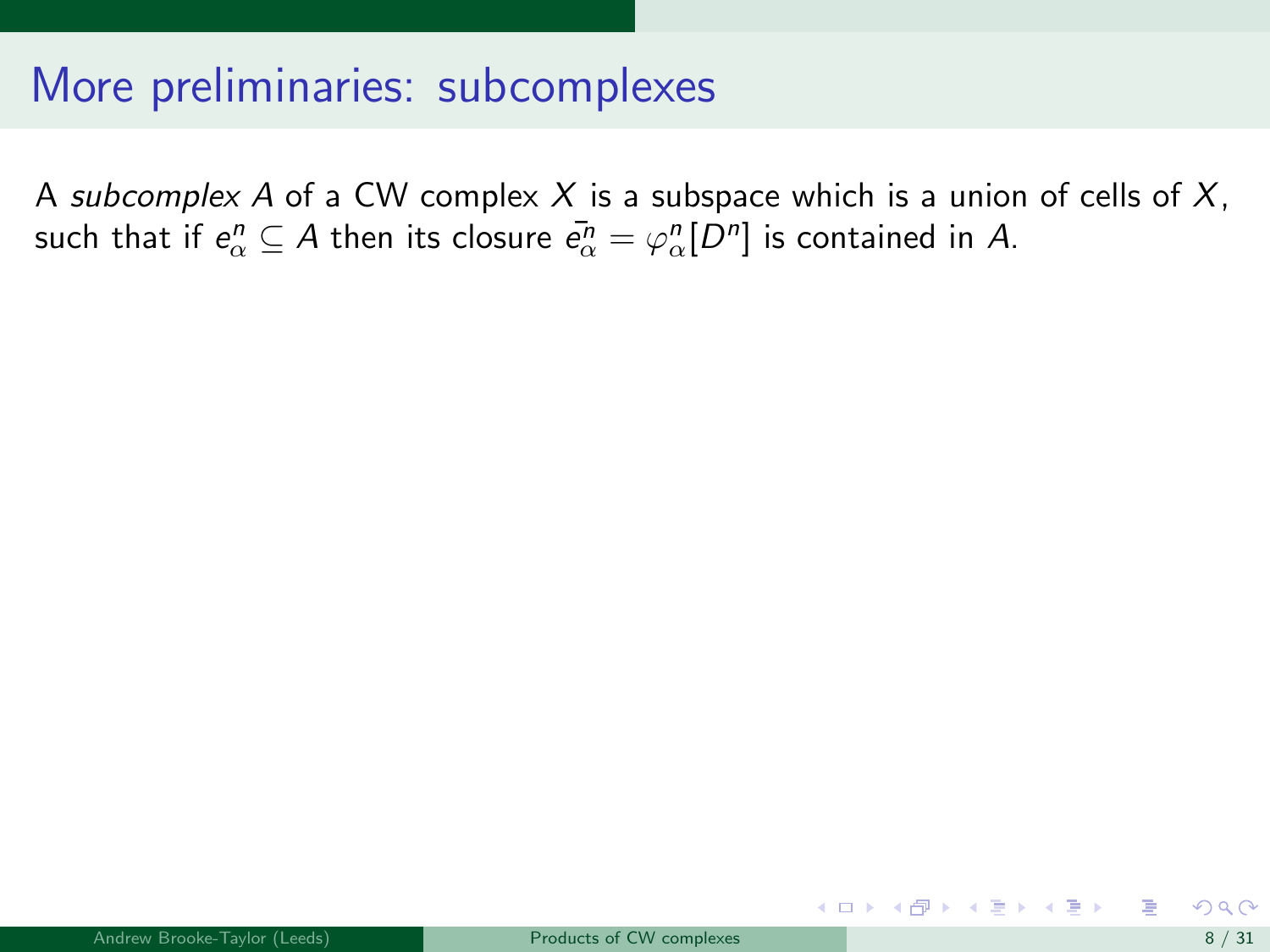A subcomplex A of a CW complex X is a subspace which is a union of cells of X, such that if  $e^n_\alpha\subseteq A$  then its closure  $\bar{e^n_\alpha}=\varphi^n_\alpha[D^n]$  is contained in  $A.$ 

### E.g.

For  $n \in \mathbb{N}$ , the *n-skeleton*  $X^n$  of X is the subcomplex of X which is the union of all cells of  $X$  of dimension at most  $n$ .

イロト イ押ト イヨト イヨト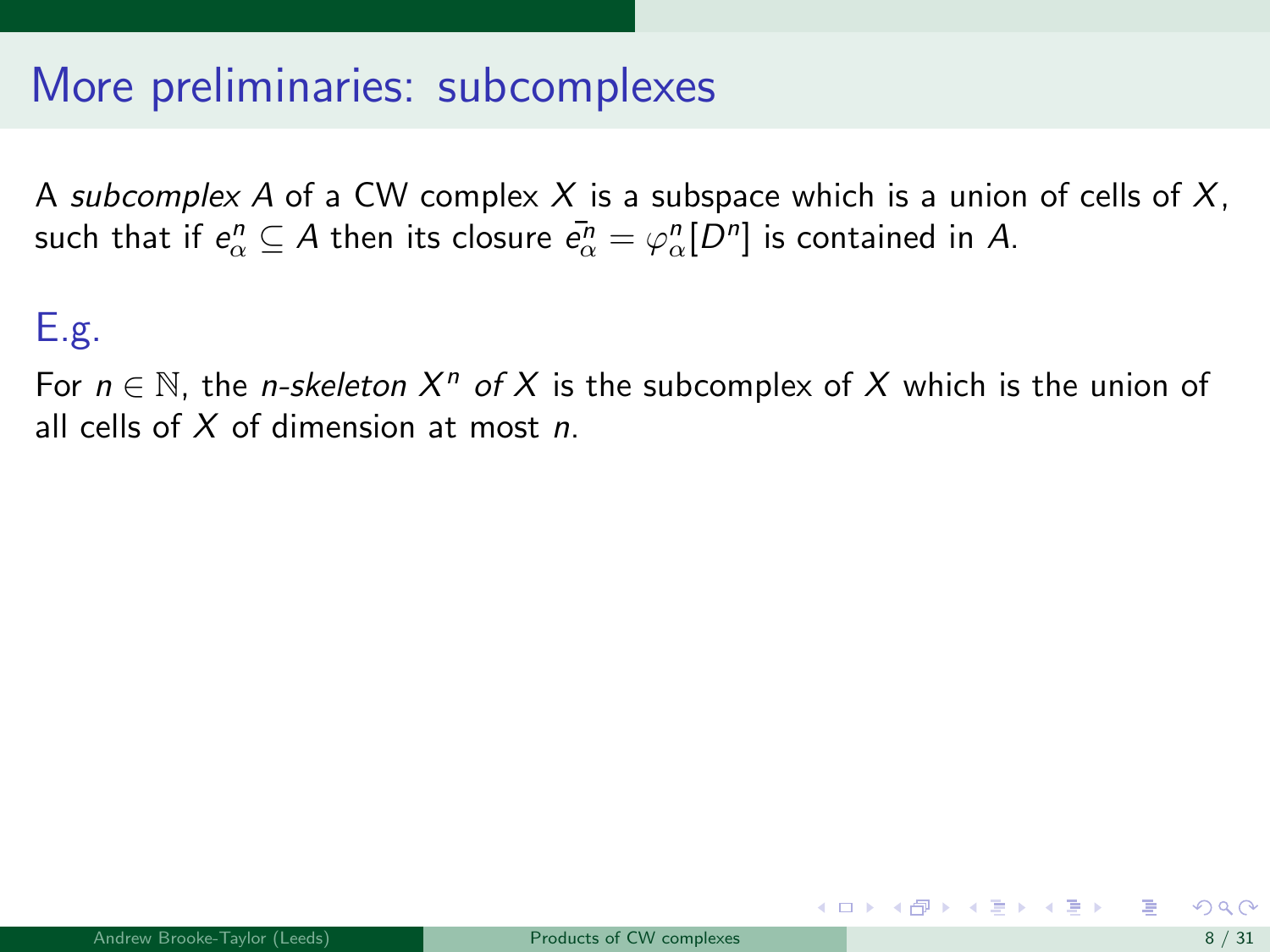A subcomplex A of a CW complex X is a subspace which is a union of cells of X, such that if  $e^n_\alpha\subseteq A$  then its closure  $\bar{e^n_\alpha}=\varphi^n_\alpha[D^n]$  is contained in  $A.$ 

#### E.g.

For  $n \in \mathbb{N}$ , the *n-skeleton*  $X^n$  of X is the subcomplex of X which is the union of all cells of  $X$  of dimension at most  $n$ .

Every subcomplex  $A$  of  $X$  is closed in  $X$ .

イロト イ押ト イヨト イヨト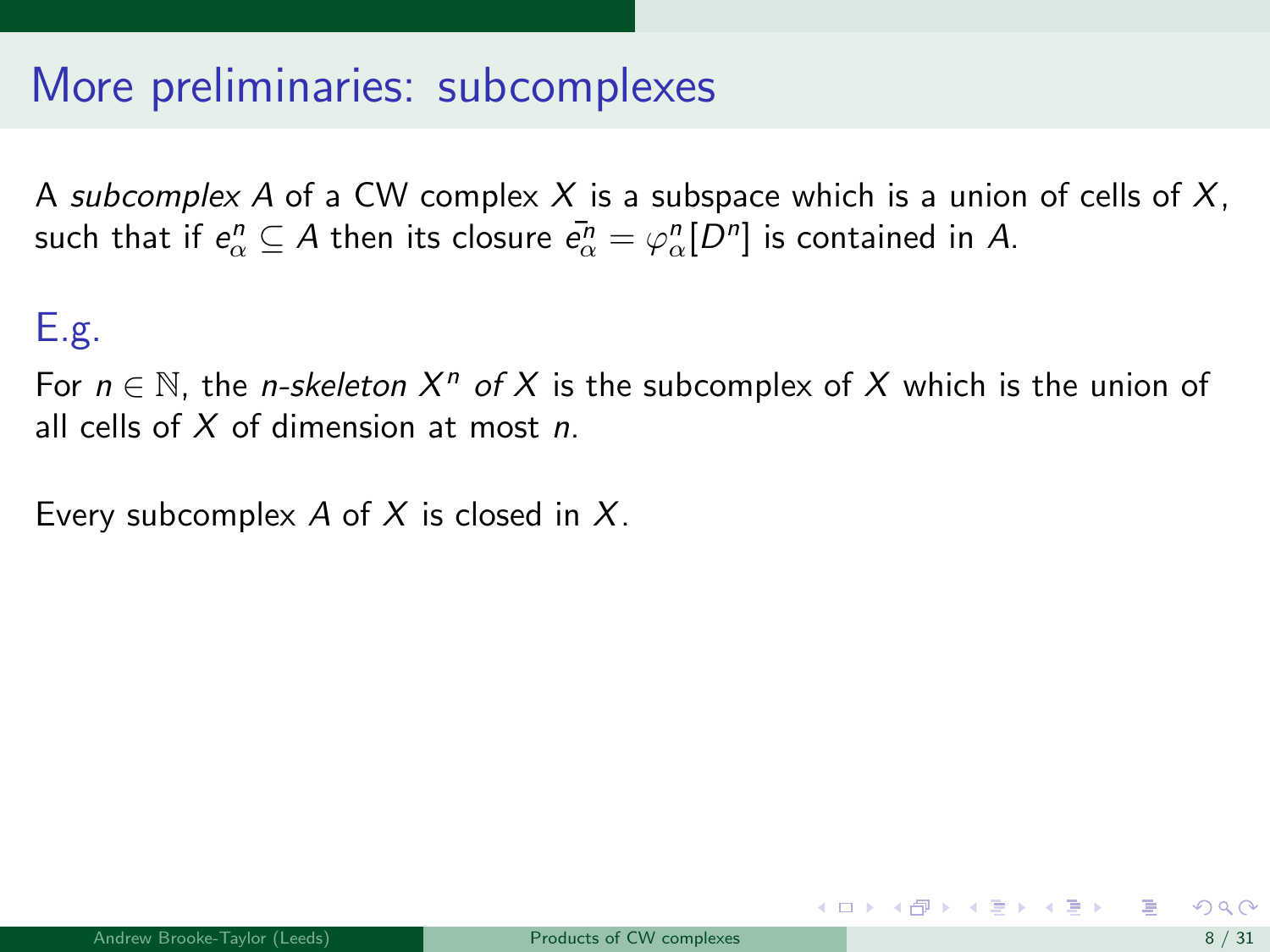A subcomplex A of a CW complex X is a subspace which is a union of cells of X, such that if  $e^n_\alpha\subseteq A$  then its closure  $\bar{e^n_\alpha}=\varphi^n_\alpha[D^n]$  is contained in  $A.$ 

#### E.g.

For  $n \in \mathbb{N}$ , the *n-skeleton*  $X^n$  of X is the subcomplex of X which is the union of all cells of  $X$  of dimension at most  $n$ .

Every subcomplex A of X is closed in  $X$ .

By closure-finiteness, every point  $x$  in a CW complex lies in a finite subcomplex.

**K ロ ▶ | K 何 ▶ | K ヨ ▶ | K ヨ ▶ |**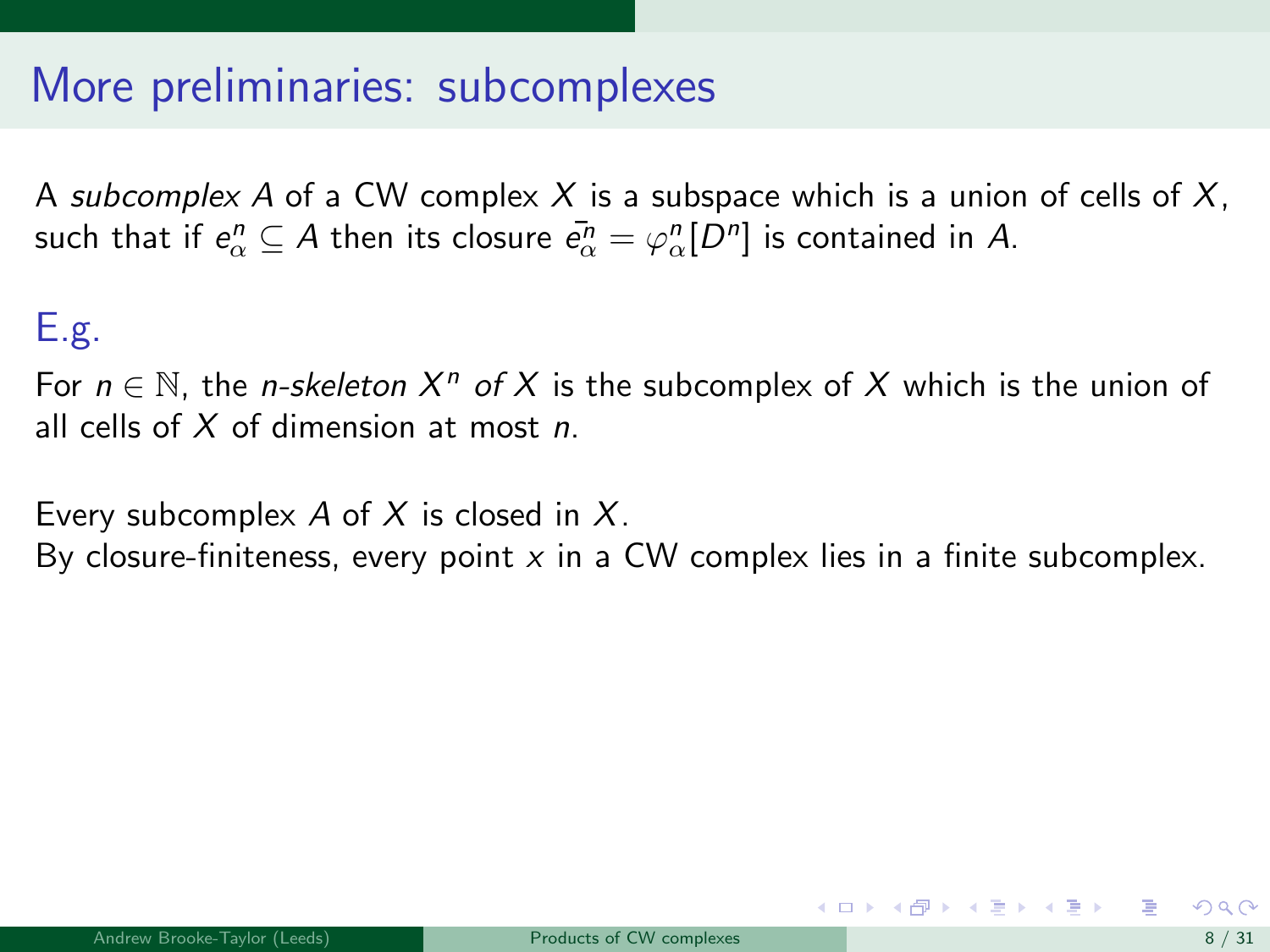A subcomplex A of a CW complex X is a subspace which is a union of cells of X, such that if  $e^n_\alpha\subseteq A$  then its closure  $\bar{e^n_\alpha}=\varphi^n_\alpha[D^n]$  is contained in  $A.$ 

### E.g.

For  $n \in \mathbb{N}$ , the *n-skeleton*  $X^n$  of X is the subcomplex of X which is the union of all cells of  $X$  of dimension at most  $n$ .

Every subcomplex A of X is closed in  $X$ . By closure-finiteness, every point  $x$  in a CW complex lies in a finite subcomplex.

#### **Definition**

Let  $\kappa$  be a cardinal. We say that a CW complex X is locally less than  $\kappa$  if for all x in X there is a subcomplex A of X with fewer than  $\kappa$  many cells such that x is in the interior of A. We write locally finite for locally less than  $\aleph_0$ , and locally *countable* for locally less than  $\aleph_1$ .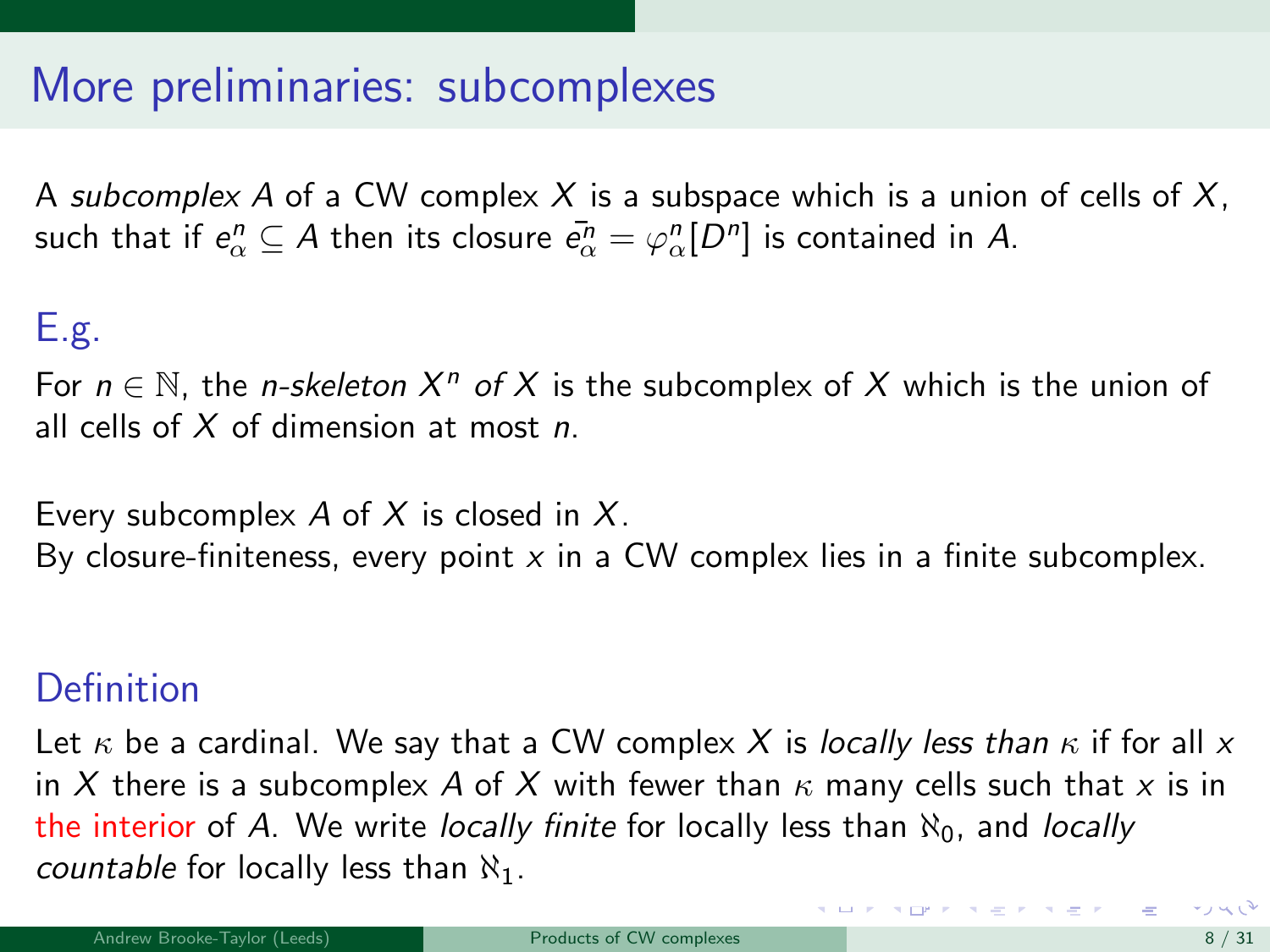### **Proposition**

If  $\kappa$  is a regular uncountable cardinal, then a CW complex W is locally less than  $\kappa$ if and only if every connected component of W has fewer than  $\kappa$  many cells.

#### Proof sketch.

 $\Leftarrow$  is trivial. For  $\Rightarrow$ , given any point w, recursively fill out to get an open (hence clopen) subcomplex containing w with fewer than  $\kappa$  many cells, using the fact that the cells are compact to control the number of cells along the way.

メロト メ何ト メミト メミト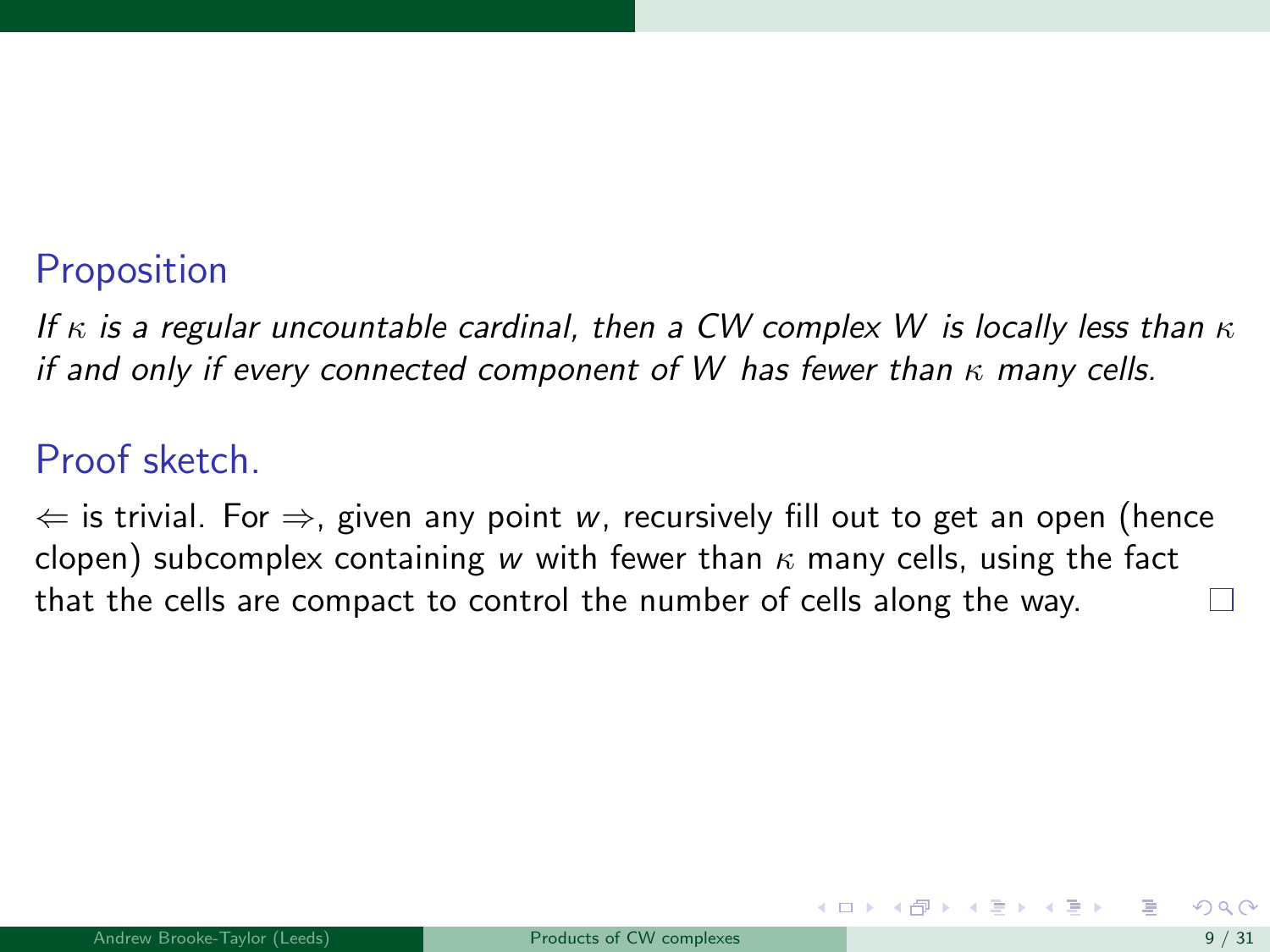Suppose  $X$  and  $Y$  are CW complexes.

重

メロト メタト メミト メミト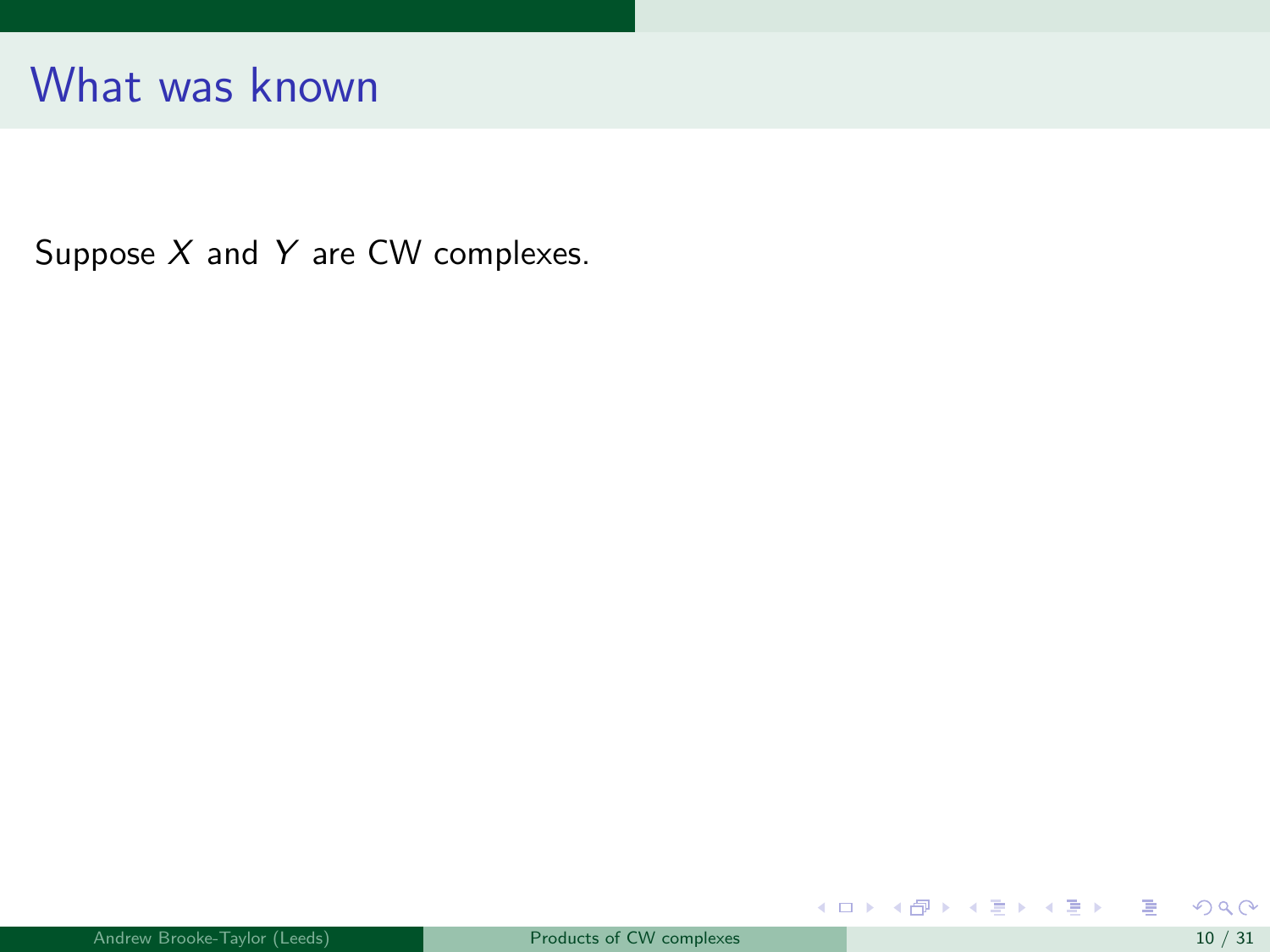Suppose  $X$  and  $Y$  are CW complexes.

Theorem (J.H.C. Whitehead, 1949)

If X or Y is locally finite, then  $X \times Y$  is a CW complex.

メロメ メ御き メミメ メミメ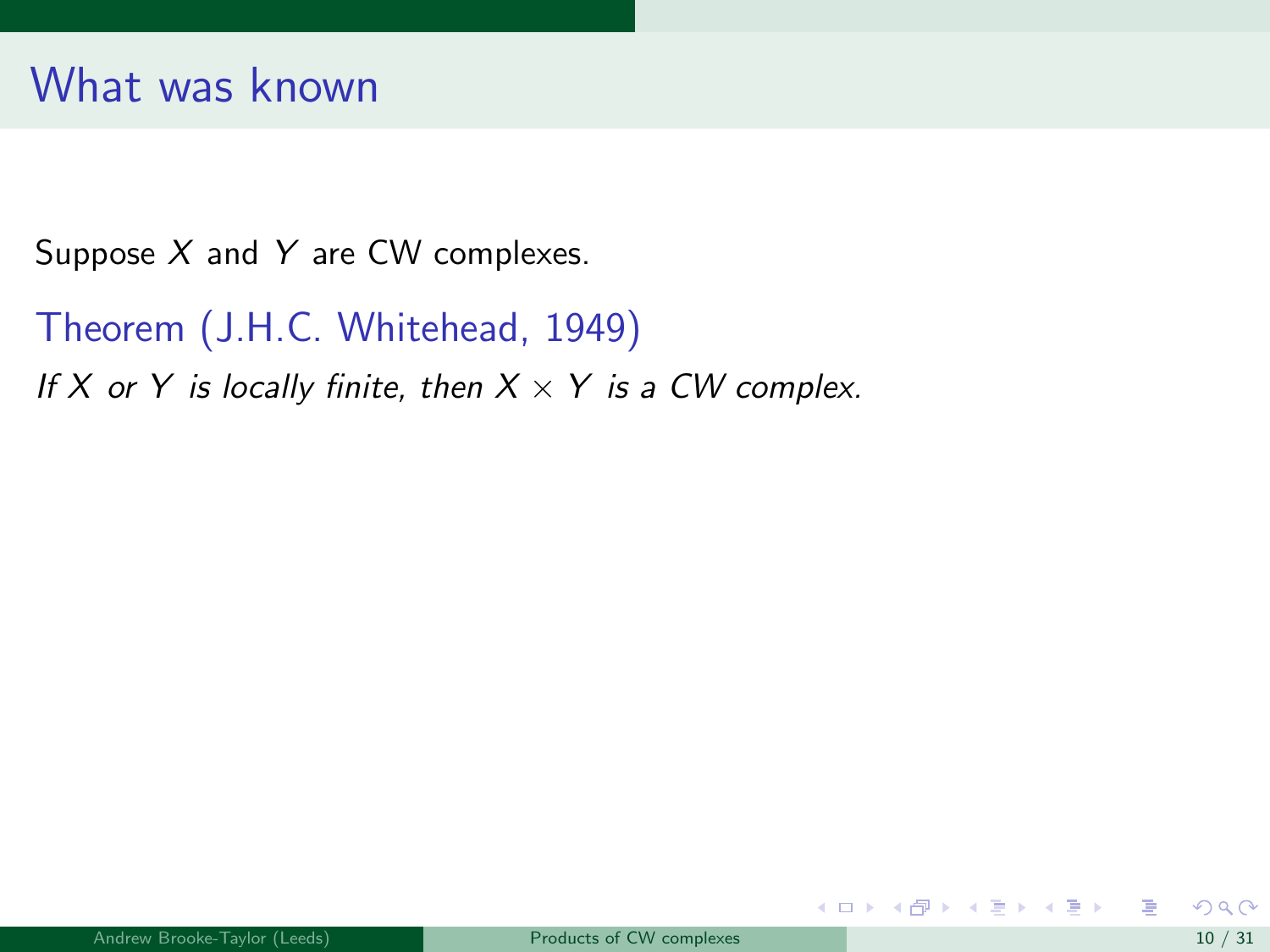Suppose  $X$  and  $Y$  are CW complexes.

Theorem (J.H.C. Whitehead, 1949)

If X or Y is locally finite, then  $X \times Y$  is a CW complex.

Footnote: "I do not know if this restriction on  $[X \text{ or } Y]$  is necessary."

メロメ メ御き メミメ メミメー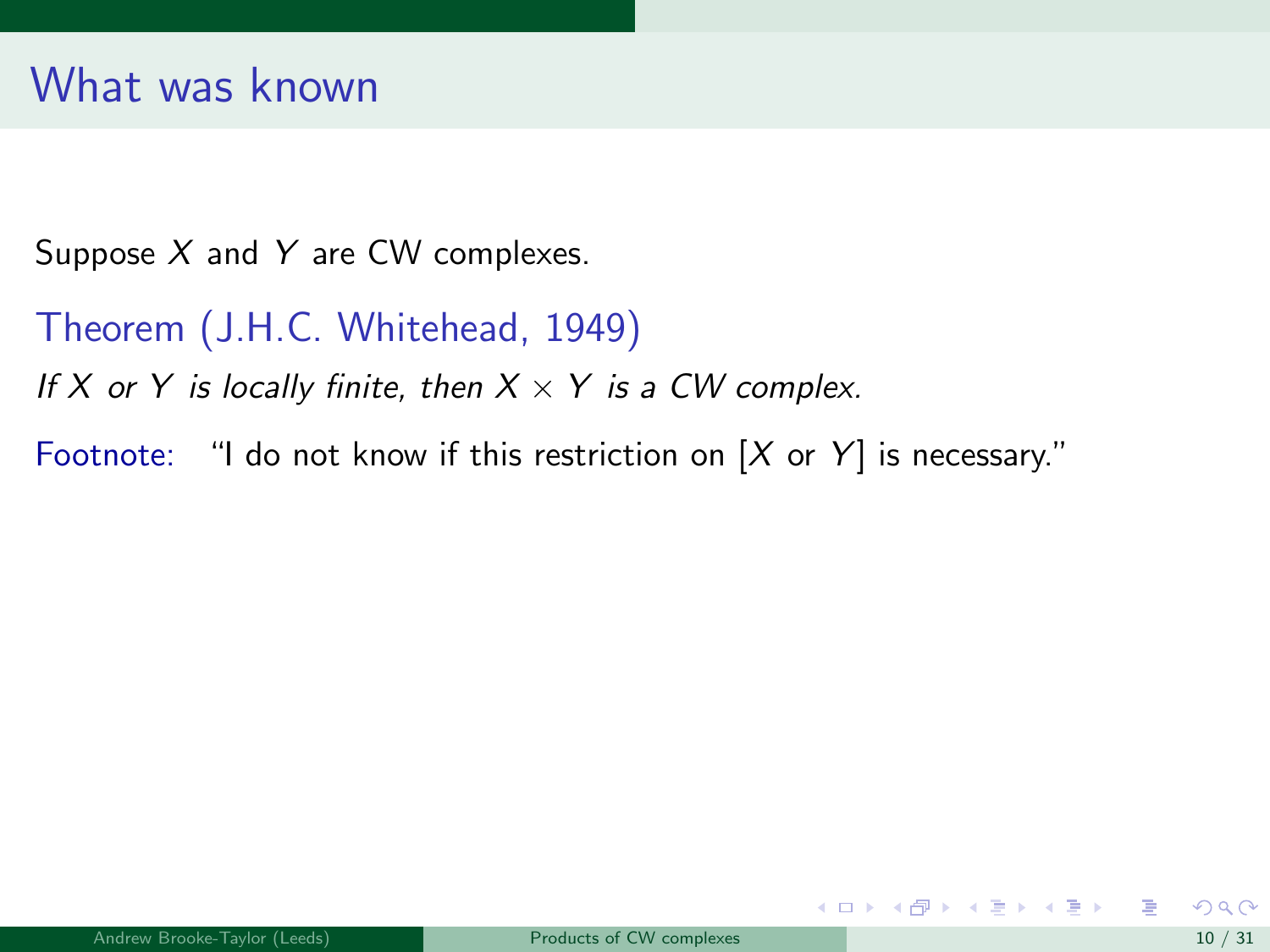Suppose  $X$  and  $Y$  are CW complexes.

Theorem (J.H.C. Whitehead, 1949)

If X or Y is locally finite, then  $X \times Y$  is a CW complex.

Footnote: "I do not know if this restriction on  $[X \text{ or } Y]$  is necessary."

Theorem (J. Milnor, 1956)

If X and Y are both (locally) countable, then  $X \times Y$  is a CW complex.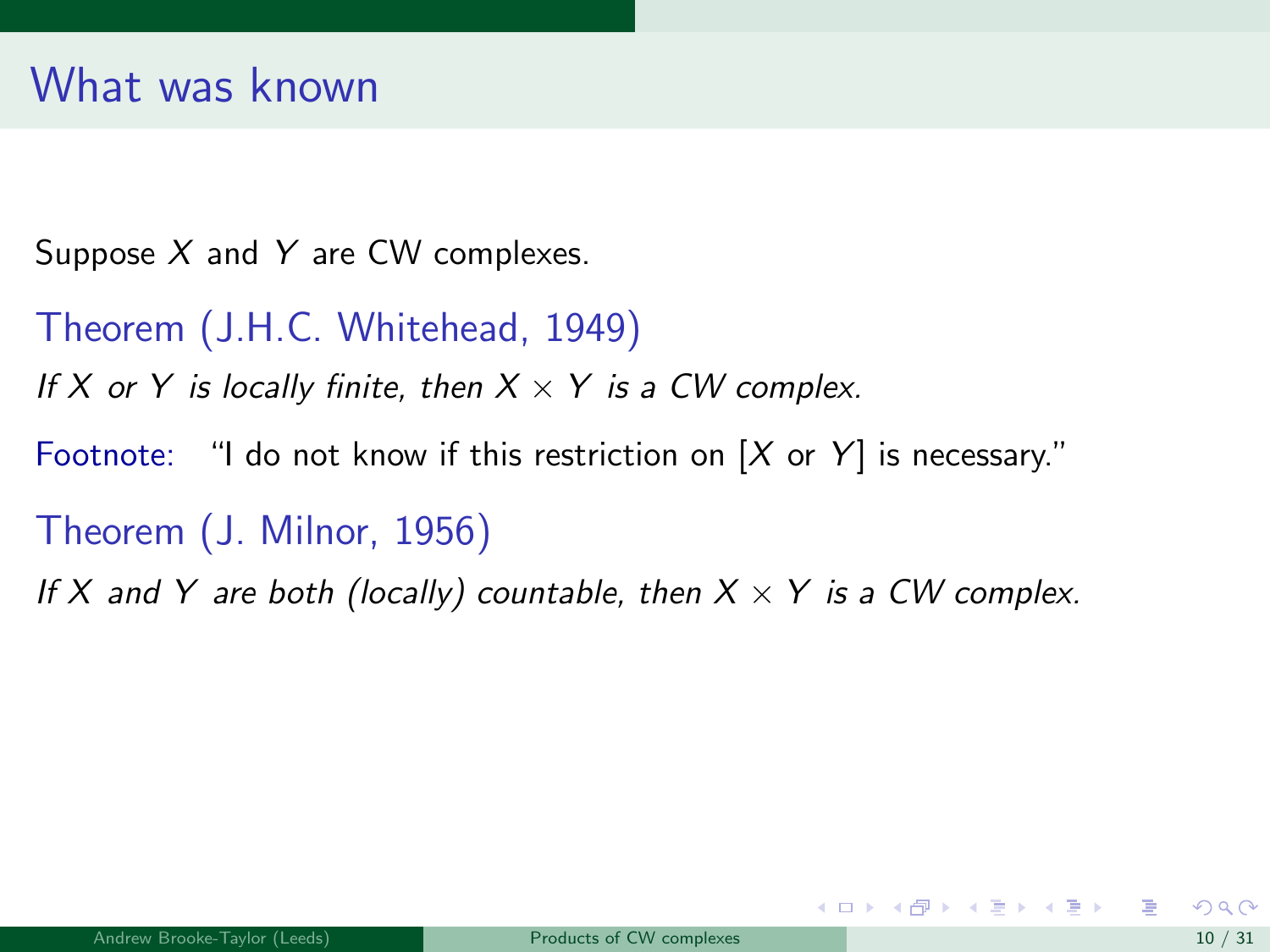Suppose  $X$  and  $Y$  are CW complexes.

Theorem (J.H.C. Whitehead, 1949)

If X or Y is locally finite, then  $X \times Y$  is a CW complex.

Footnote: "I do not know if this restriction on  $[X \text{ or } Y]$  is necessary."

Theorem (J. Milnor, 1956)

If X and Y are both (locally) countable, then  $X \times Y$  is a CW complex.

Theorem (Y. Tanaka, 1982)

If neither X nor Y is locally countable, then  $X \times Y$  is not a CW complex.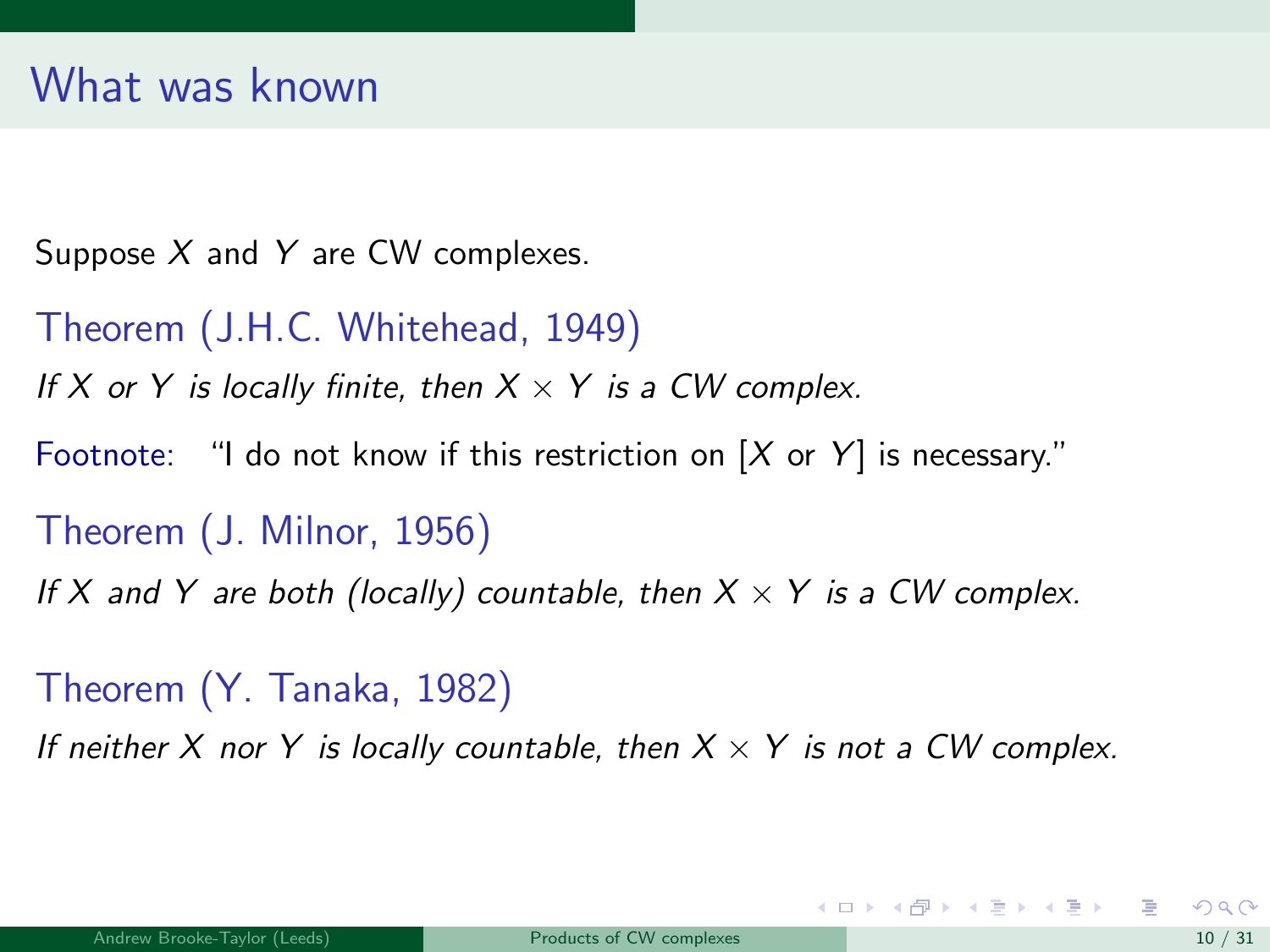$2^{\aleph_0}$  is the cardinality of the reals.

重

メロトメ 伊 トメ 重 トメ 重 トー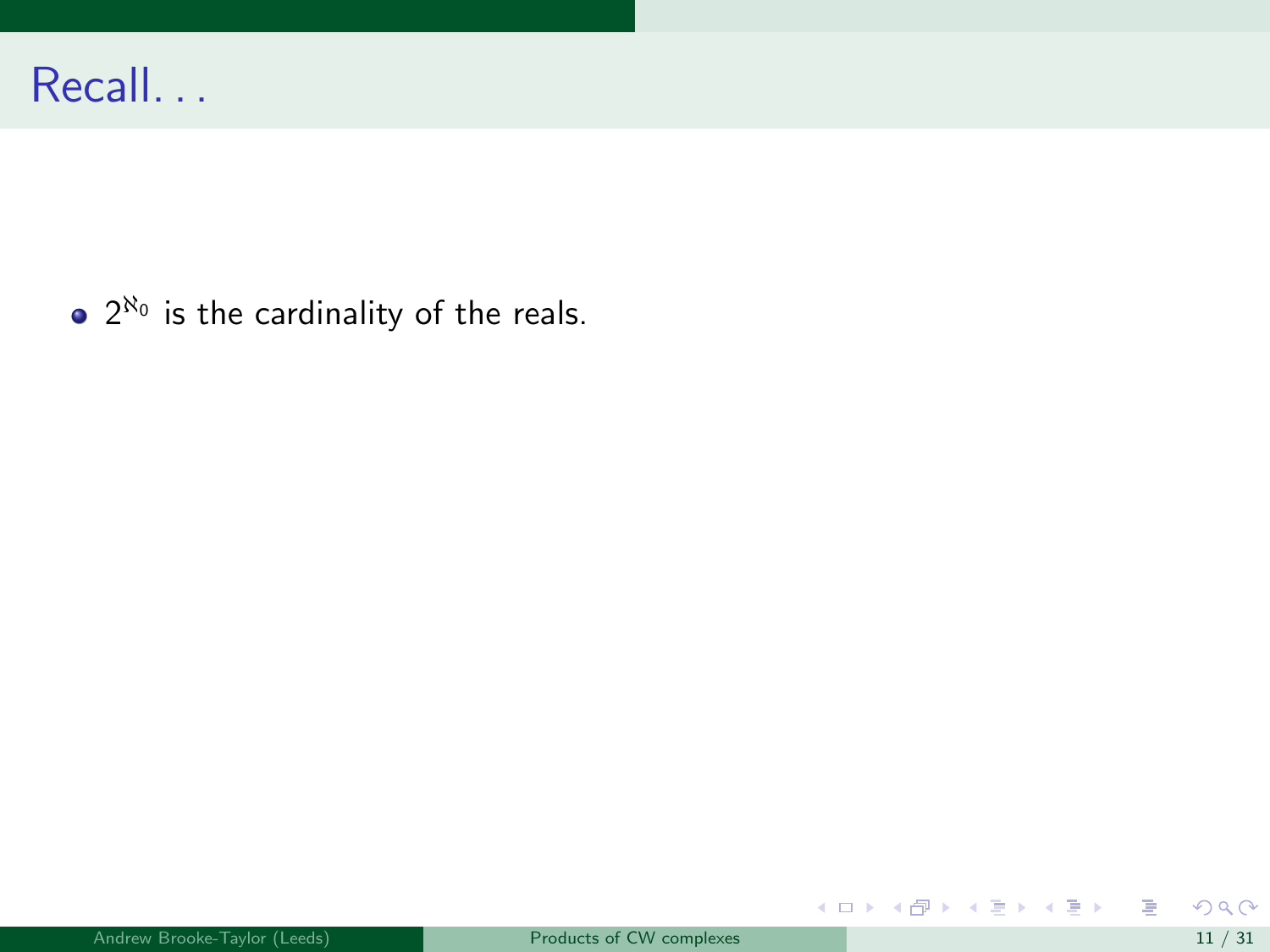- $2^{\aleph_0}$  is the cardinality of the reals.
- $\bullet$   $\aleph_1$  is (by definition) the least uncountable cardinal.

活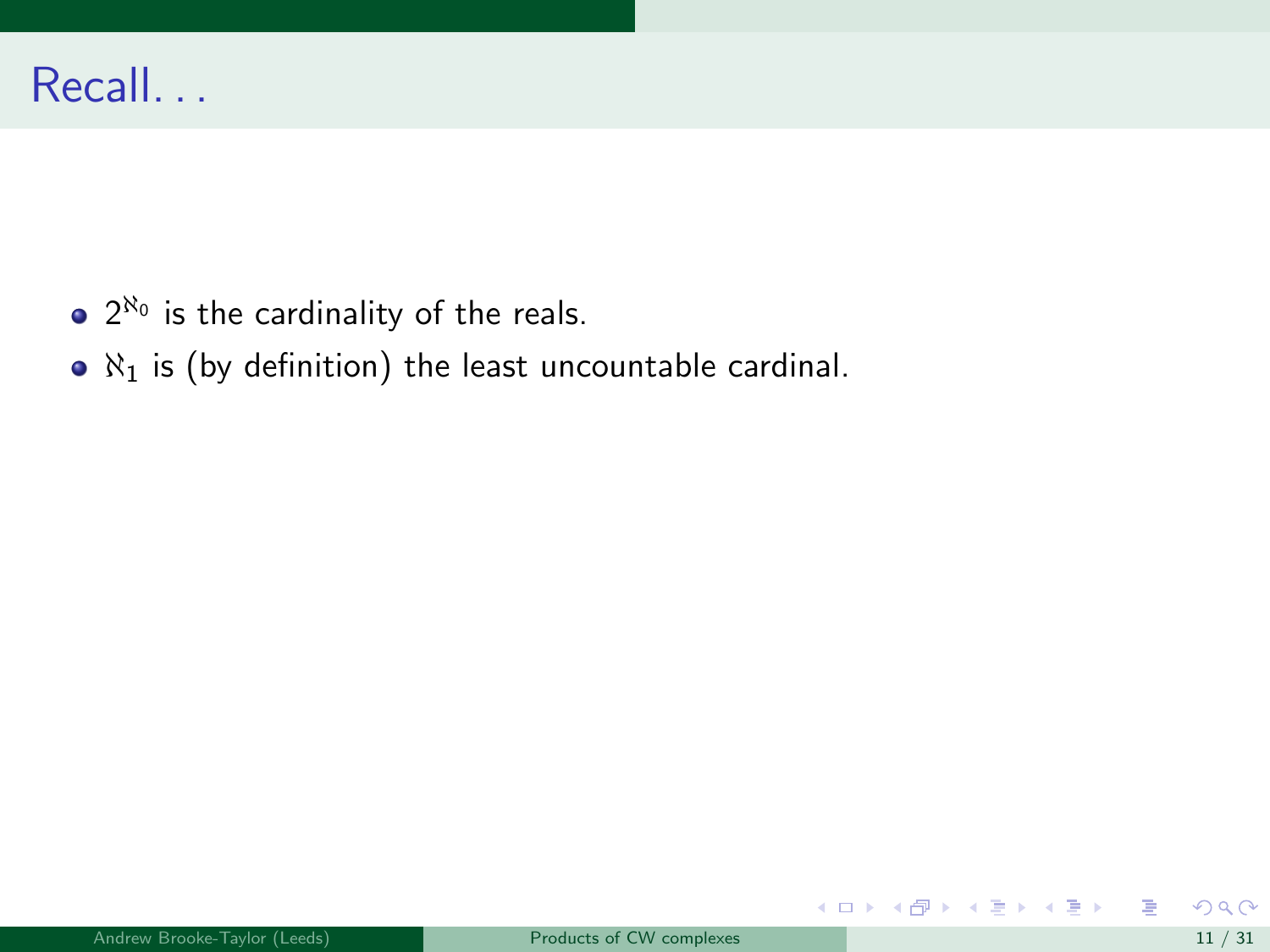- $2^{\aleph_0}$  is the cardinality of the reals.
- $\bullet$   $\aleph_1$  is (by definition) the least uncountable cardinal.
	- E.g. The set of order types of countable well-orders has cardinality  $\aleph_1$ .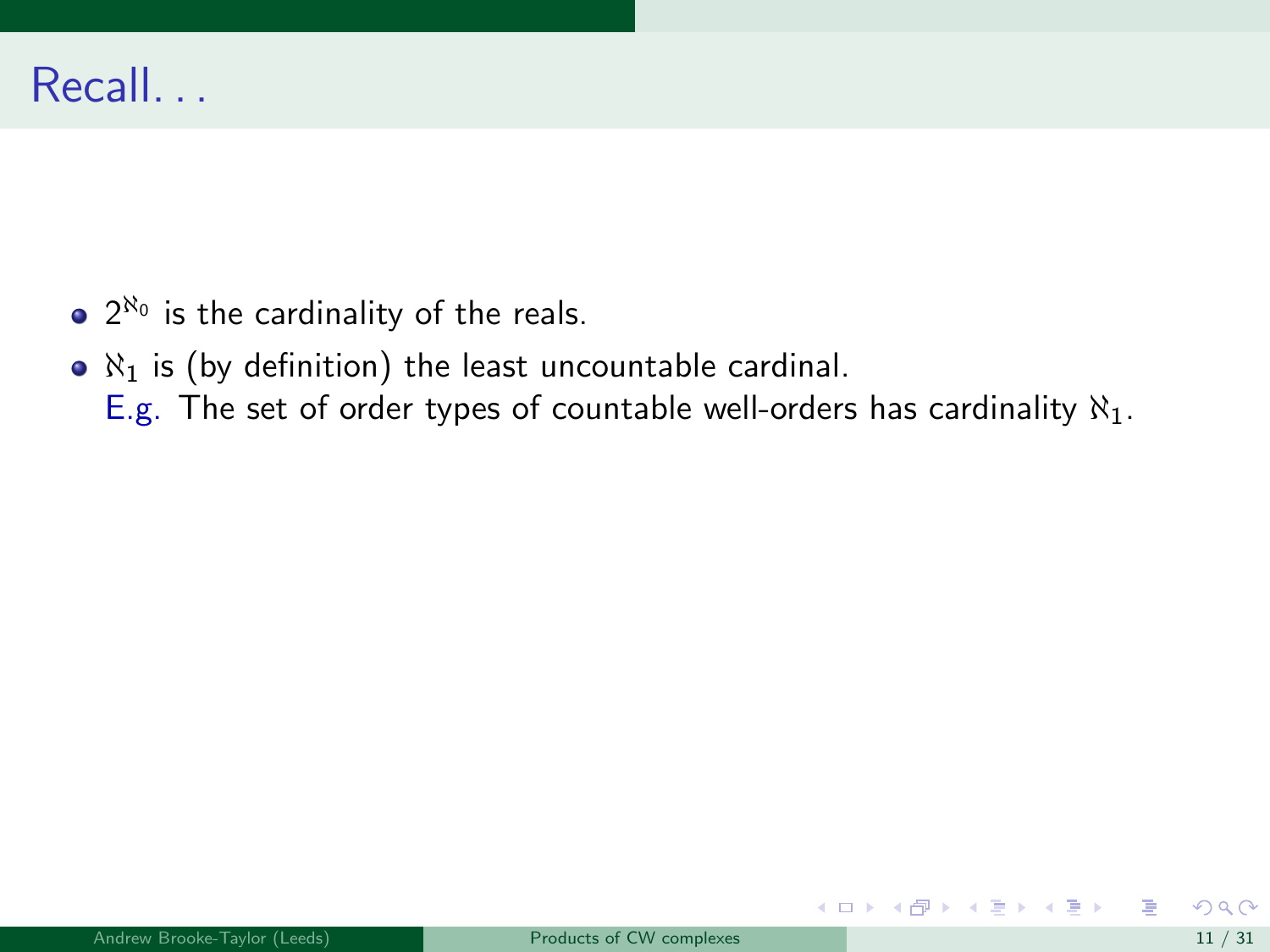- $2^{\aleph_0}$  is the cardinality of the reals.
- $\bullet$   $\aleph_1$  is (by definition) the least uncountable cardinal.
	- E.g. The set of order types of countable well-orders has cardinality  $\aleph_1$ .
- So Cantor's Theorem can be expressed as  $2^{\aleph_0} \ge \aleph_1$ .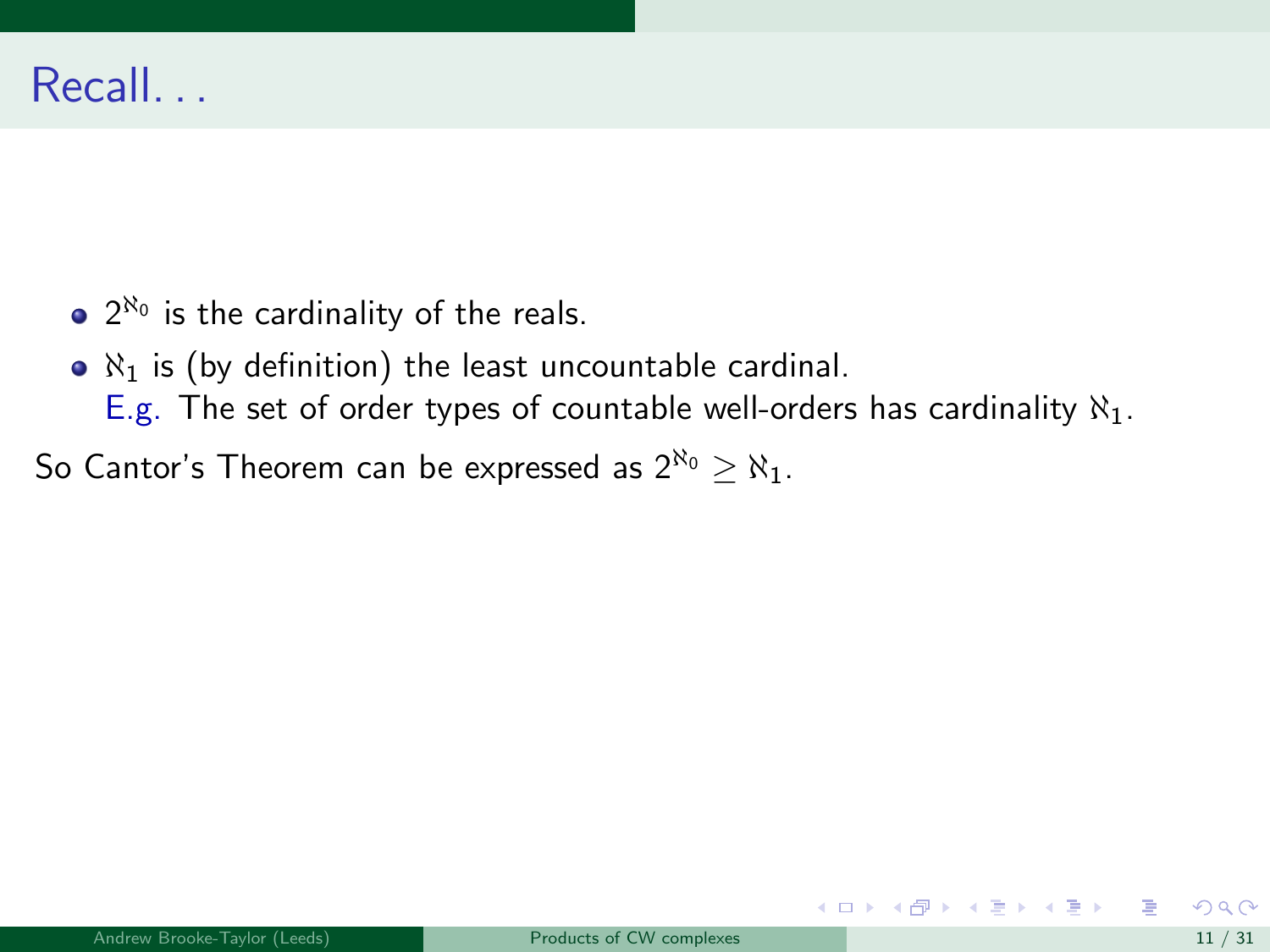- $2^{\aleph_0}$  is the cardinality of the reals.
- $\bullet$   $\aleph_1$  is (by definition) the least uncountable cardinal.
	- E.g. The set of order types of countable well-orders has cardinality  $\aleph_1$ .
- So Cantor's Theorem can be expressed as  $2^{\aleph_0} \ge \aleph_1$ .

The Continuum Hypothesis (CH) is the assertion that  $2^{\aleph_0} = \aleph_1$ .

イロト イ押 トイヨ トイヨ トー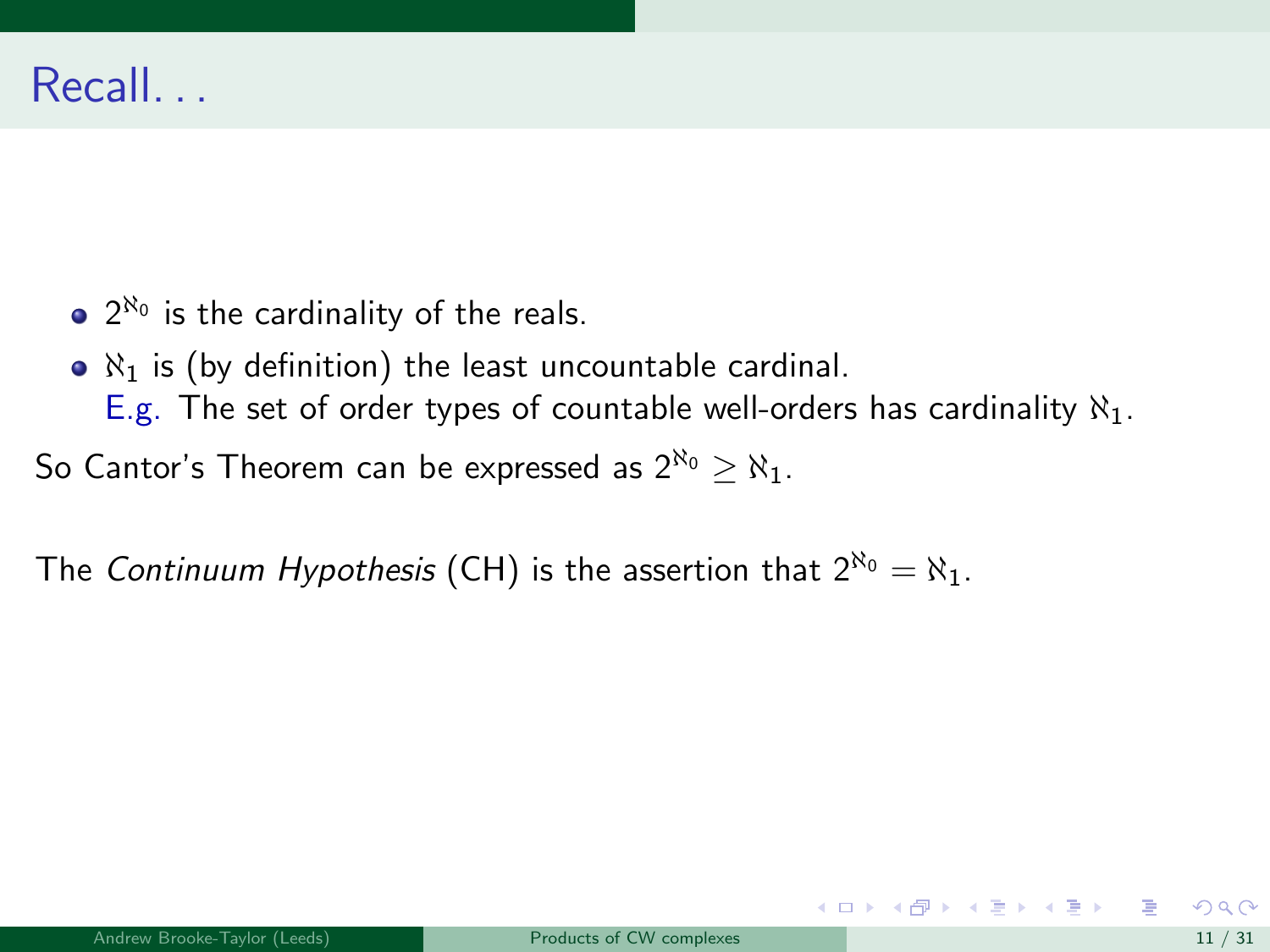- $2^{\aleph_0}$  is the cardinality of the reals.
- $\bullet$   $\aleph_1$  is (by definition) the least uncountable cardinal.
	- E.g. The set of order types of countable well-orders has cardinality  $\aleph_1$ .

So Cantor's Theorem can be expressed as  $2^{\aleph_0} \ge \aleph_1$ .

The Continuum Hypothesis (CH) is the assertion that  $2^{\aleph_0} = \aleph_1$ . It is independent of the standard ZFC axioms for set theory:

- **There are models of ZFC in which CH is true.**
- **There are models of ZFC in which CH is false**

イロト イ押 トイヨ トイヨ トー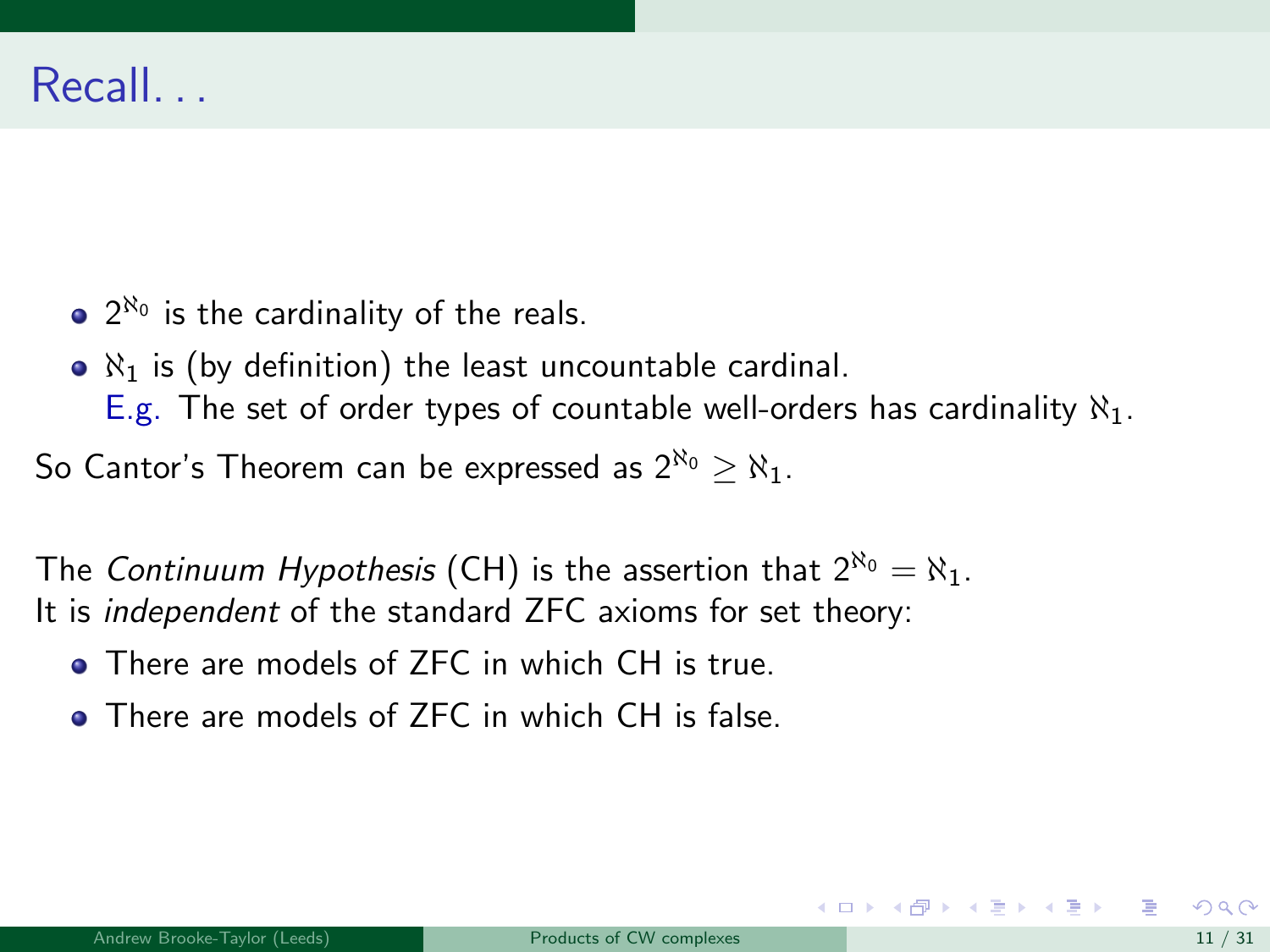#### Theorem (Liu Y.-M., 1978)

Assuming CH,  $X \times Y$  is a CW complex if and only if one of them is locally finite, or both are locally countable.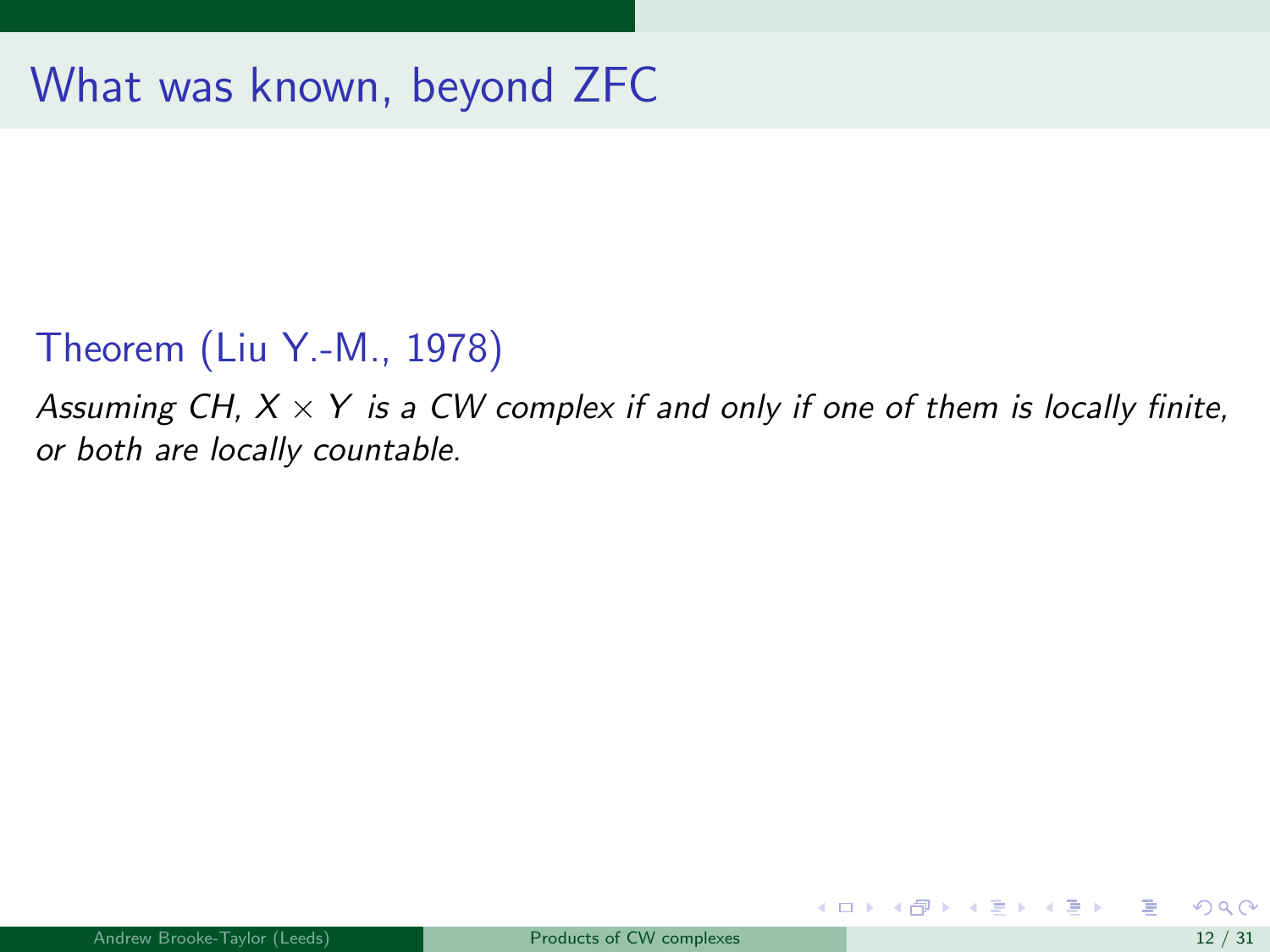#### Theorem (Liu Y.-M., 1978)

Assuming CH,  $X \times Y$  is a CW complex if and only if one of them is locally finite, or both are locally countable.

## Theorem (Y. Tanaka, 1982)

Assuming  $\mathfrak{b} = \mathfrak{R}_1$ ,  $X \times Y$  is a CW complex if and only if one of them is locally finite, or both are locally countable.

メロメ メ御き メミメ メミメー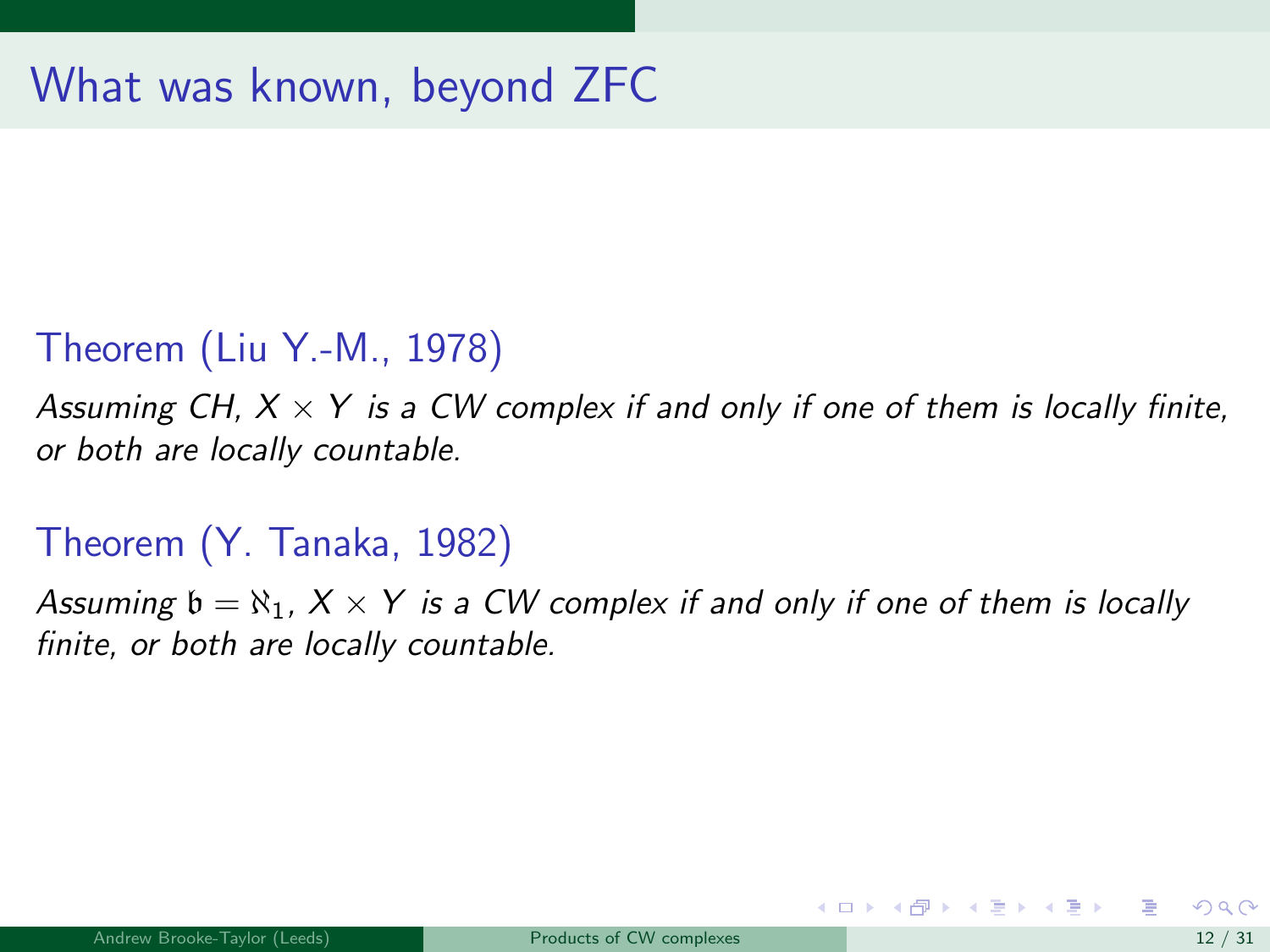## Question

Can we show, without assuming any extra set-theoretic axioms, that the product  $X \times Y$  of CW complexes X and Y is a CW complex if and only if either

- one of them is locally finite, or
- both are locally countable?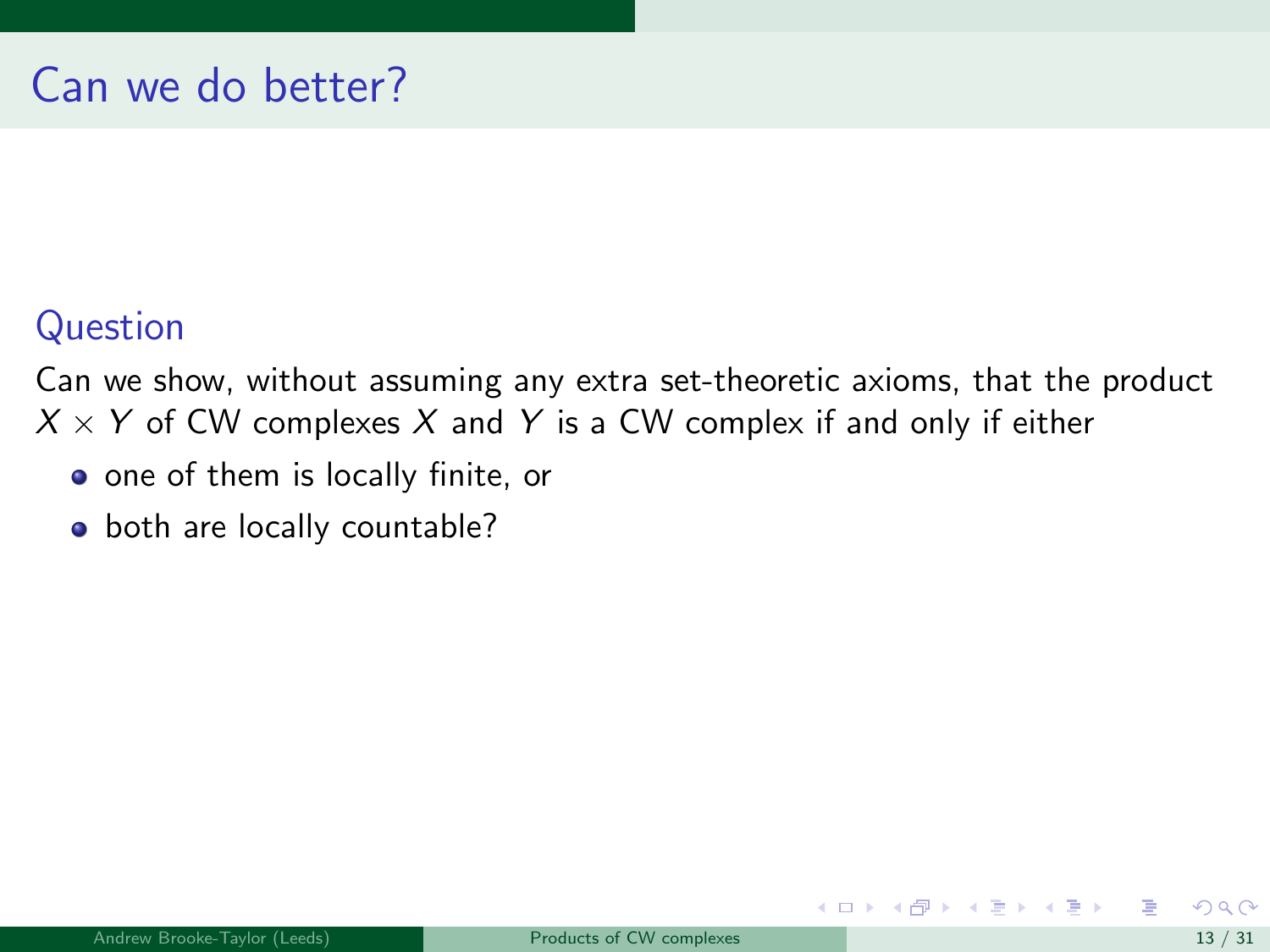## Question

Can we show, without assuming any extra set-theoretic axioms, that the product  $X \times Y$  of CW complexes X and Y is a CW complex if and only if either

- one of them is locally finite, or
- both are locally countable?

# Answer (follows from Tanaka's work) No.

イロト イ押 トイヨ トイヨ トー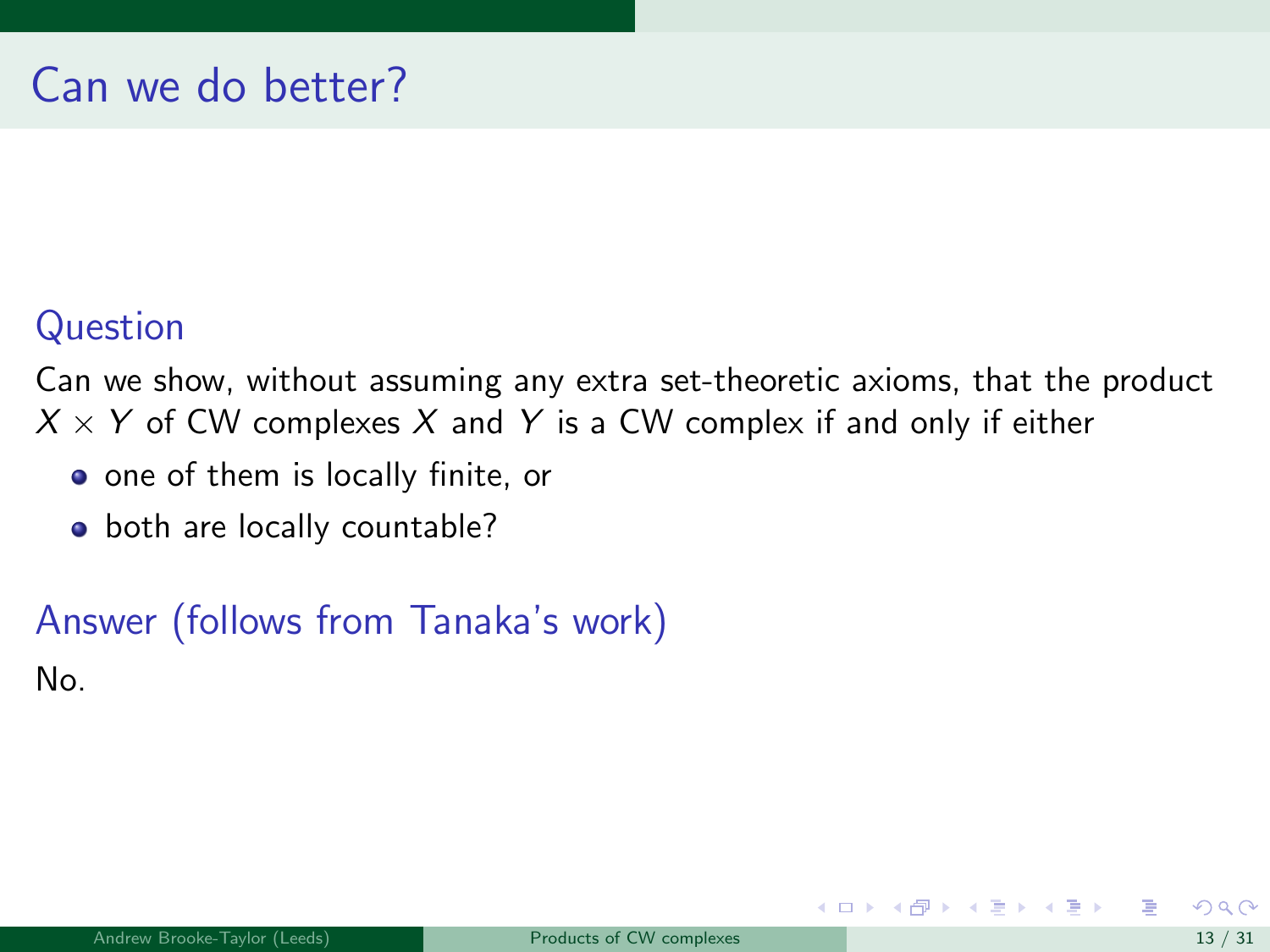#### Updated question

Can we characterise exactly when the product of two CW complexes is a CW complex, without assuming any extra set-theoretic axioms?

イロト イ押 トイヨ トイヨ トー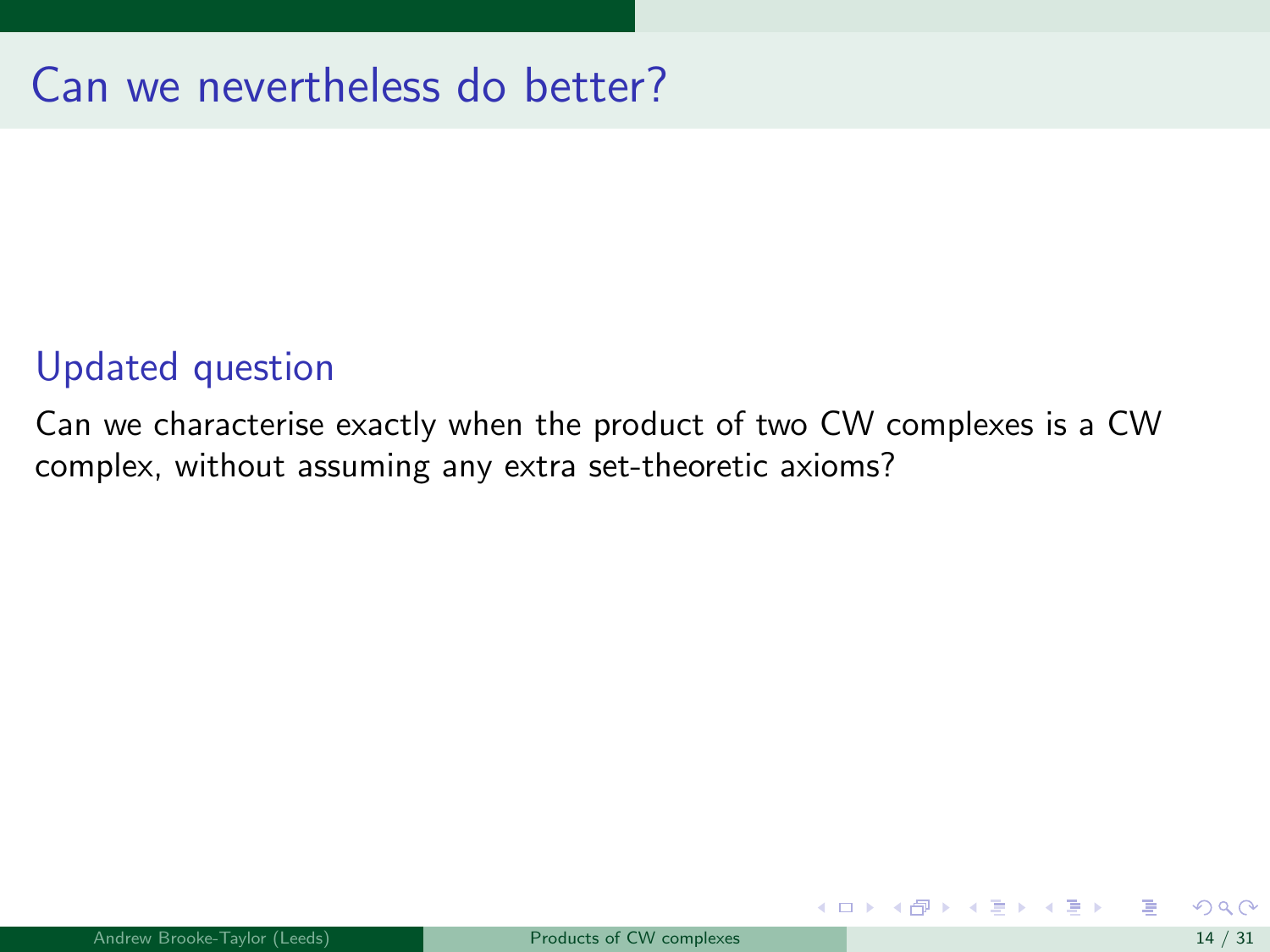### Updated question

Can we characterise exactly when the product of two CW complexes is a CW complex, without assuming any extra set-theoretic axioms?

## Answer (A.B.-T.)

Yes!

イロト イ押ト イヨト イヨト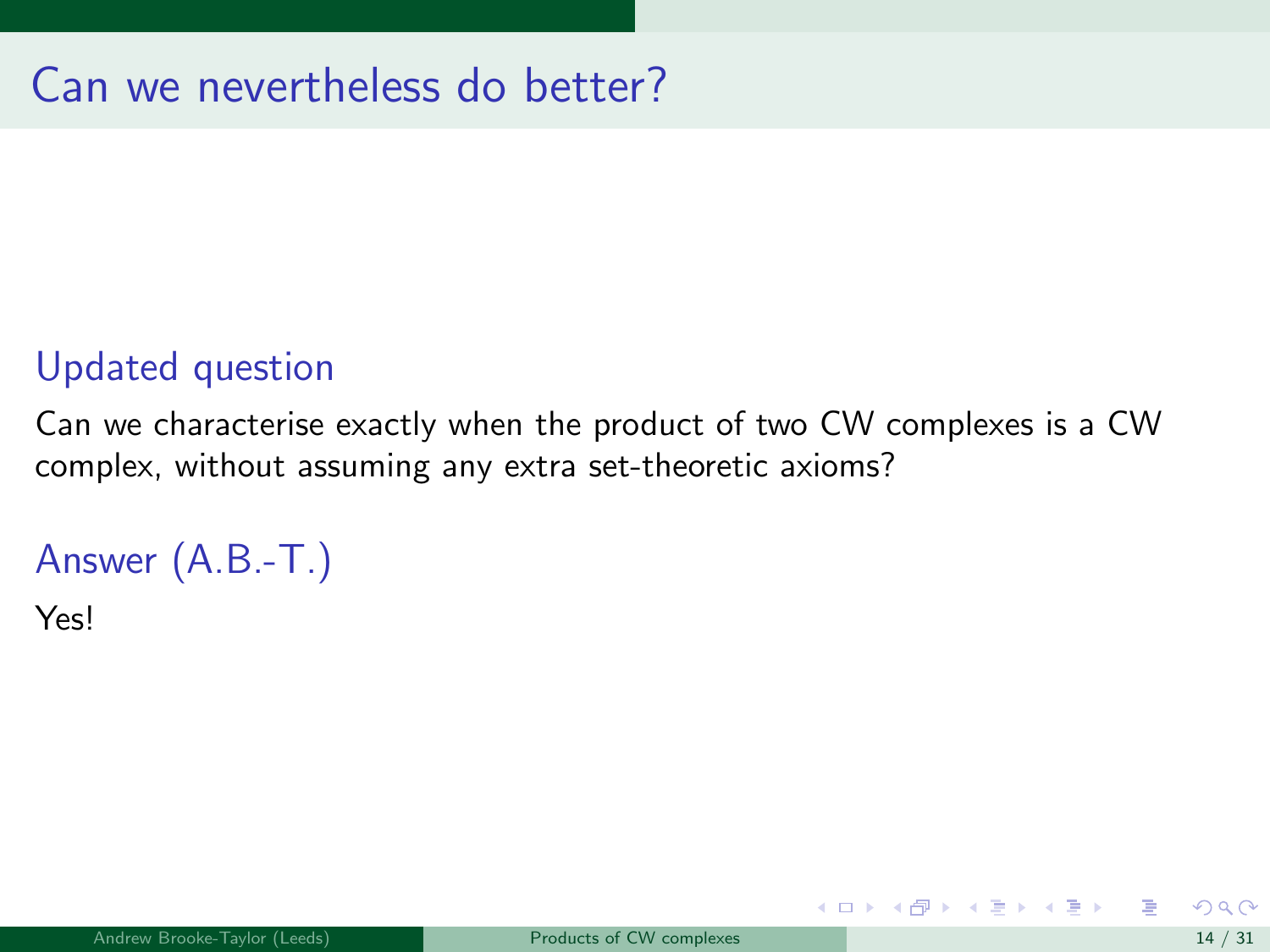In the argument for Dowker's example, there was a lot of inefficiency — we can do better, with the bigger star  $Y$  potentially having fewer edges.

イロト イ押 トイヨ トイヨト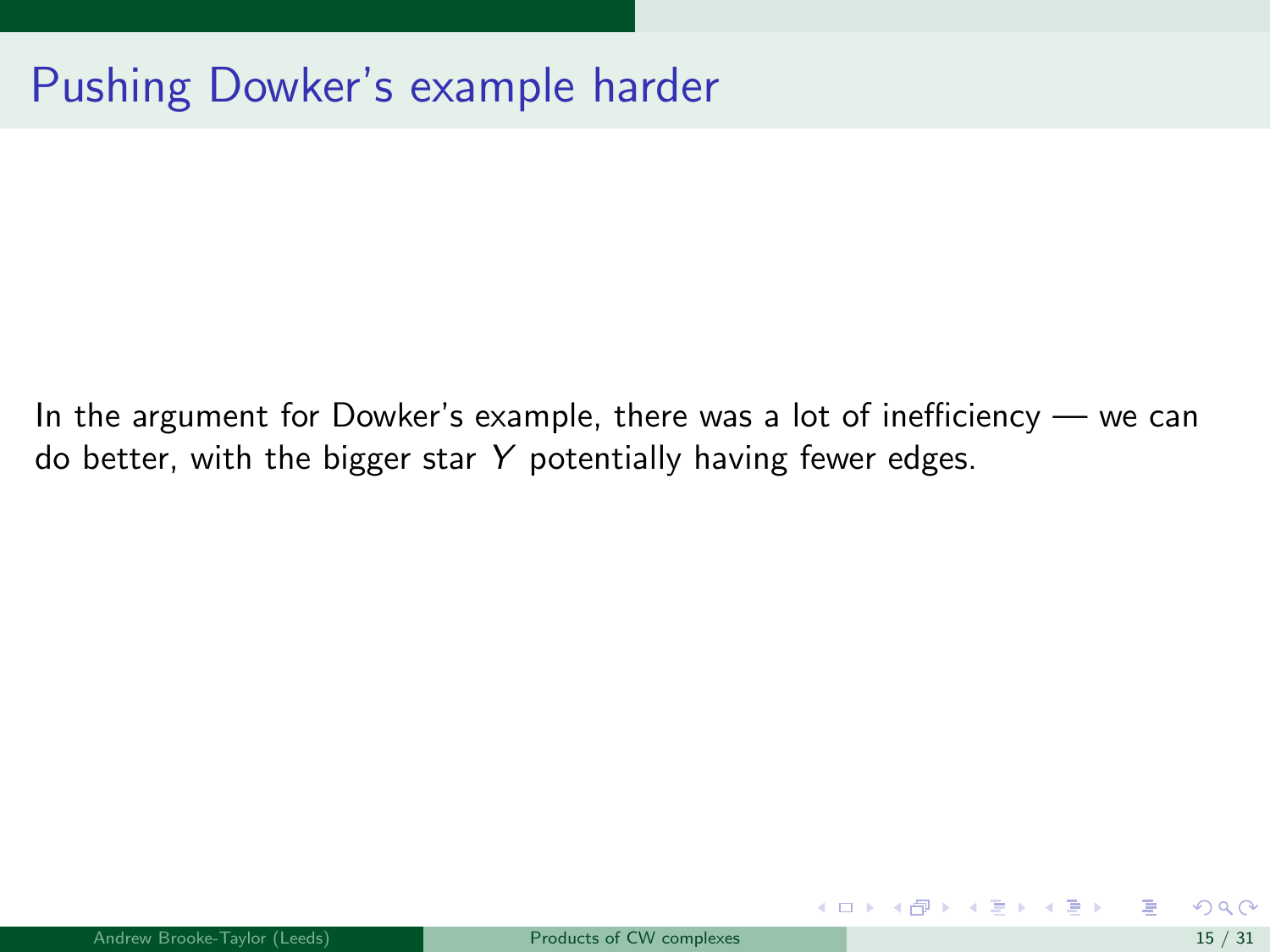In the argument for Dowker's example, there was a lot of inefficiency — we can do better, with the bigger star  $Y$  potentially having fewer edges.

For this we need to talk more about eventual domination.

イロト イ押 トイヨ トイヨ トー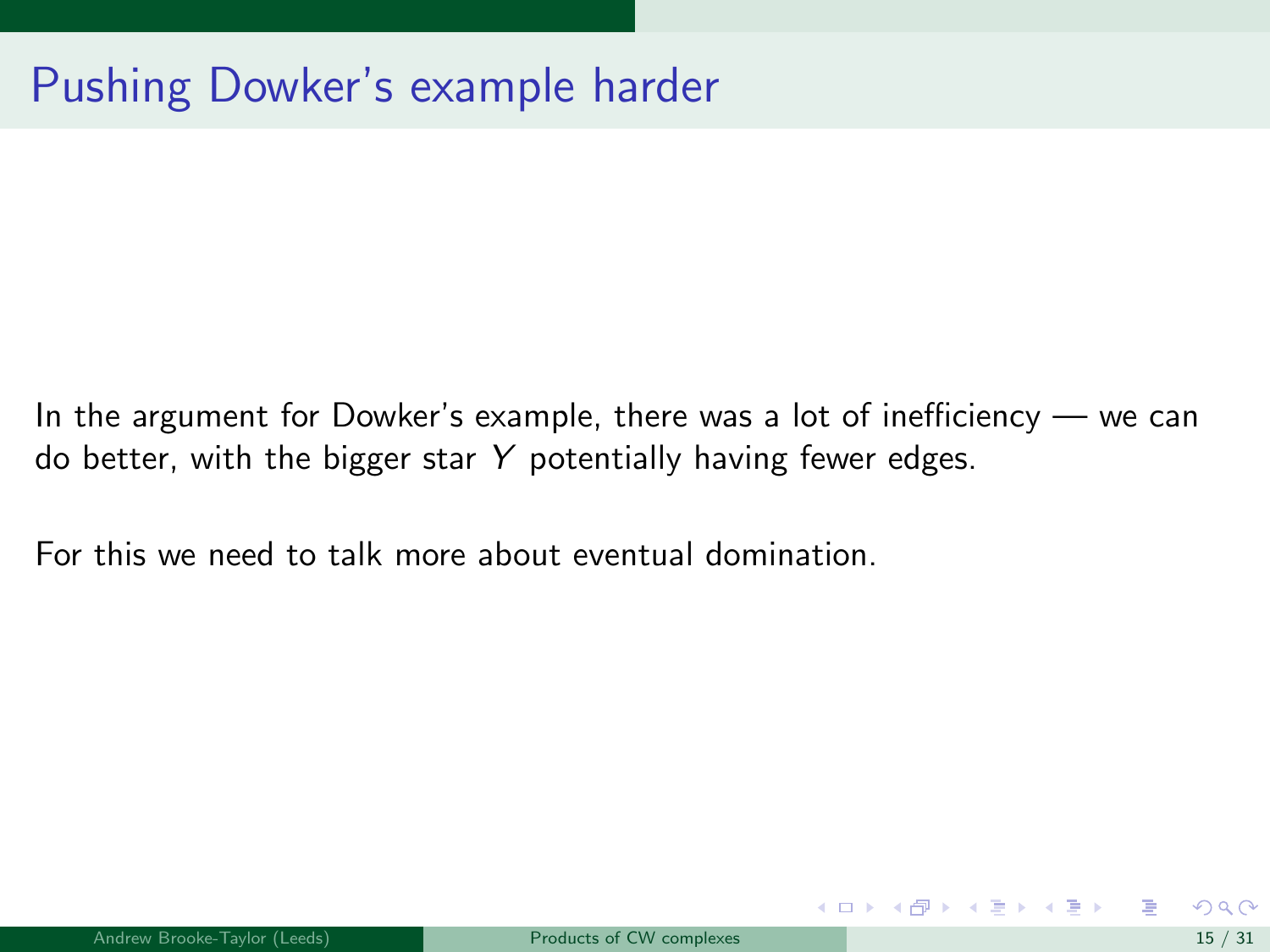For  $f, g \in \mathbb{N}^{\mathbb{N}}$ , write  $f \leq^* g$  if for all but finitely many  $n \in \mathbb{N}$ ,  $f(n) \leq g(n)$ .

重

メロメメ 倒す メミメメ ミメー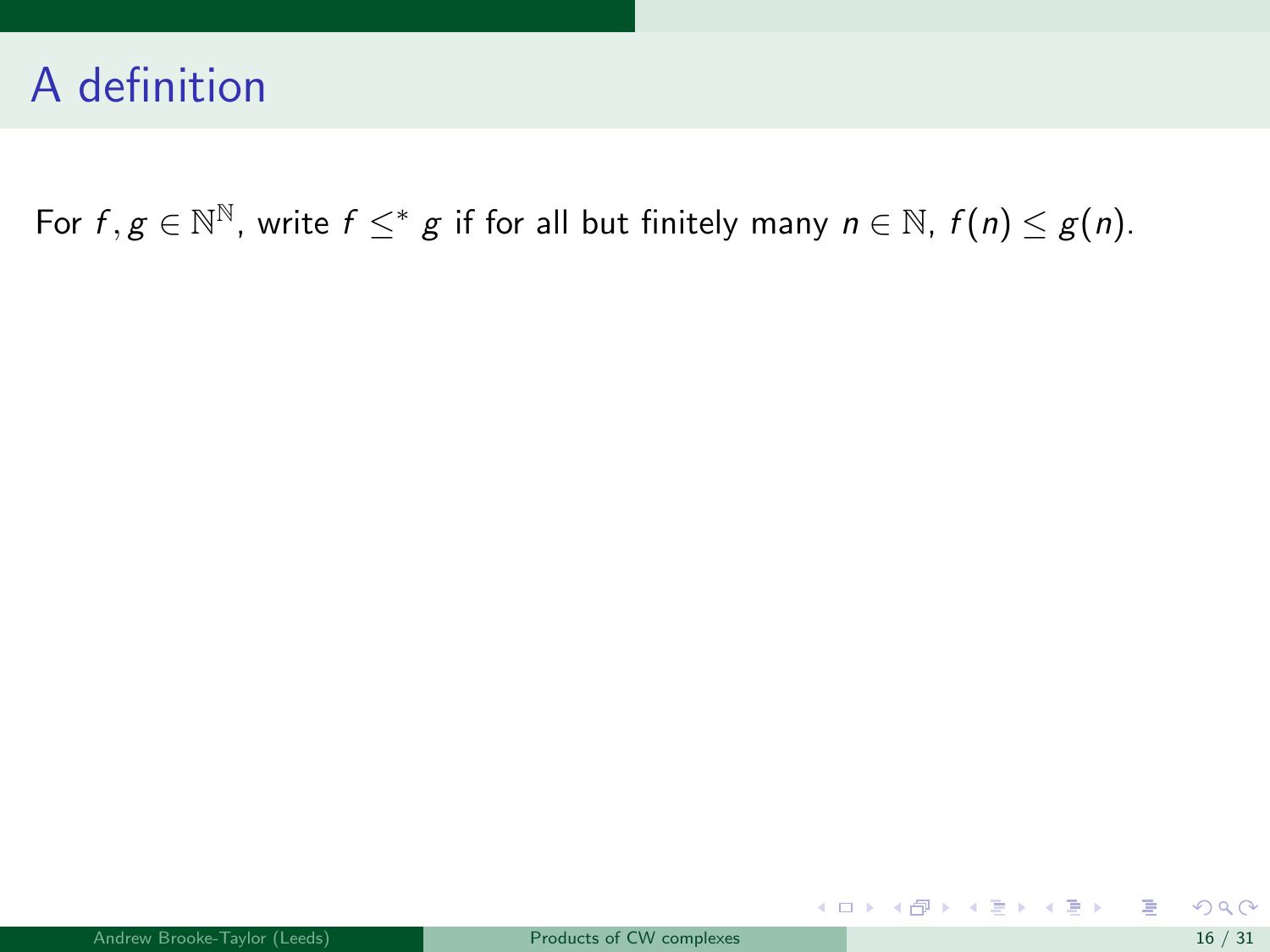For  $f, g \in \mathbb{N}^{\mathbb{N}}$ , write  $f \leq^* g$  if for all but finitely many  $n \in \mathbb{N}$ ,  $f(n) \leq g(n)$ .

The bounding number b is the least cardinality of a set of functions that is unbounded with respect to  $\leq^*$ , i.e. such that no one  $g$  is  $\geq^*$  them all, i.e.,

$$
\mathfrak{b}=\text{min}\{|\mathcal{F}|:\mathcal{F}\subseteq \mathbb{N}^{\mathbb{N}} \wedge \forall g\in \mathbb{N}^{\mathbb{N}}\exists f\in \mathcal{F}\neg (f\leq^* g)\}.
$$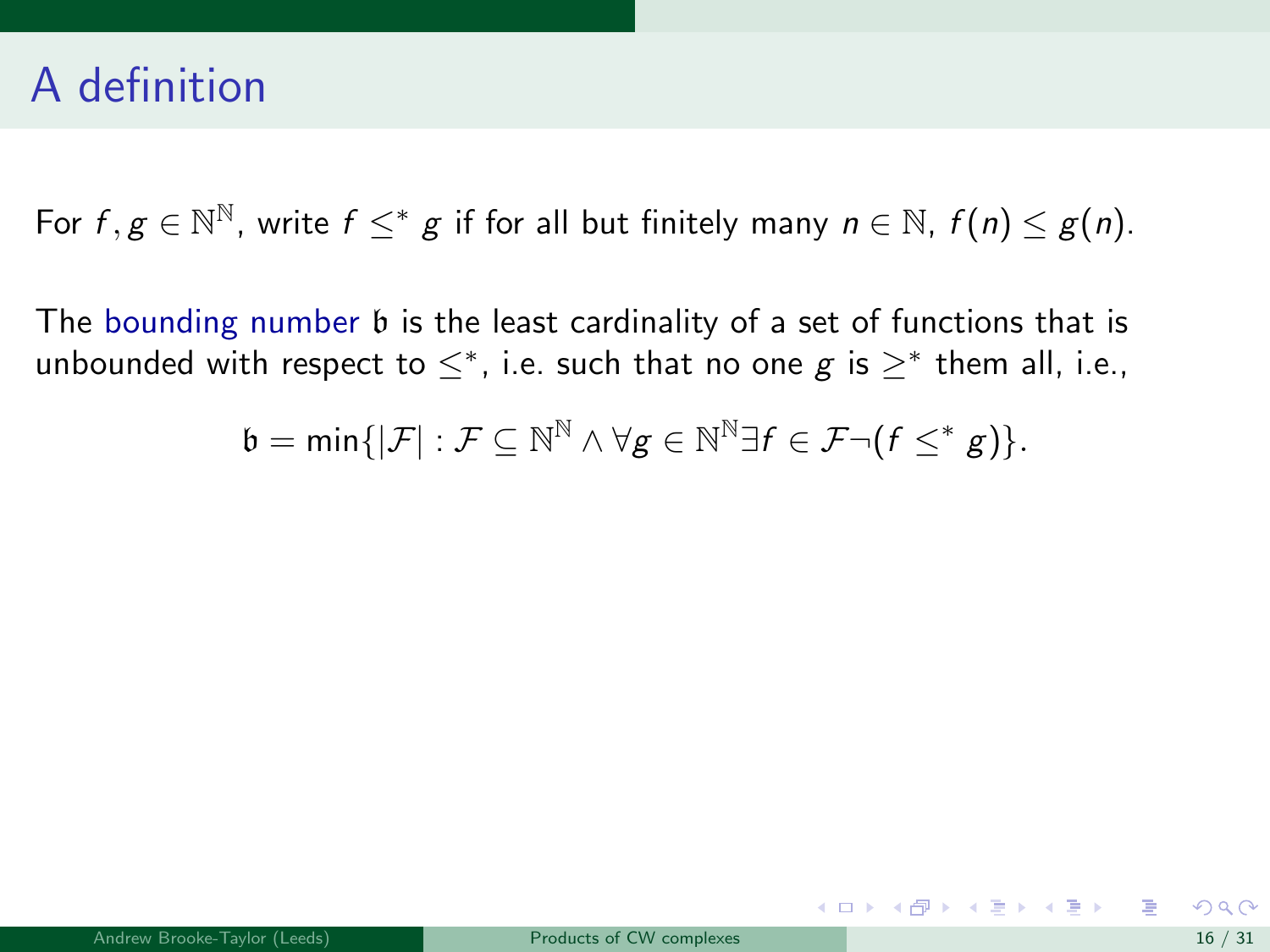For  $f, g \in \mathbb{N}^{\mathbb{N}}$ , write  $f \leq^* g$  if for all but finitely many  $n \in \mathbb{N}$ ,  $f(n) \leq g(n)$ .

The bounding number b is the least cardinality of a set of functions that is unbounded with respect to  $\leq^*$ , i.e. such that no one  $g$  is  $\geq^*$  them all, i.e.,

$$
\mathfrak{b}=\text{min}\{|\mathcal{F}|:\mathcal{F}\subseteq \mathbb{N}^\mathbb{N}\land \forall g\in \mathbb{N}^\mathbb{N}\exists f\in \mathcal{F}\neg (f\leq^* g)\}.
$$

 $\aleph_1 < b$ 

メロメ メ都 メメ きょうくぼ メー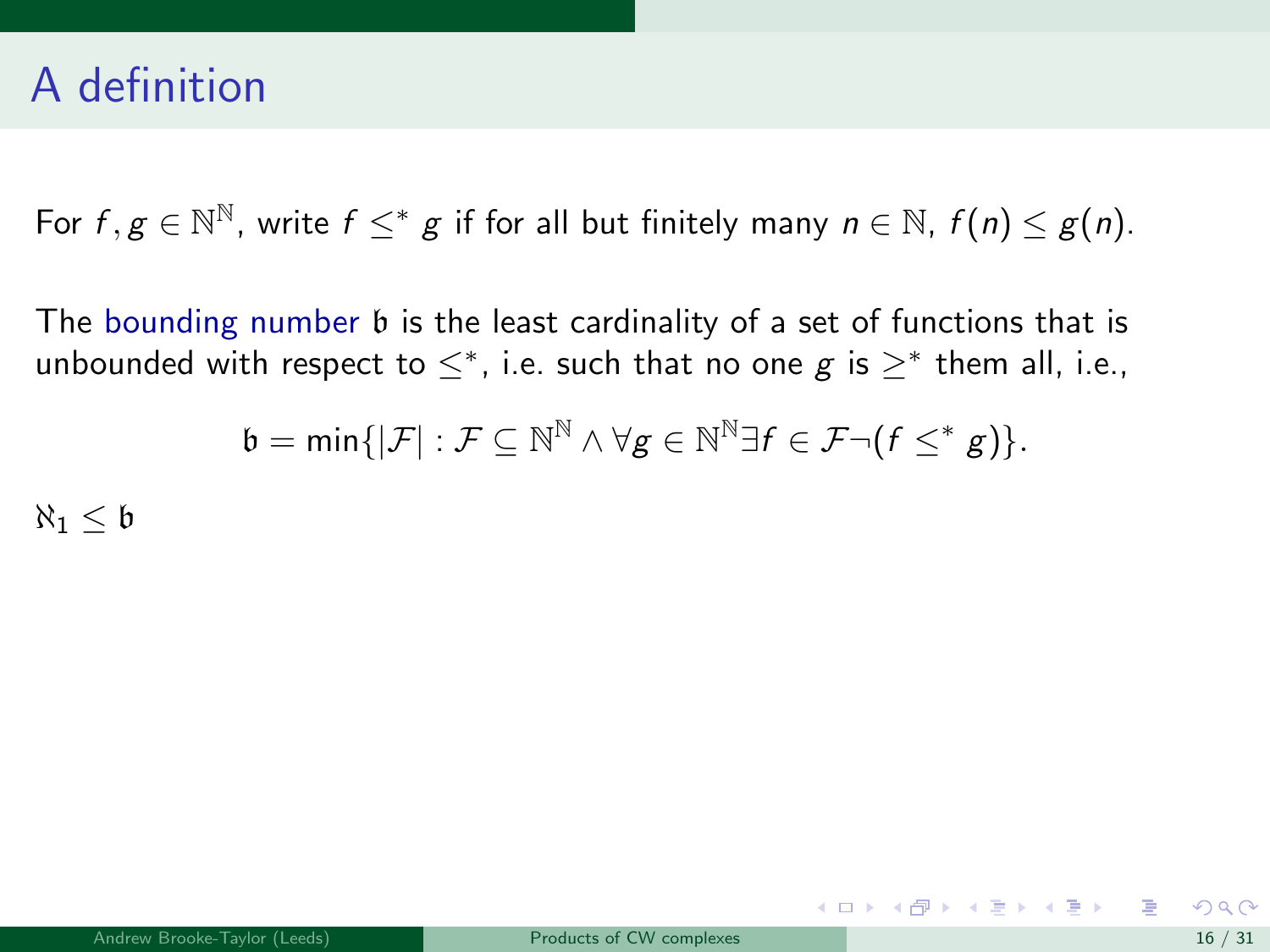For  $f, g \in \mathbb{N}^{\mathbb{N}}$ , write  $f \leq^* g$  if for all but finitely many  $n \in \mathbb{N}$ ,  $f(n) \leq g(n)$ .

The bounding number b is the least cardinality of a set of functions that is unbounded with respect to  $\leq^*$ , i.e. such that no one  $g$  is  $\geq^*$  them all, i.e.,

$$
\mathfrak{b}=\text{min}\{|\mathcal{F}|:\mathcal{F}\subseteq \mathbb{N}^\mathbb{N}\land \forall g\in \mathbb{N}^\mathbb{N}\exists f\in \mathcal{F}\neg (f\leq^* g)\}.
$$

 $\aleph_1 \leq \mathfrak{b} \leq 2^{\aleph_0}$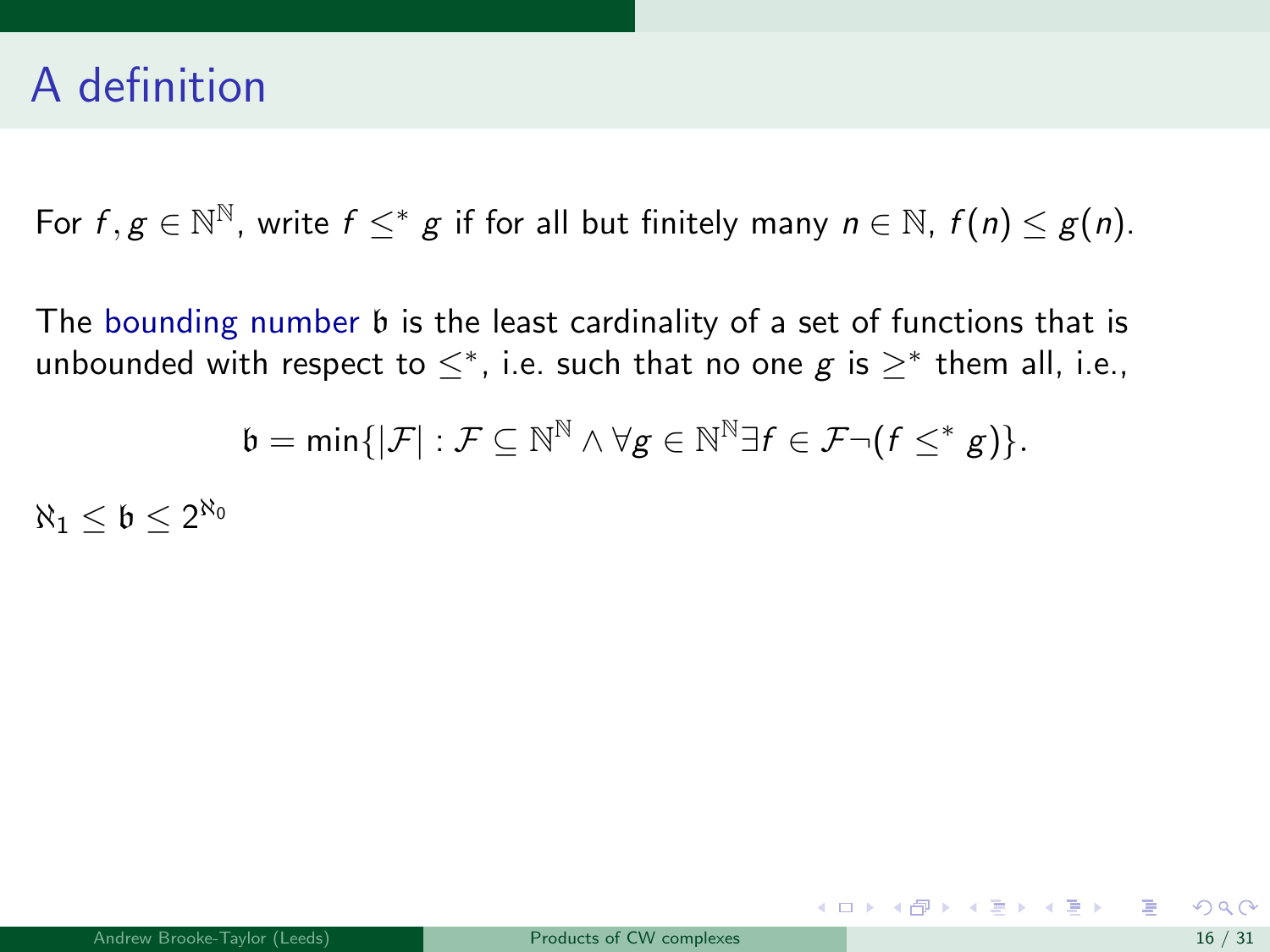For  $f, g \in \mathbb{N}^{\mathbb{N}}$ , write  $f \leq^* g$  if for all but finitely many  $n \in \mathbb{N}$ ,  $f(n) \leq g(n)$ .

The bounding number b is the least cardinality of a set of functions that is unbounded with respect to  $\leq^*$ , i.e. such that no one  $g$  is  $\geq^*$  them all, i.e.,

$$
\mathfrak{b}=\text{min}\{|\mathcal{F}|:\mathcal{F}\subseteq \mathbb{N}^\mathbb{N}\wedge \forall g\in \mathbb{N}^\mathbb{N}\exists f\in \mathcal{F}\neg (f\leq^* g)\}.
$$

 $\aleph_{1} \leq \mathfrak{b} \leq 2^{\aleph_{0}},$  and each of

$$
\begin{aligned} &\aleph_1 = \mathfrak{b} < 2^{\aleph_0}, \\ &\aleph_1 < \mathfrak{b} = 2^{\aleph_0}, \\ &\aleph_1 < \mathfrak{b} < 2^{\aleph_0}, \text{ and of course} \\ &\aleph_1 = \mathfrak{b} = 2^{\aleph_0} \text{ (CH)} \end{aligned}
$$

is consistent with ZFC (ie, is true in some model of ZFC).

イロト 不優 ト 不思 ト 不思 トー 理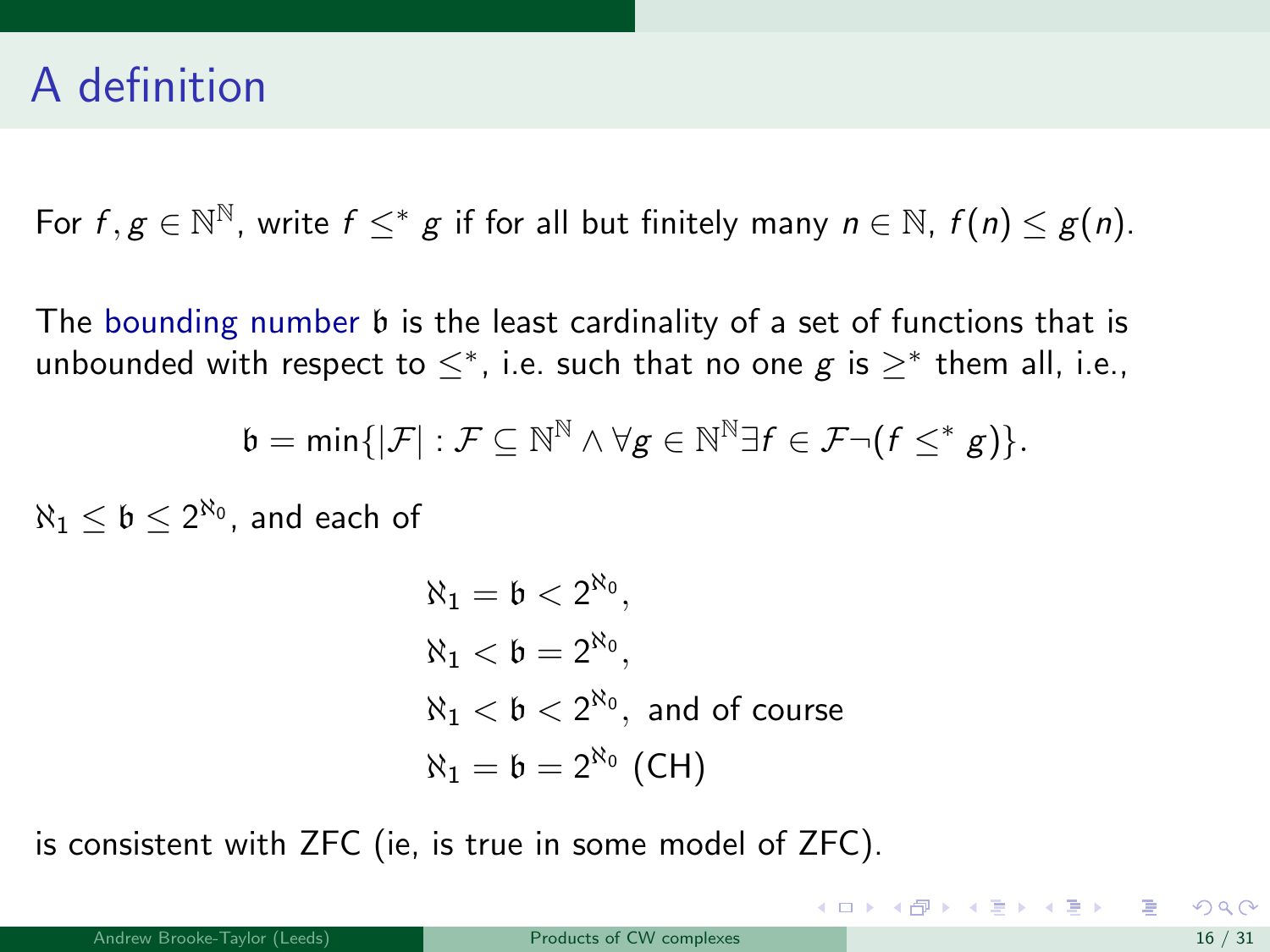Let  $X$  be the "star" with central vertex  $x_0$  and countably many edges  $e^1_{X,\,n}$   $(n\in\mathbb{N})$ emanating from it (and the countably many "other end" vertices of those edges). Let  $Y$  be the "star" with central vertex  $y_0$  and continuum many edges  $e^1_{Y,t}$  $(f \in \mathbb{N}^{\mathbb{N}})$  emanating from it (and the other ends).

Consider the subset of  $X \times Y$ 

$$
H = \left\{ \left( \frac{1}{f(n)+1}, \frac{1}{f(n)+1} \right) \in e_{X,n}^1 \times e_{Y,f}^1 : n \in \mathbb{N}, f \in \mathbb{N}^{\mathbb{N}} \right\}
$$

where we have identified each edge with the unit interval, with 0 at the centre vertex.

Since every cell of  $X \times Y$  contains at most one point of H, H is closed in the weak topology.

K ロンス 御 > ス ヨ > ス ヨ > 一 ヨ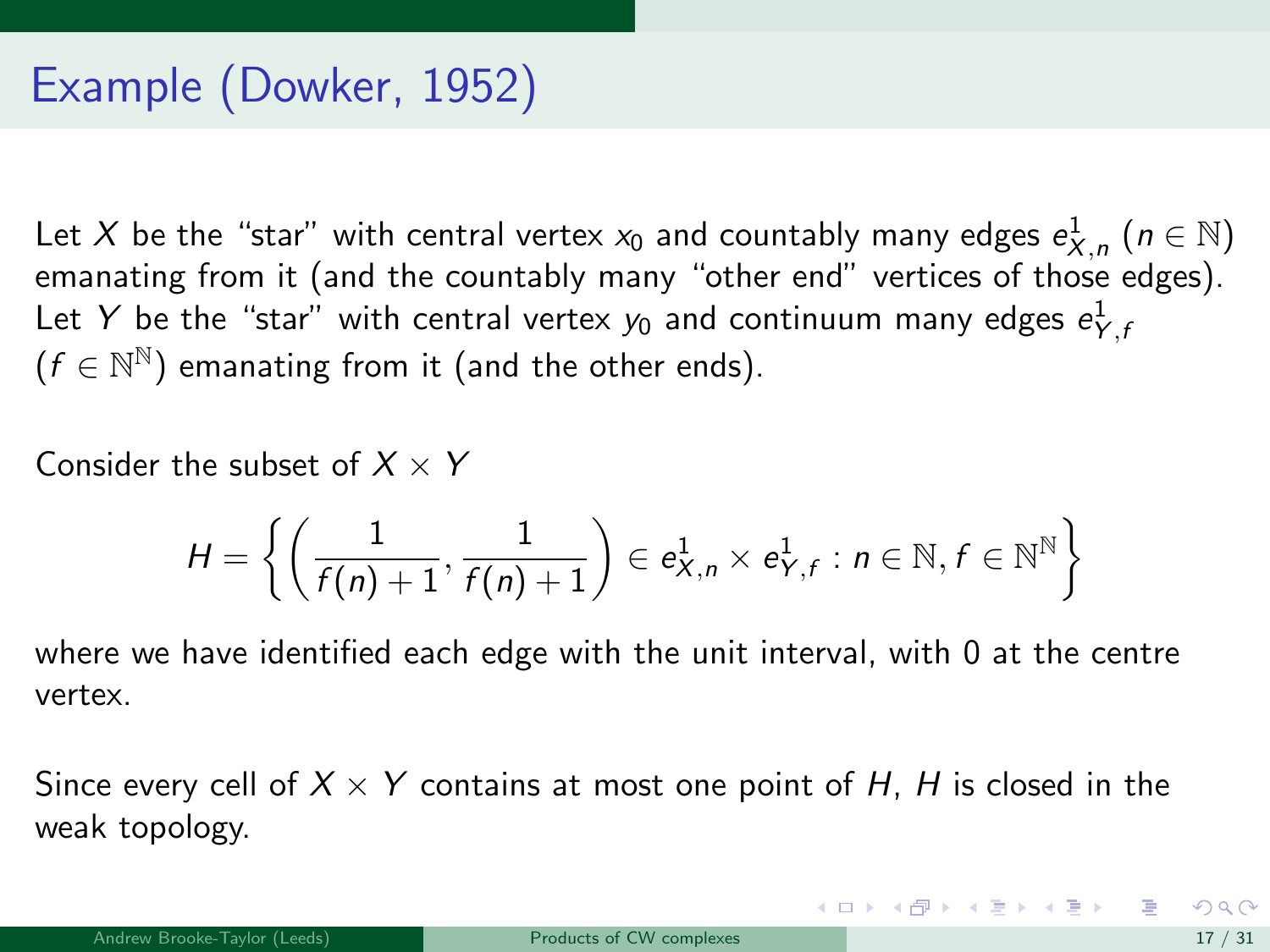## <span id="page-58-0"></span>Example (Folklore based on Dowker, 1952)

Let  $X$  be the "star" with central vertex  $x_0$  and countably many edges  $e^1_{X,\,n}$   $(n\in\mathbb{N})$ emanating from it (and the countably many "other end" vertices of those edges). Let  $Y$  be the "star" with central vertex  $y_0$  and  ${\mathfrak b}$  many edges  $e^1_{Y,f}$   $(f\in {\mathcal F})$ emanating from it where  $\mathcal{F} \subseteq \mathbb{N}^\mathbb{N}$  is unbounded w.r.t.  $\leq^*$  (and the other ends).

Consider the subset of  $X \times Y$ 

$$
H = \left\{ \left( \frac{1}{f(n)+1}, \frac{1}{f(n)+1} \right) \in e_{X,n}^1 \times e_{Y,f}^1 : n \in \mathbb{N}, f \in \mathcal{F} \right\}
$$

where we have identified each edge with the unit interval, with 0 at the centre vertex.

Since every cell of  $X \times Y$  contains at most one point of H, H is closed in the weak topology.

イロト 不優 ト 不思 ト 不思 トー 理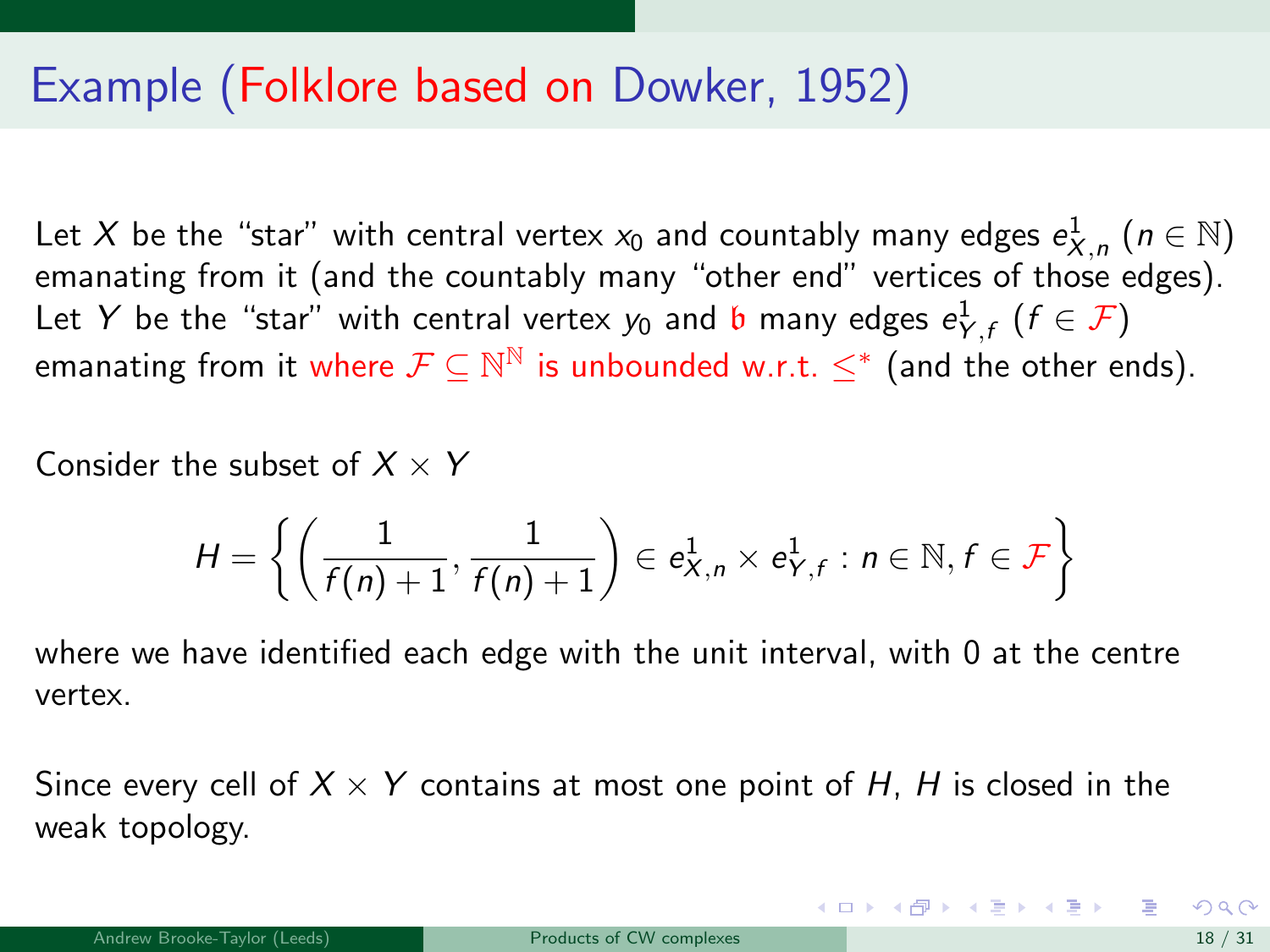# <span id="page-59-0"></span>Example (Dowker, 1952)

$$
H = \left\{ \left( \frac{1}{f(n)+1}, \frac{1}{f(n)+1} \right) \in e_{X,n}^1 \times e_{Y,f}^1 : n \in \mathbb{N}, f \in \mathbb{N}^{\mathbb{N}} \right\} \subset X \times Y
$$

Let  $U \times V$  be a member of the open neighbourhood base about  $(x_0, y_0)$  in the product topology on  $X \times Y$  — so  $x_0 \in U$  an open subset of X, and  $y_0 \in V$  an open subset of Y.

# Consider the edges  $e_{X,n}^1$  of X:

Let  $g\colon \mathbb{N}\to \mathbb{N}^+$  be an increasing function such that  $[0,1/g(n))\subset e_{X,n}^1\cap U$  for every  $n \in \mathbb{N}$ .

# Consider the edge  $e_{Y,g}^1$  of Y:

Let 
$$
k \in \mathbb{N}
$$
 be such that  $\frac{1}{g(k)+1} \in e^1_{Y,g} \cap V$ .

Then  $\left(\frac{1}{g(k)+1},\frac{1}{g(k)+1}\right)\in U\times V\cap H.$  $\left(\frac{1}{g(k)+1},\frac{1}{g(k)+1}\right)\in U\times V\cap H.$  $\left(\frac{1}{g(k)+1},\frac{1}{g(k)+1}\right)\in U\times V\cap H.$  $\left(\frac{1}{g(k)+1},\frac{1}{g(k)+1}\right)\in U\times V\cap H.$  $\left(\frac{1}{g(k)+1},\frac{1}{g(k)+1}\right)\in U\times V\cap H.$  So in the prod[uc](#page-58-0)t [to](#page-60-0)p[ol](#page-59-0)[o](#page-60-0)[gy,](#page-0-0)  $(x_0,y_0)\in \bar{H}.$  $(x_0,y_0)\in \bar{H}.$  $(x_0,y_0)\in \bar{H}.$  $(x_0,y_0)\in \bar{H}.$  $(x_0,y_0)\in \bar{H}.$  $(x_0,y_0)\in \bar{H}.$  $(x_0,y_0)\in \bar{H}.$  $(x_0,y_0)\in \bar{H}.$  $(x_0,y_0)\in \bar{H}.$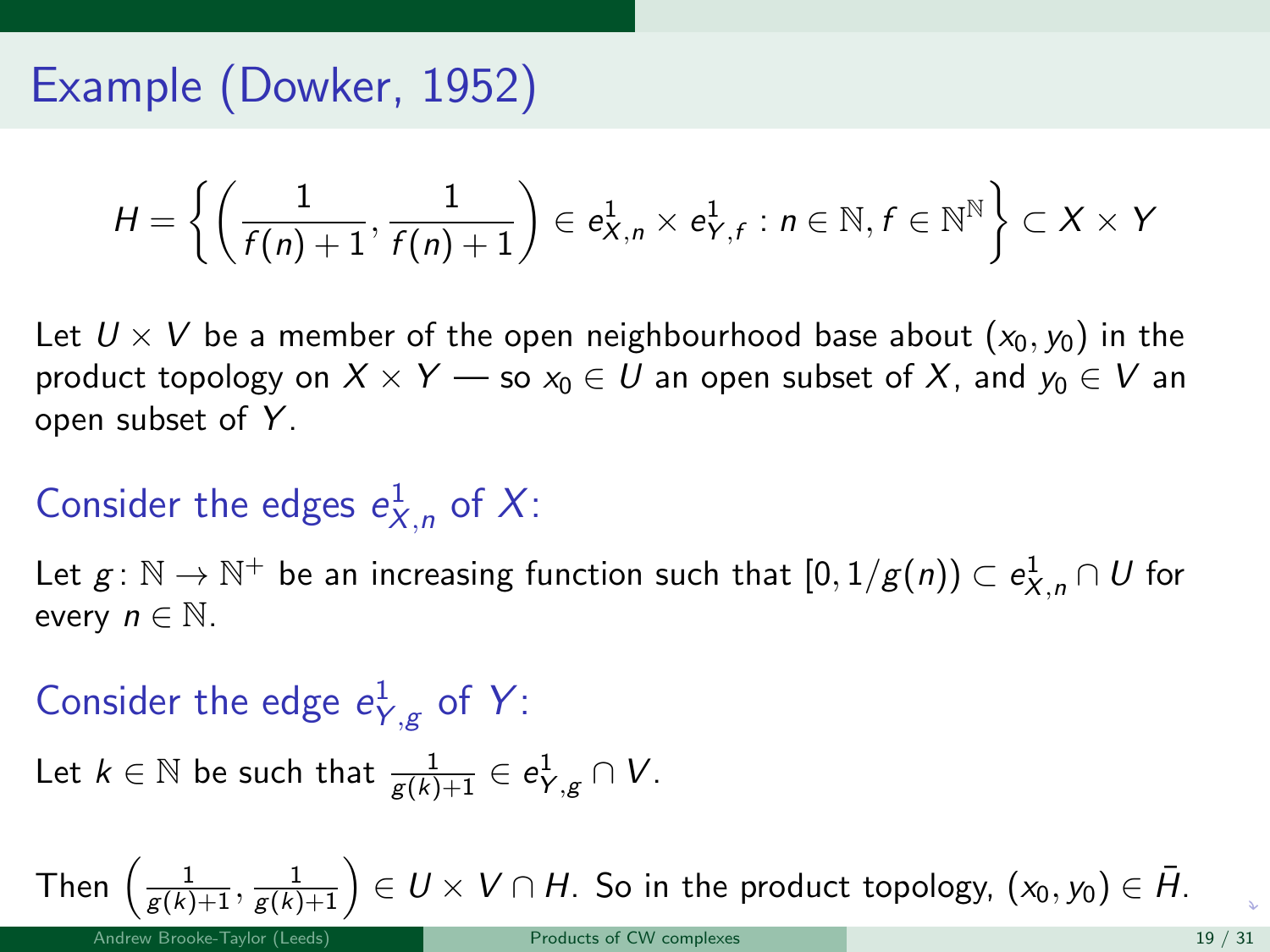<span id="page-60-0"></span>Example (Folklore based on Dowker, 1952)

$$
H = \left\{ \left( \frac{1}{f(n)+1}, \frac{1}{f(n)+1} \right) \in e_{X,n}^1 \times e_{Y,f}^1 : n \in \mathbb{N}, f \in \mathcal{F} \right\} \subset X \times Y
$$

Let  $U \times V$  be a member of the open neighbourhood base about  $(x_0, y_0)$  in the product topology on  $X \times Y$  — so  $x_0 \in U$  an open subset of X, and  $y_0 \in V$  an open subset of Y.

# Consider the edges  $e_{X,n}^1$  of X:

Let  $g\colon \mathbb{N}\to \mathbb{N}^+$  be an increasing function such that  $[0,1/g(n))\subset e_{X,n}^1\cap U$  for every  $n \in \mathbb{N}$ . Take  $f \in \mathcal{F}$  such that  $f \nleq^* g$ .

Consider the edge  $e_{Y,f}^1$  of Y:

Let  $k \in \mathbb{N}$  be such that  $\frac{1}{f(k)+1} \in e^1_{Y,f} \cap V$  and  $f(k) > g(k)$ .

Then  $\left(\frac{1}{f(k)+1},\frac{1}{f(k)+1}\right)\in U\times V\cap H.$  $\left(\frac{1}{f(k)+1},\frac{1}{f(k)+1}\right)\in U\times V\cap H.$  $\left(\frac{1}{f(k)+1},\frac{1}{f(k)+1}\right)\in U\times V\cap H.$  So in the prod[uct](#page-59-0) [to](#page-61-0)p[ol](#page-60-0)[og](#page-61-0)[y,](#page-0-0)  $(x_0,y_0)\in \bar{H}.$  $(x_0,y_0)\in \bar{H}.$  $(x_0,y_0)\in \bar{H}.$  $(x_0,y_0)\in \bar{H}.$  $(x_0,y_0)\in \bar{H}.$  $(x_0,y_0)\in \bar{H}.$  $(x_0,y_0)\in \bar{H}.$  $(x_0,y_0)\in \bar{H}.$  $(x_0,y_0)\in \bar{H}.$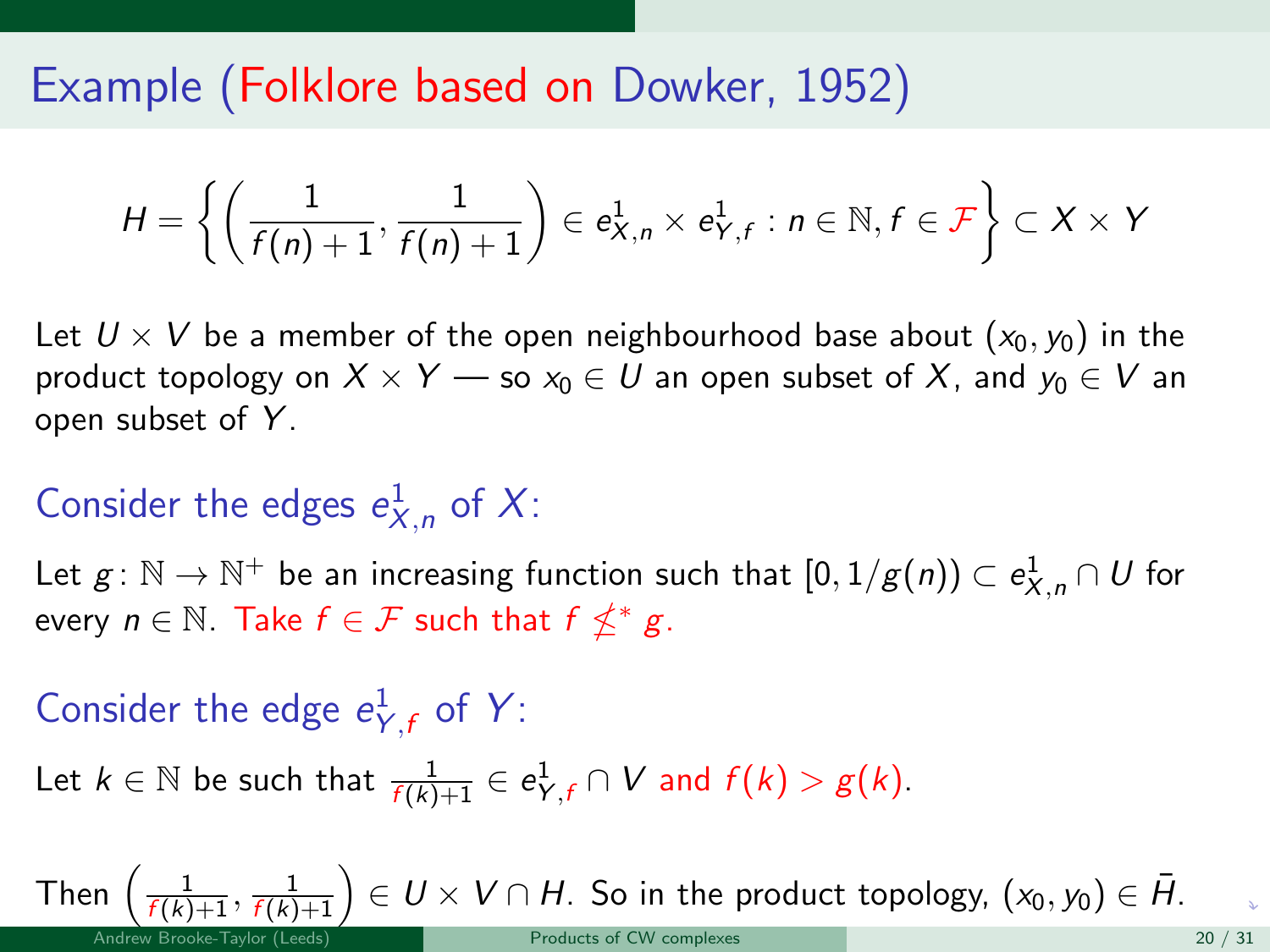<span id="page-61-0"></span>Is this harder-working Dowker example optimal?

重

メロト メ御 トメ きょ メ きょう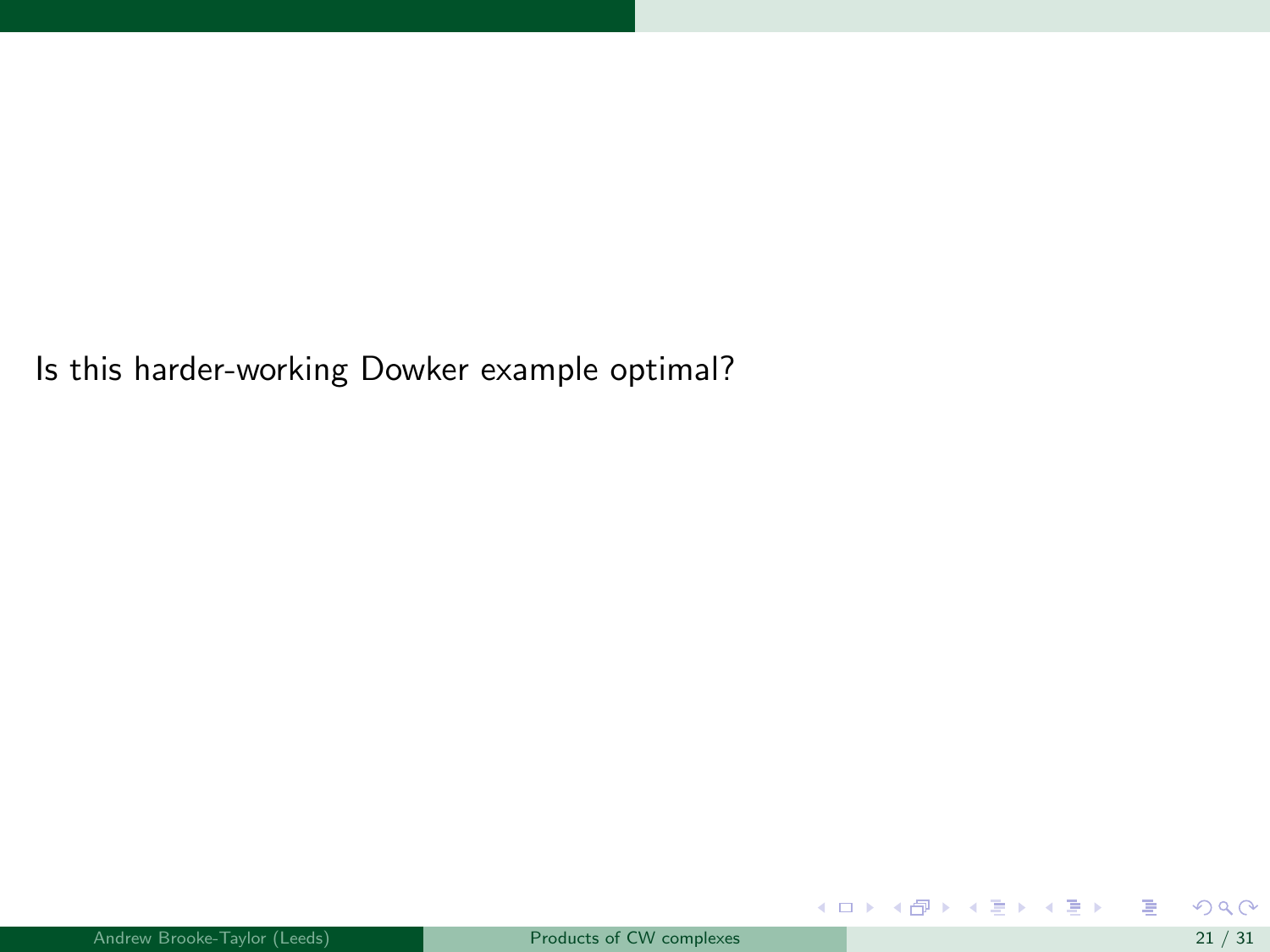Is this harder-working Dowker example optimal?

Yes!

重

メロメ メ都 メメ 老 メメ 差する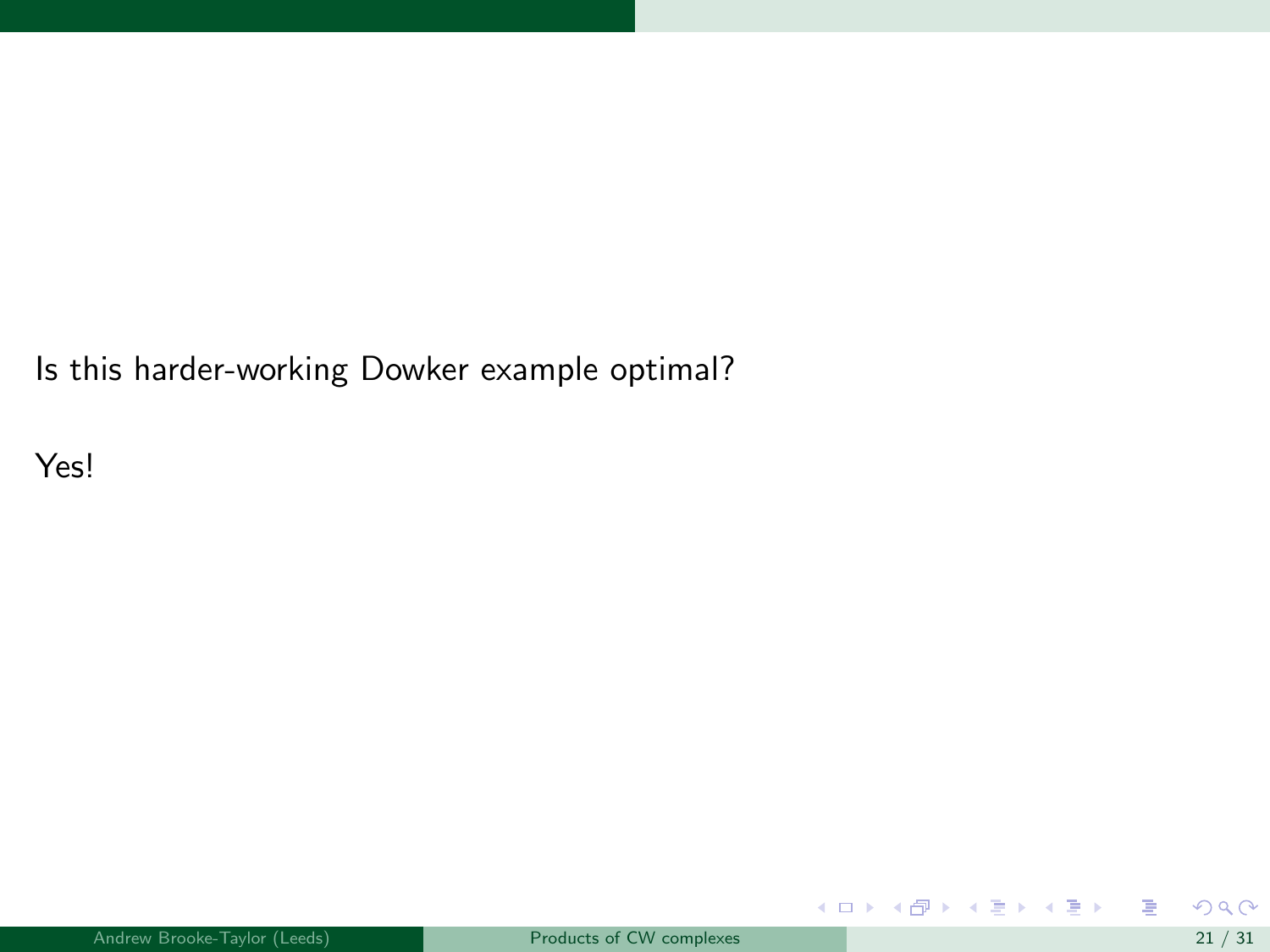## Theorem (A.B.-T.)

Let X and Y be CW complexes. Then  $X \times Y$  is a CW complex if and only if one of the following holds:

- $\bullet$  X or Y is locally finite.
- 2 One of X and Y is locally countable, and the other is locally less than b.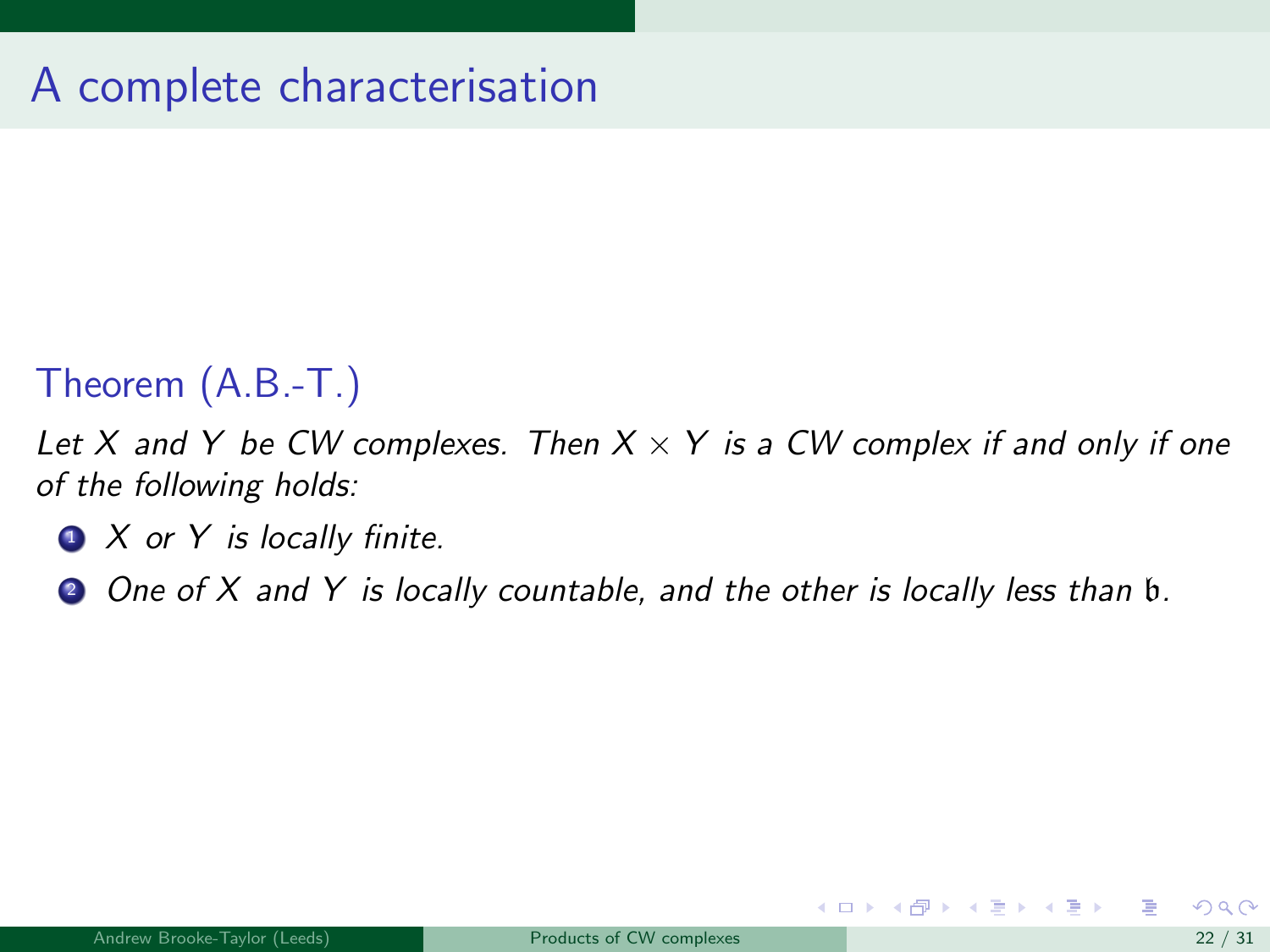#### Proof

The forward direction was actually done by Tanaka (1982).

So it remains to show that if  $X$  and  $Y$  are CW complexes such that  $X$  is locally countable and Y is locally less than b, then  $X \times Y$  is a CW complex.

By the Proposition earlier, we may assume that  $X$  has countably many cells and Y has fewer than  $\mathfrak b$  many cells.

 $\left\{ \begin{array}{ccc} 1 & 0 & 0 \\ 0 & 1 & 0 \end{array} \right.$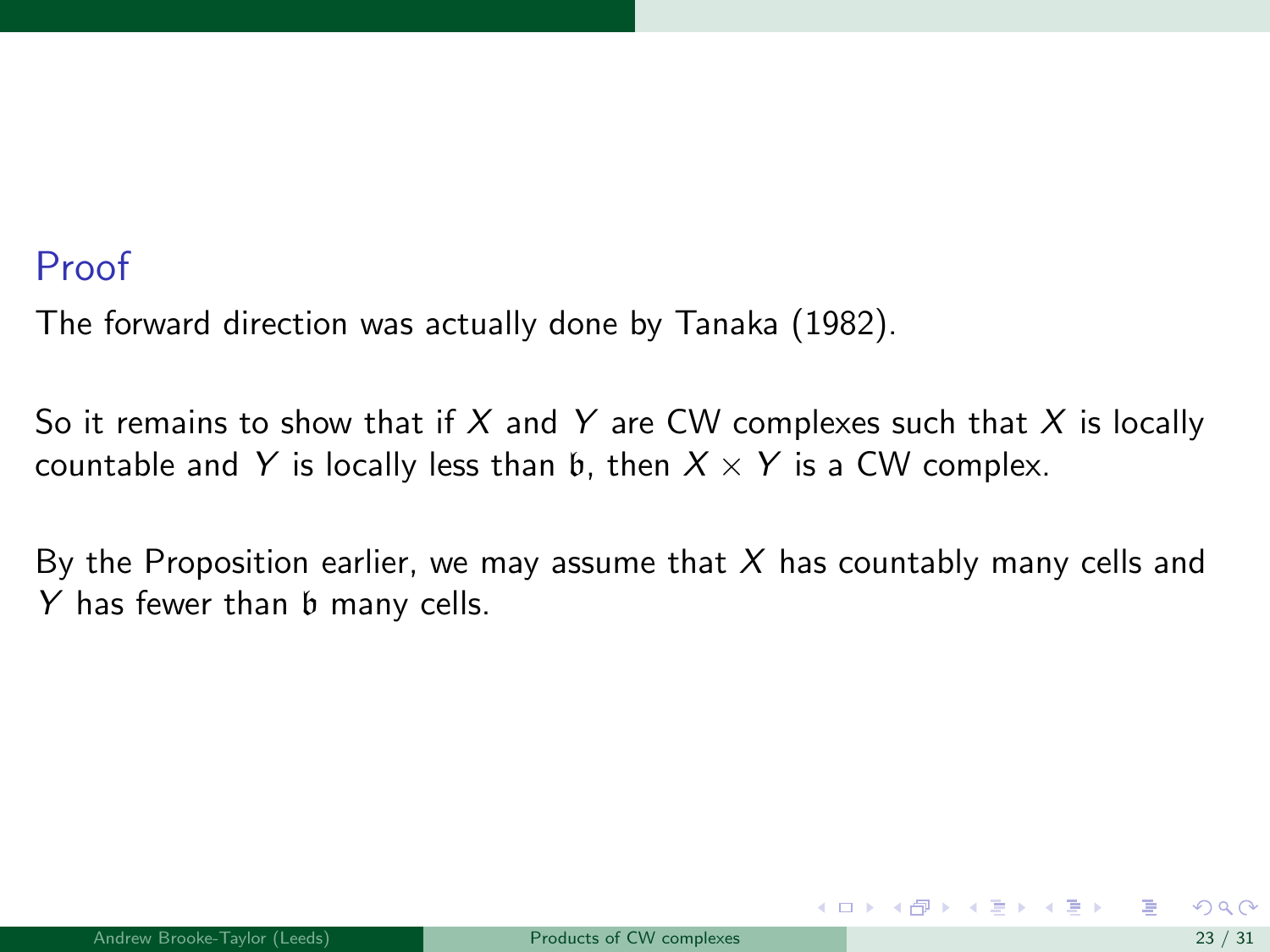# **Topologies**

Any compact subset of a CW complex  $X$  is contained in finitely many cells, and each closed cell  $\bar{e}^n_\alpha$  is compact. So requiring  $X$  to have the weak topology is equivalent to requiring that the topology be compactly generated: a set is closed if and only if its intersection with every compact set is closed.

イロト イ押 トイヨ トイヨ トー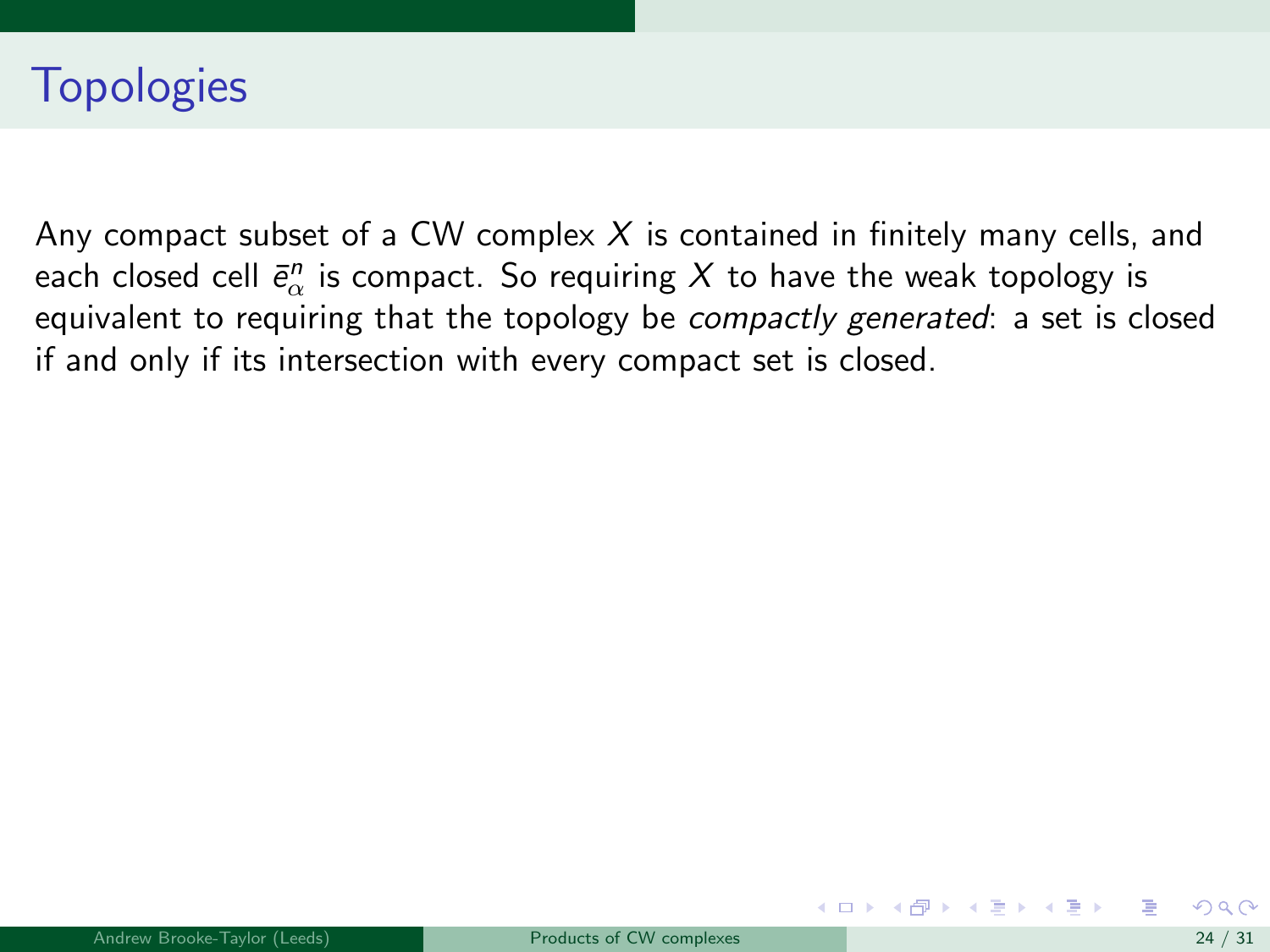Any compact subset of a CW complex  $X$  is contained in finitely many cells, and each closed cell  $\bar{e}^n_\alpha$  is compact. So requiring  $X$  to have the weak topology is equivalent to requiring that the topology be *compactly generated*: a set is closed if and only if its intersection with every compact set is closed.

We can also restrict to those compact sets which are continuous images of the space  $\{1/n : n \in \mathbb{N}\} \cup \{0\} \subset \mathbb{R}$ 

### **Definition**

A topological space Z is sequential if for every subset C of Z, C is closed if and only if C contains the limit of every convergent (countable) sequence from  $C -$ C is sequentially closed.

メロメ メ都 メメ きょうくぼ メー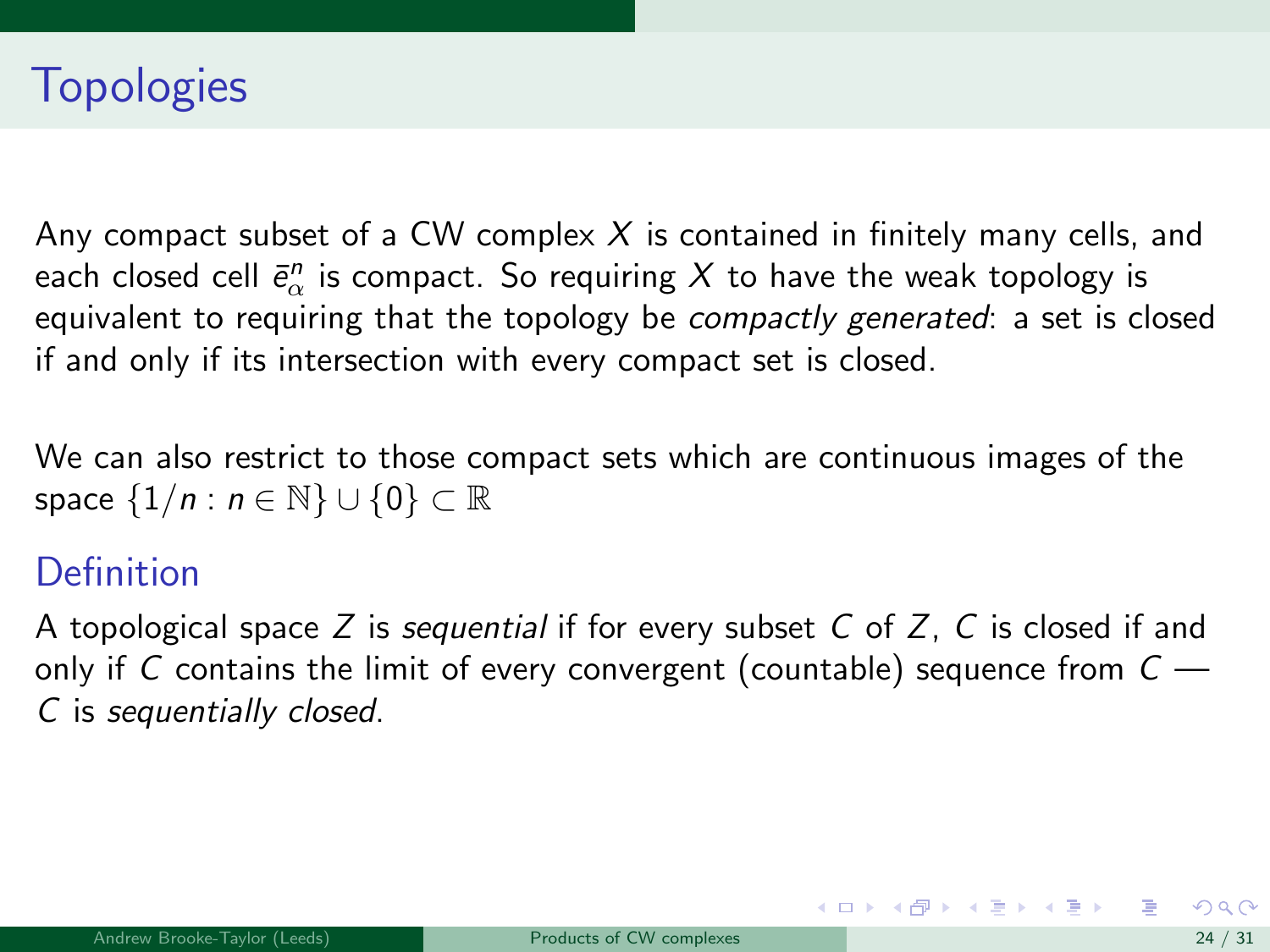Any compact subset of a CW complex  $X$  is contained in finitely many cells, and each closed cell  $\bar{e}^n_\alpha$  is compact. So requiring  $X$  to have the weak topology is equivalent to requiring that the topology be *compactly generated*: a set is closed if and only if its intersection with every compact set is closed.

We can also restrict to those compact sets which are continuous images of the space  $\{1/n : n \in \mathbb{N}\} \cup \{0\} \subset \mathbb{R}$ 

### **Definition**

A topological space Z is sequential if for every subset C of Z, C is closed if and only if C contains the limit of every convergent (countable) sequence from  $C -$ C is sequentially closed.

Any sequential space is compactly generated. Since  $D<sup>n</sup>$  is sequential for every n, we have that CW complexes are sequential.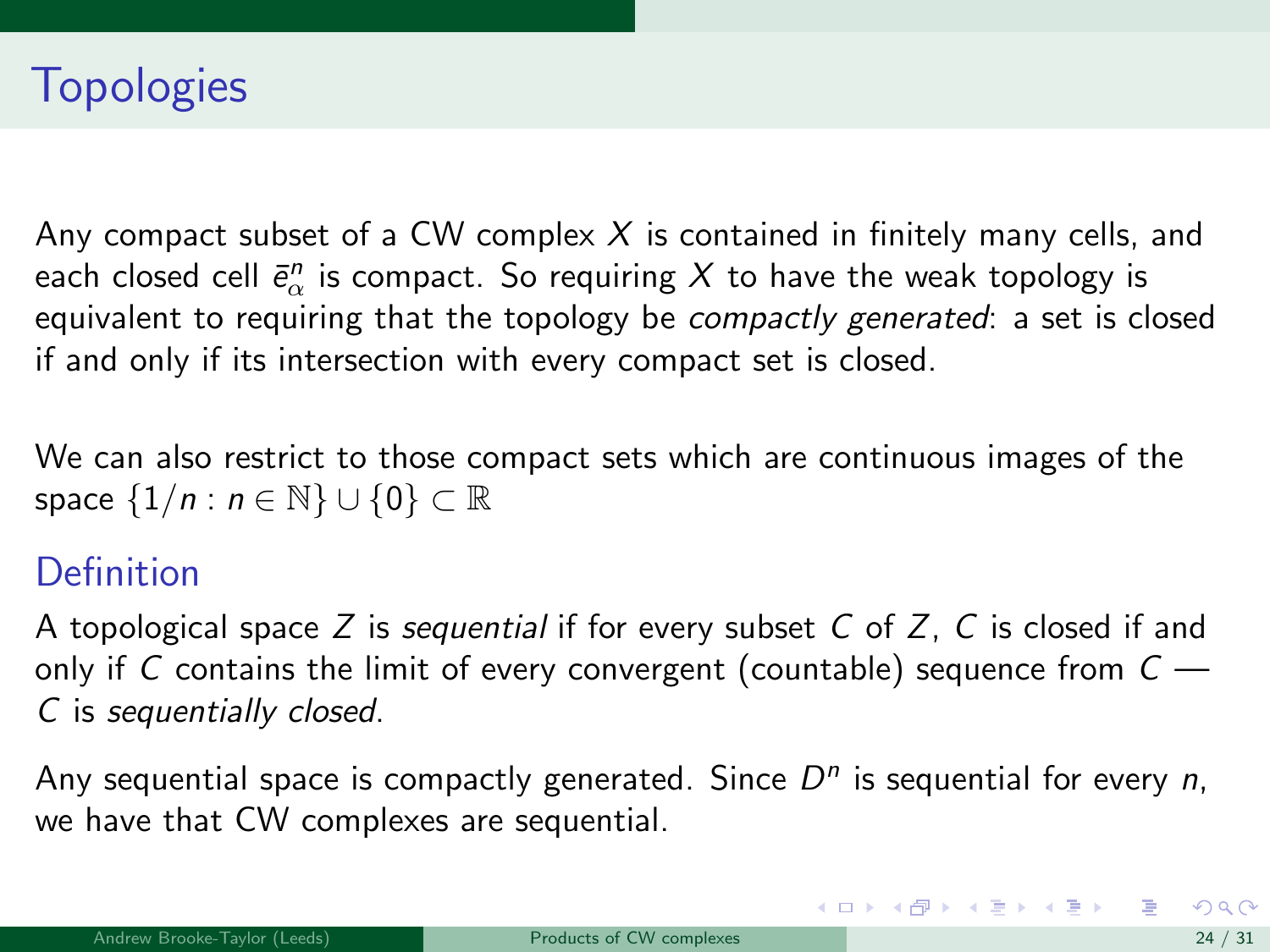Need to show:  $X \times Y$  is sequential.

重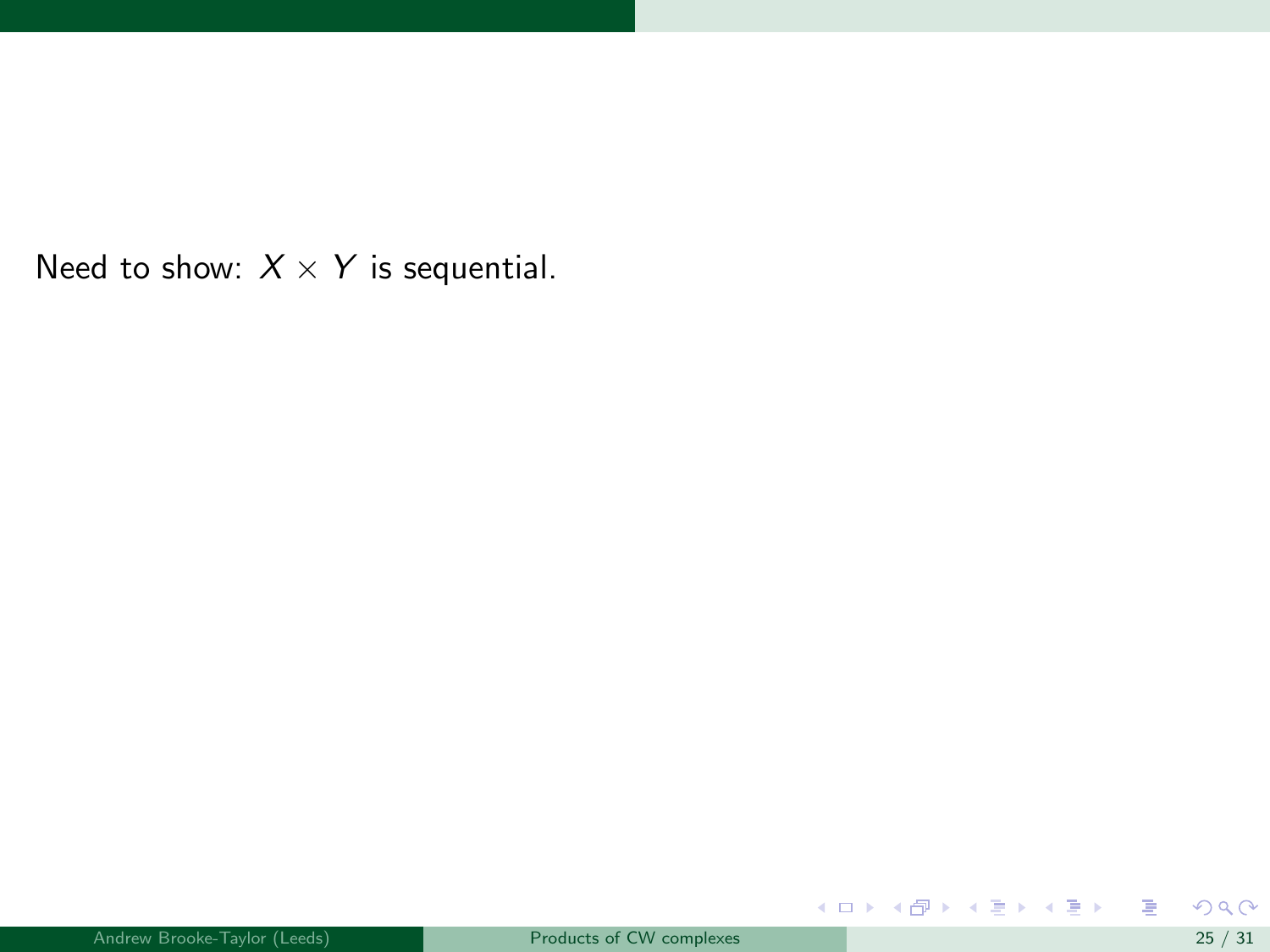Need to show:  $X \times Y$  is sequential.

So suppose

- $\bullet$   $H \subset X \times Y$  is sequentially closed, and
- $\bullet$   $(x_0, y_0) \in X \times Y \setminus H$ .

We want to construct open neighbourhoods U of  $x_0$  in X and V of  $y_0$  in Y such that  $(U \times V) \cap H = \emptyset$ .

メロメ メ御き メミメ メミメー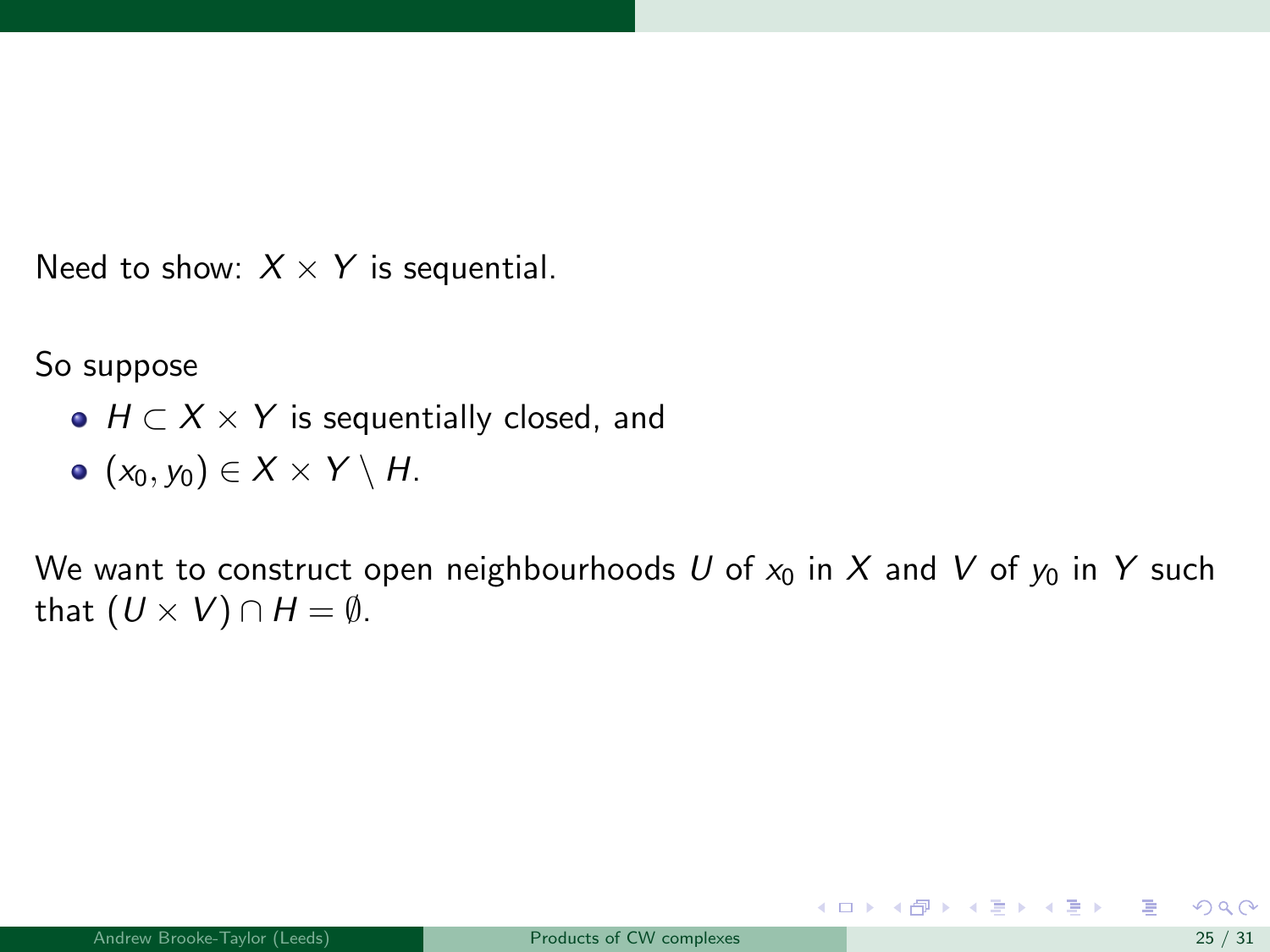# Constructing neighbourhoods

We can build an open neighbourhood  $U$  of a point  $x$  in a CW complex  $X$  by induction on dimension:

メロメ メ御き メミメ メミメ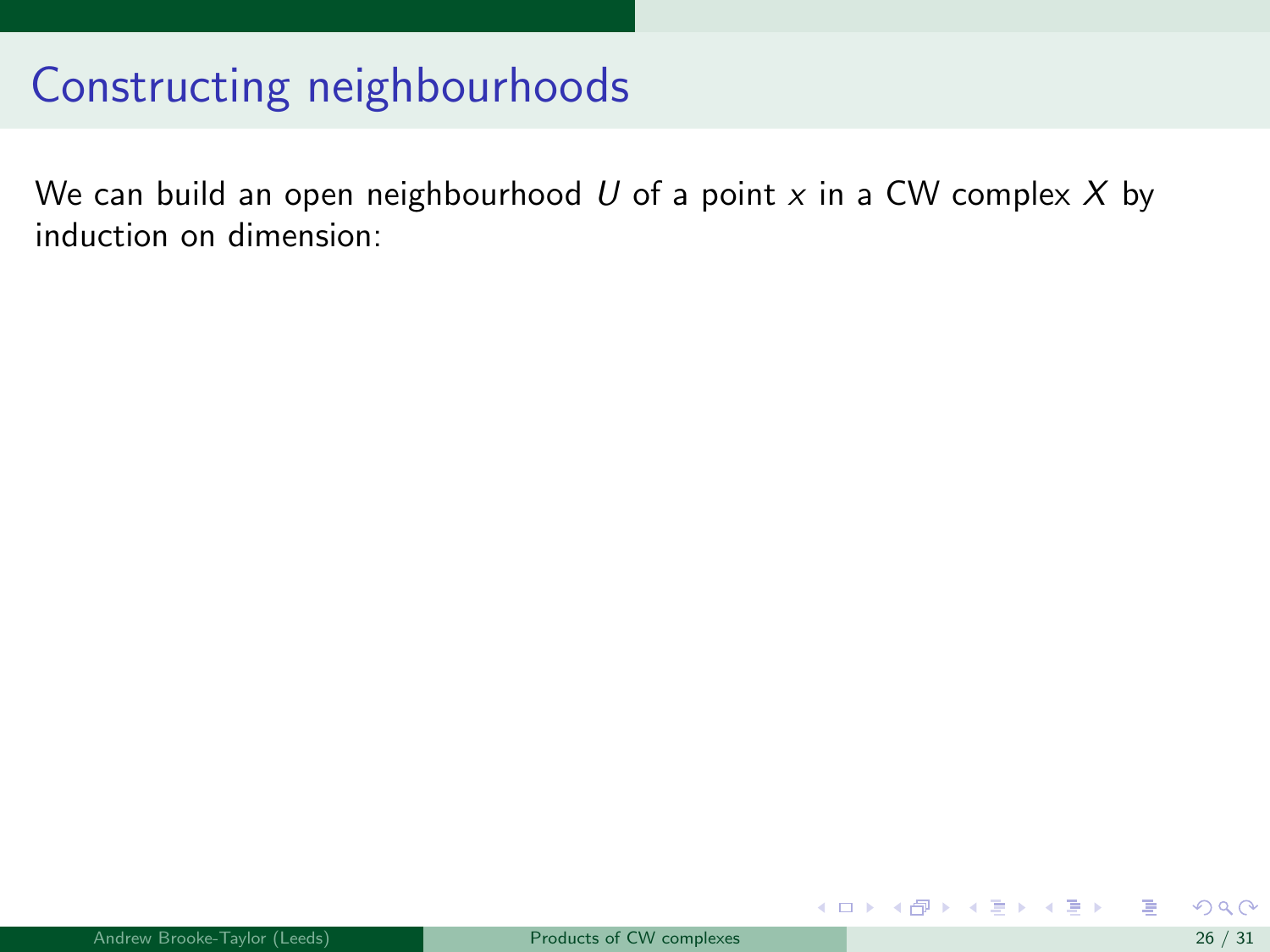# Constructing neighbourhoods

We can build an open neighbourhood  $U$  of a point  $x$  in a CW complex  $X$  by induction on dimension:

If  $x \in e^n_\alpha \subset X$ , start with the image under  $\varphi^n_\alpha$  of an open ball in  $\overset{\circ}{D^n}.$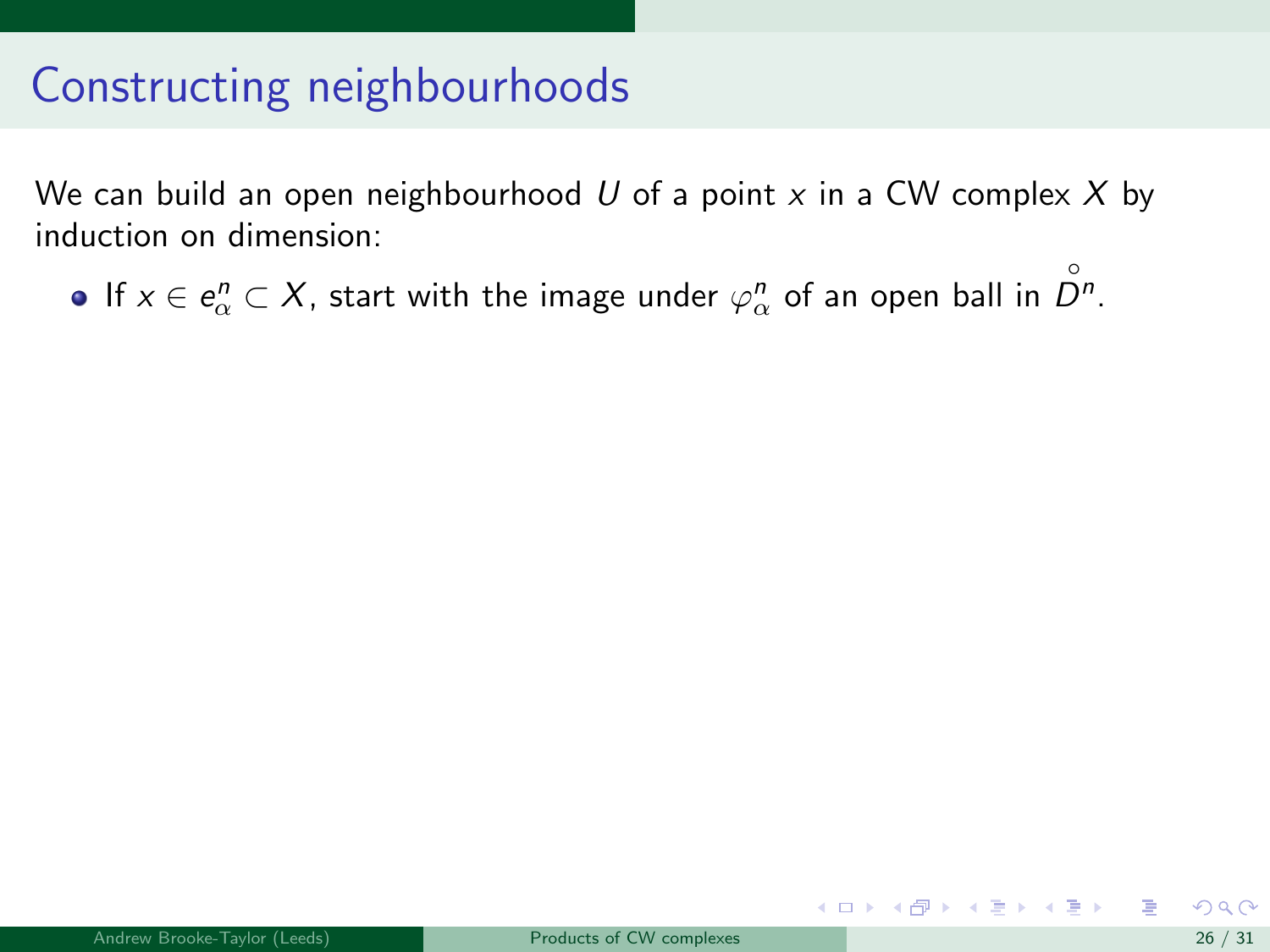We can build an open neighbourhood U of a point  $x$  in a CW complex X by induction on dimension:

If  $x\in e^{n}_\alpha\subset X$ , start with the image under  $\varphi^{n}_\alpha$  of an open ball in  $\stackrel{\circ}{D^n}.$  This defines  $U \cap X^n$ .

メロメ メ部 メメ きょうくきょう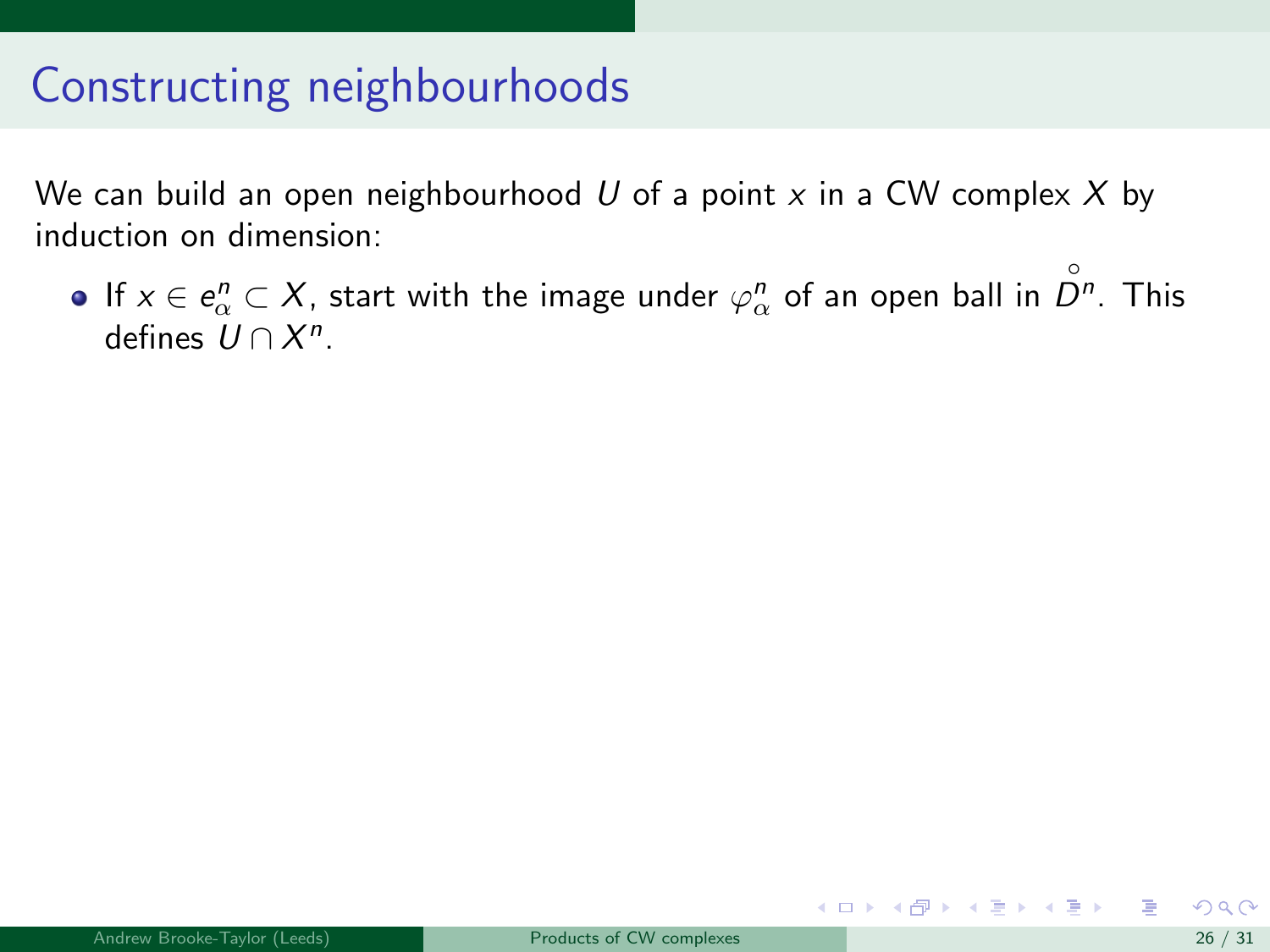We can build an open neighbourhood U of a point  $x$  in a CW complex X by induction on dimension:

- If  $x\in e^{n}_\alpha\subset X$ , start with the image under  $\varphi^{n}_\alpha$  of an open ball in  $\stackrel{\circ}{D^n}.$  This defines  $U \cap X^n$ .
- Once  $\mathit{U} \cap X^k$  is defined, for each  $(k+1)$ -cell  $e_{\beta}^{k+1}$  whose boundary intersects  $U \cap X^k$ , take a *collar neighbourhood* of  $(\varphi_{\beta}^{k+1})^{-1}(U \cap X^k) \subseteq S^k = \partial D^{k+1}$ .

イロメ イ部メ イ君メ イ君メー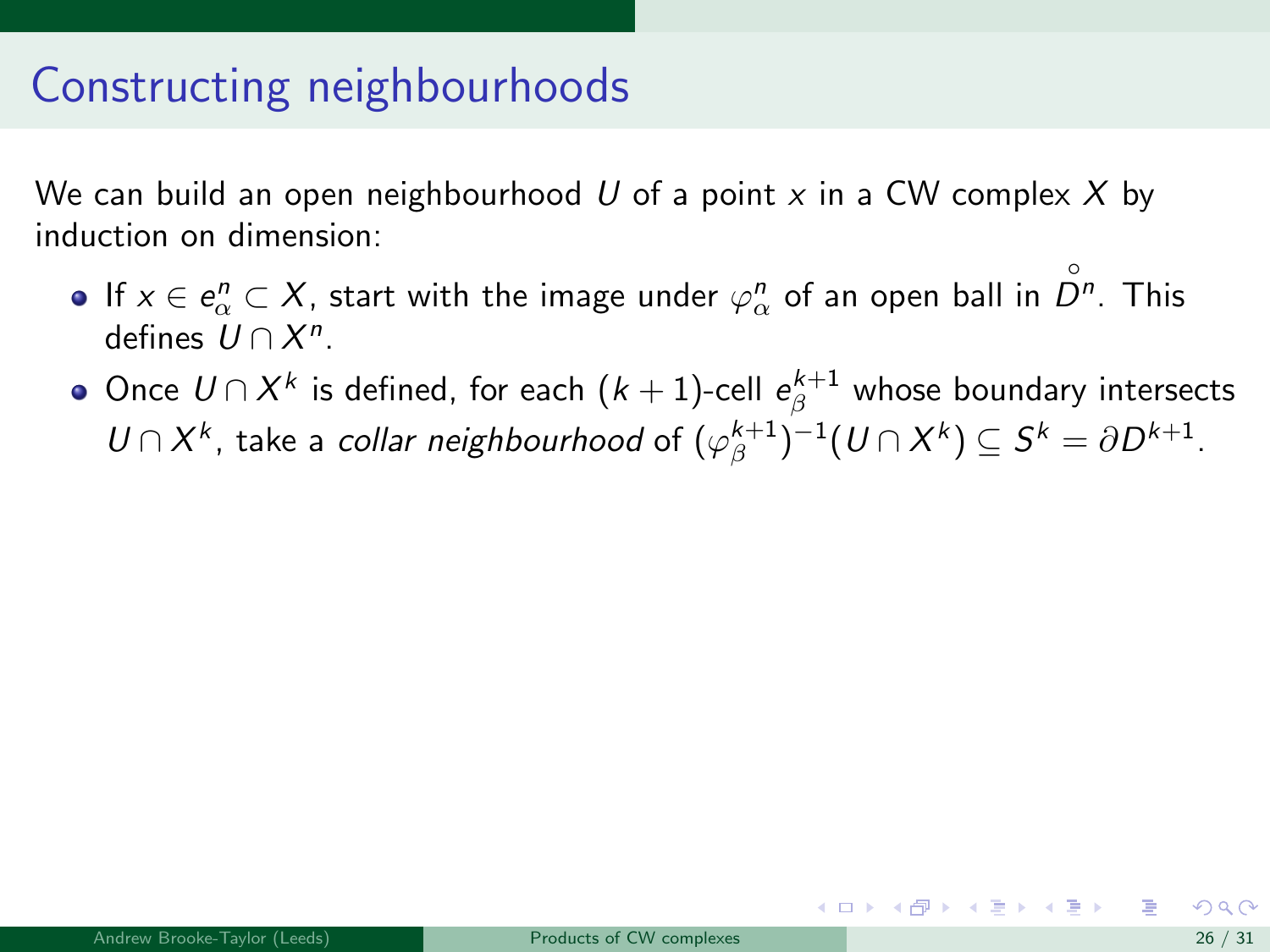We can build an open neighbourhood U of a point  $x$  in a CW complex X by induction on dimension:

- If  $x\in e^{n}_\alpha\subset X$ , start with the image under  $\varphi^{n}_\alpha$  of an open ball in  $\stackrel{\circ}{D^n}.$  This defines  $U \cap X^n$ .
- Once  $\mathit{U} \cap X^k$  is defined, for each  $(k+1)$ -cell  $e_{\beta}^{k+1}$  whose boundary intersects  $U \cap X^k$ , take a *collar neighbourhood* of  $(\varphi_{\beta}^{k+1})^{-1}(U \cap X^k) \subseteq S^k = \partial D^{k+1}$ .

In this way, for any function f from the set of indices of cells in X to  $\mathbb N$  we get an open neighbourhood  $\mathit{U}(x; f)$ , taking width  $\frac{1}{f(\beta)+1}$  for the cell  $\beta$  step.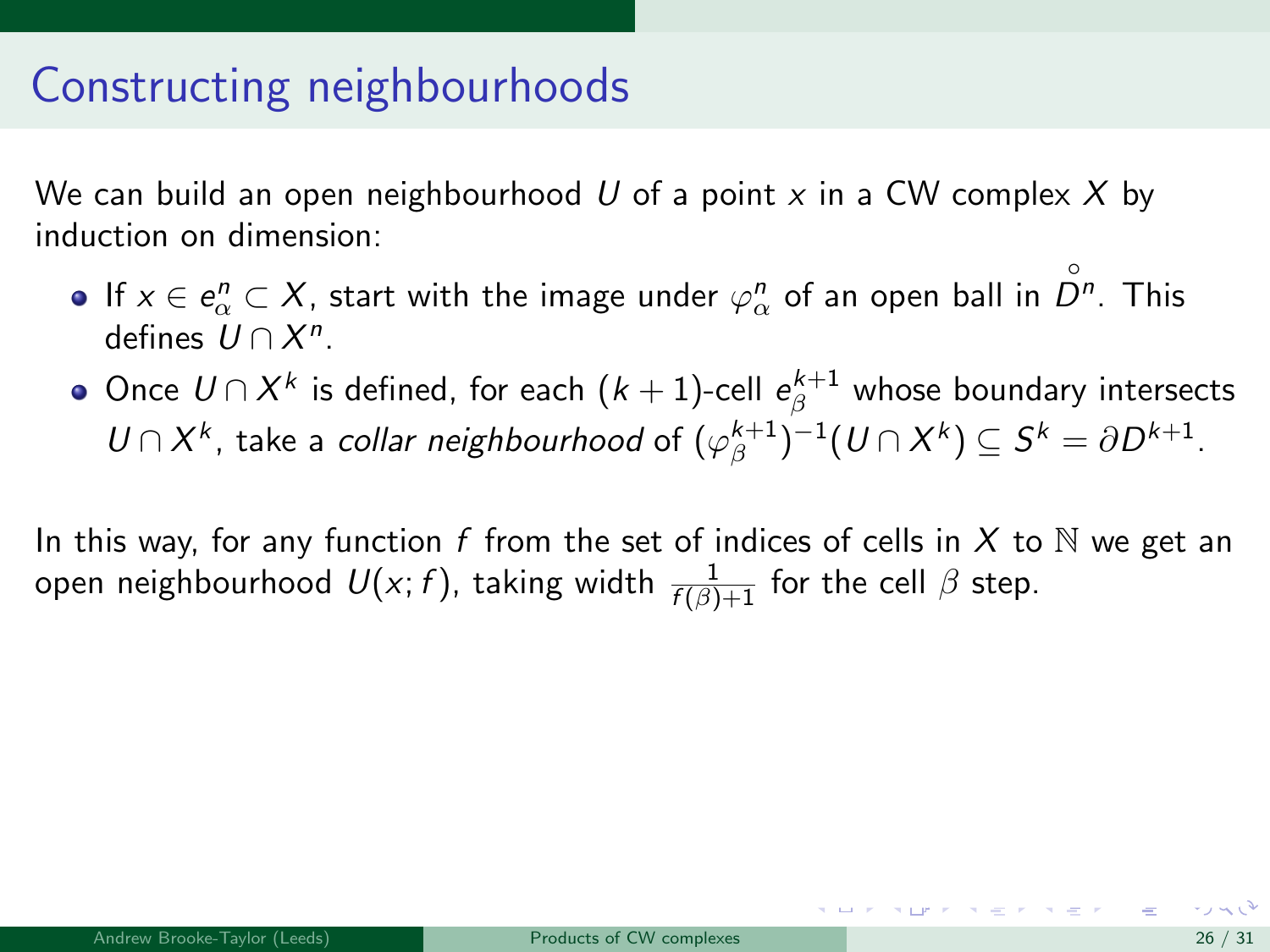We can build an open neighbourhood U of a point  $x$  in a CW complex X by induction on dimension:

- If  $x\in e^{n}_\alpha\subset X$ , start with the image under  $\varphi^{n}_\alpha$  of an open ball in  $\stackrel{\circ}{D^n}.$  This defines  $U \cap X^n$ .
- Once  $\mathit{U} \cap X^k$  is defined, for each  $(k+1)$ -cell  $e_{\beta}^{k+1}$  whose boundary intersects  $U \cap X^k$ , take a *collar neighbourhood* of  $(\varphi_{\beta}^{k+1})^{-1}(U \cap X^k) \subseteq S^k = \partial D^{k+1}$ .

In this way, for any function f from the set of indices of cells in X to  $\mathbb N$  we get an open neighbourhood  $\mathit{U}(x; f)$ , taking width  $\frac{1}{f(\beta)+1}$  for the cell  $\beta$  step.

#### Lemma

Such open neighbourhoods form a base for the topology on X.

**SUPPLY BEFORE FORE**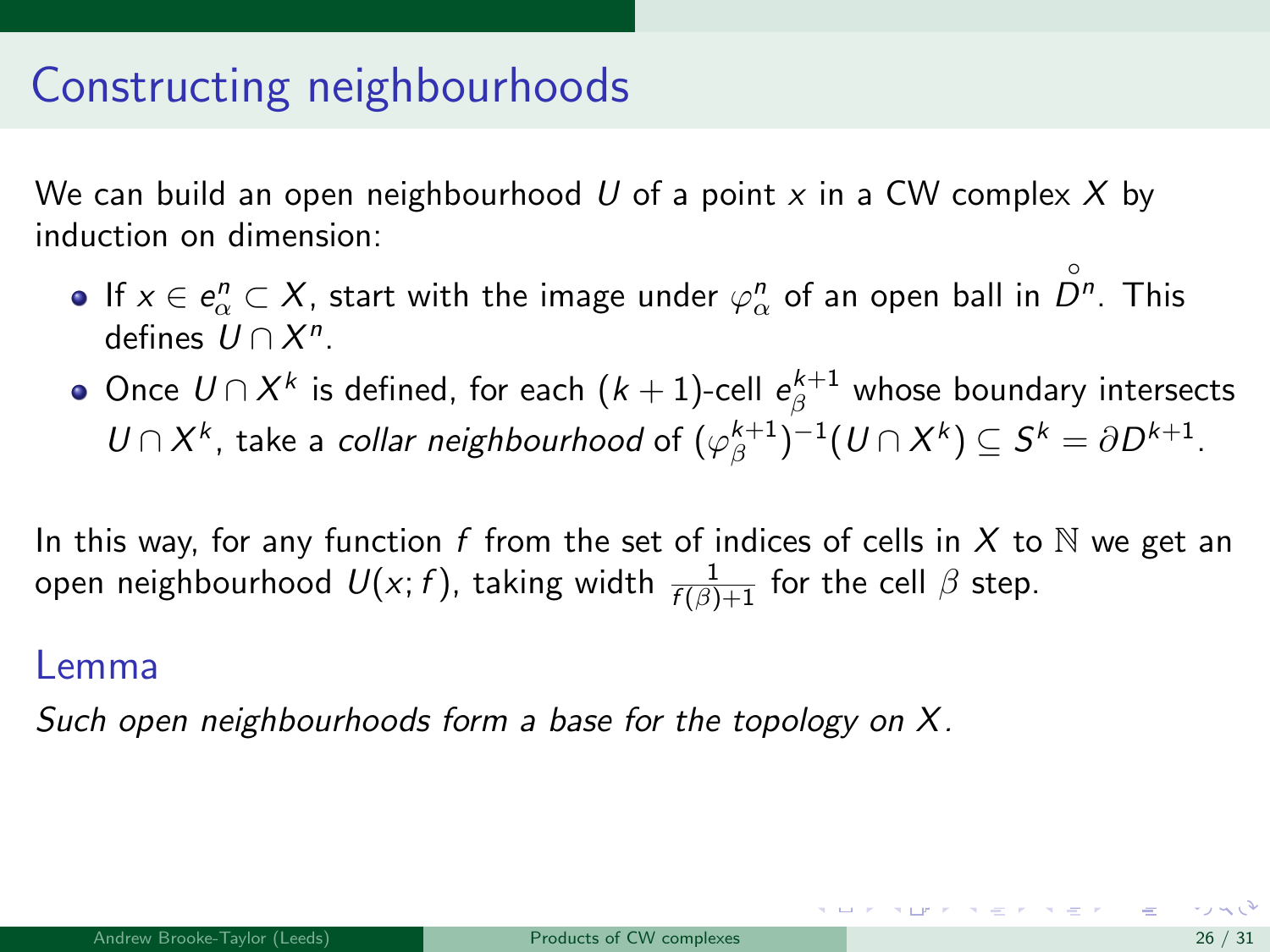<span id="page-76-0"></span>We can build an open neighbourhood U of a point  $x$  in a CW complex X by induction on dimension:

- If  $x\in e^{n}_\alpha\subset X$ , start with the image under  $\varphi^{n}_\alpha$  of an open ball in  $\stackrel{\circ}{D^n}.$  This defines  $U \cap X^n$ .
- Once  $\mathit{U} \cap X^k$  is defined, for each  $(k+1)$ -cell  $e_{\beta}^{k+1}$  whose boundary intersects  $U \cap X^k$ , take a *collar neighbourhood* of  $(\varphi_{\beta}^{k+1})^{-1}(U \cap X^k) \subseteq S^k = \partial D^{k+1}$ .

In this way, for any function f from the set of indices of cells in X to  $\mathbb N$  we get an open neighbourhood  $\mathit{U}(x; f)$ , taking width  $\frac{1}{f(\beta)+1}$  for the cell  $\beta$  step.

#### Lemma

Such open neighbourhoods form a base for the topology on X.

#### Wrinkle in proof.

Use compactness of cells.

**Surviverser**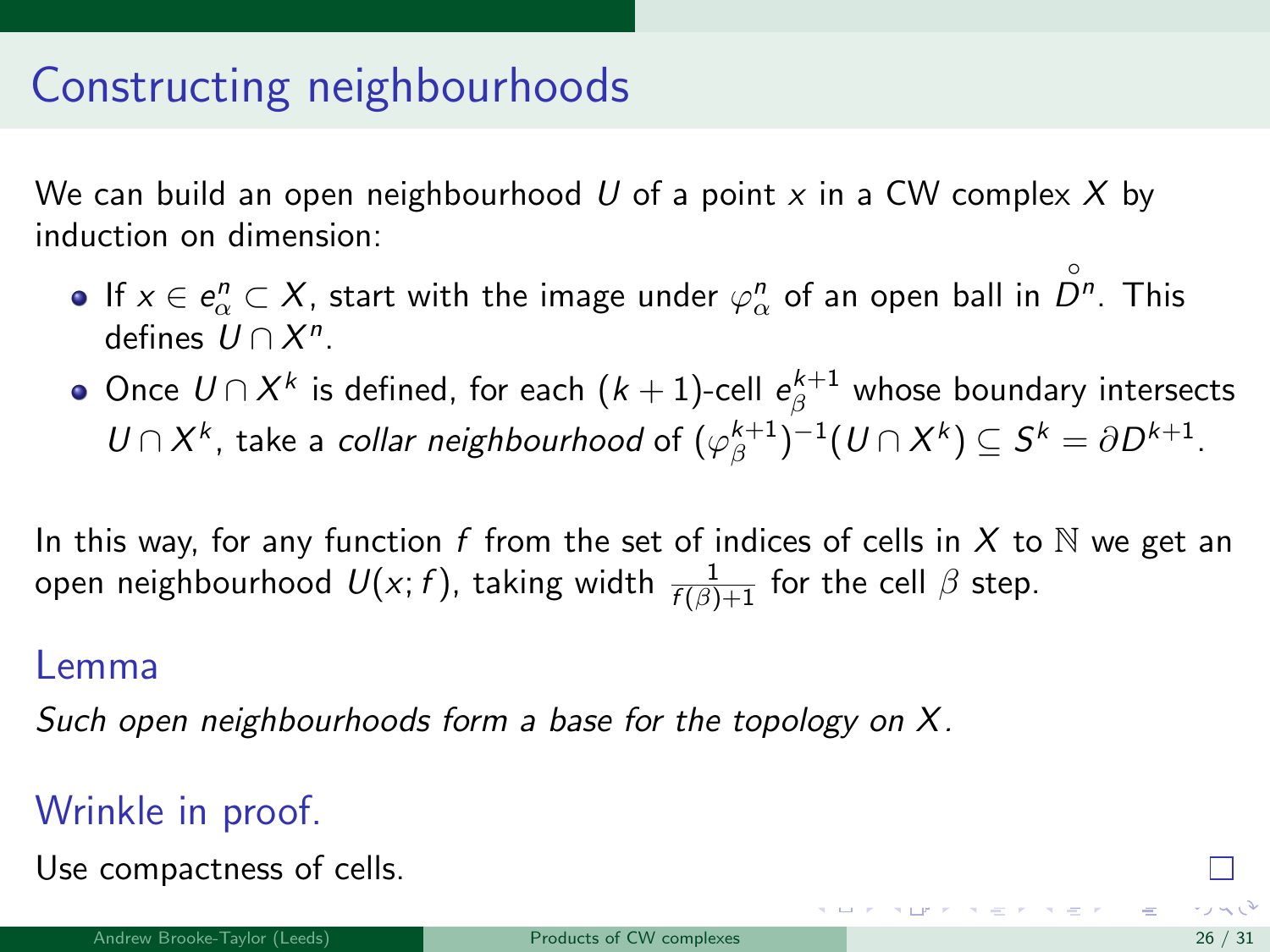<span id="page-77-0"></span>We want to construct open neighbourhoods U of  $x_0$  in X and V of  $y_0$  in Y such that  $(U \times V) \cap H = \emptyset$ .

メロメ メ御 メメ きょうくきょう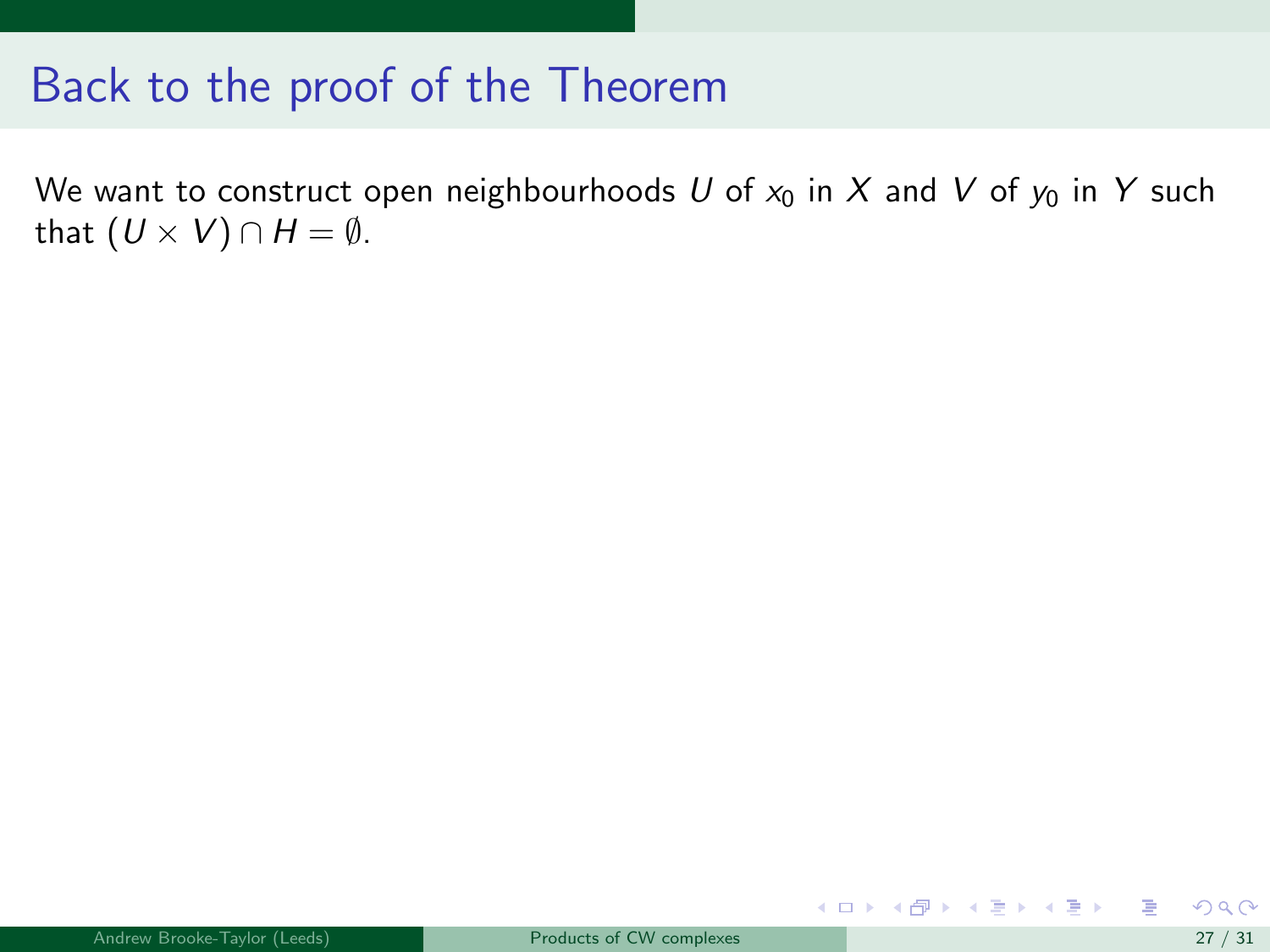We want to construct open neighbourhoods U of  $x_0$  in X and V of  $y_0$  in Y such that  $(U \times V) \cap H = \emptyset$ .

We shall construct functions  $f: \mathbb{N} \to \mathbb{N}$  and  $g: J \to \mathbb{N}$ , where J is the index set for cells of  $\mathsf{Y},$  such that  $\big(\mathsf{U}(\mathsf{x}_0;f) \times \mathsf{U}(\mathsf{y}_0;g)\big) \cap \mathsf{H} = \emptyset.$ 

メロメ メ御き メミメ メミメー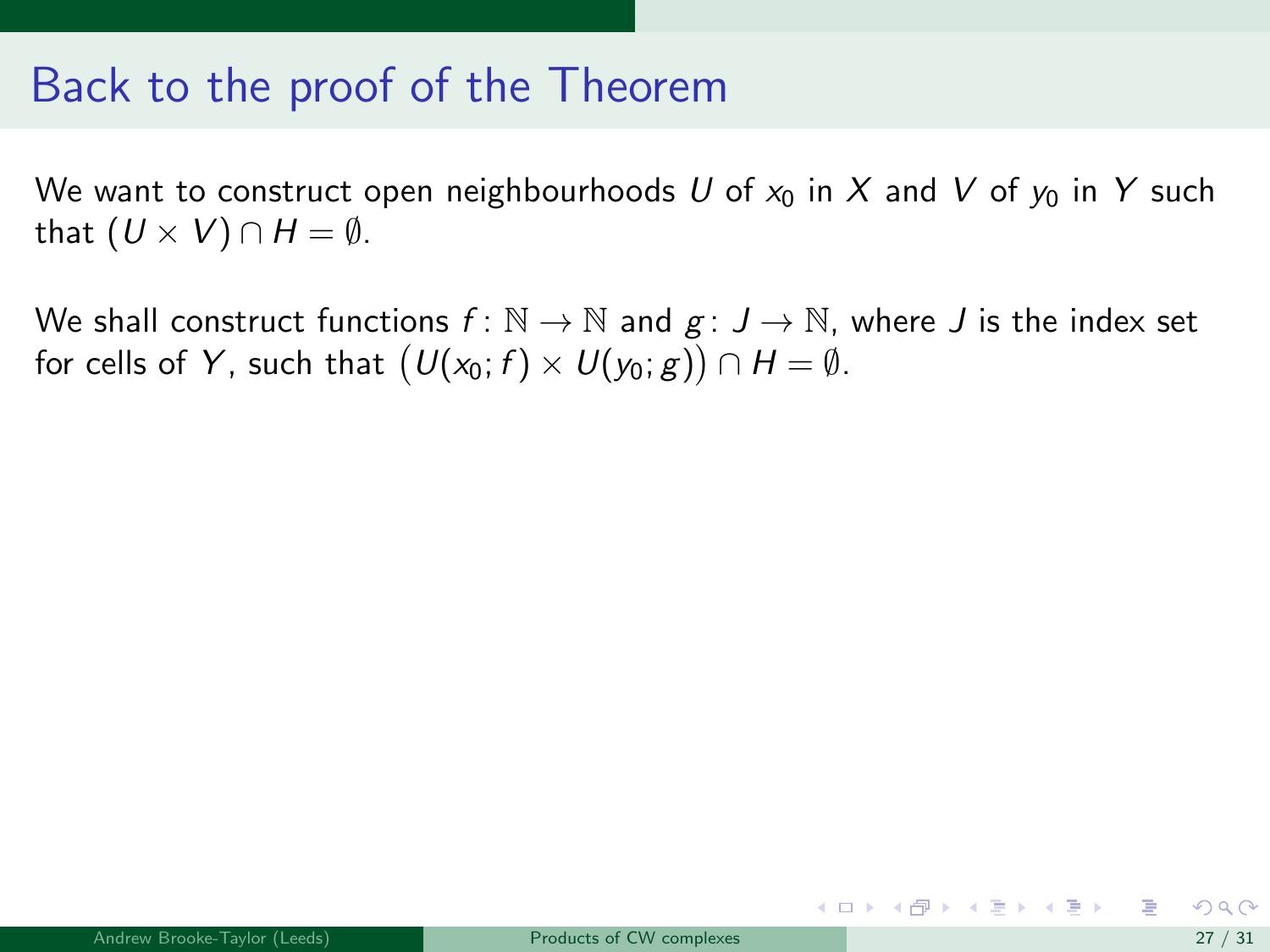<span id="page-79-0"></span>We want to construct open neighbourhoods U of  $x_0$  in X and V of  $y_0$  in Y such that  $(U \times V) \cap H = \emptyset$ .

We shall construct functions  $f: \mathbb{N} \to \mathbb{N}$  and  $g: J \to \mathbb{N}$ , where J is the index set for cells of  $\mathsf{Y},$  such that  $\big(\mathsf{U}(\mathsf{x}_0;f) \times \mathsf{U}(\mathsf{y}_0;g)\big) \cap \mathsf{H} = \emptyset.$ 

#### Basic idea

The construction is essentially by simultaneous induction on cell number on the  $X$ side (after enumerating the cells of X in a reasonable order) and dimension on the Y side.

For each new cell  $e_{\alpha}$  that you consider on the Y side, you get a function  $f_{\alpha}: \mathbb{N} \to \mathbb{N}$  defining an open set on the X side avoiding H. Since there are fewer than b many  $\alpha$ , they can be eventually dominated by a single function f, with respect to which the  $e_{\alpha}$  part of the neighbourhood can be chosen.

イロト 不優 ト 不差 ト 不差 トー 差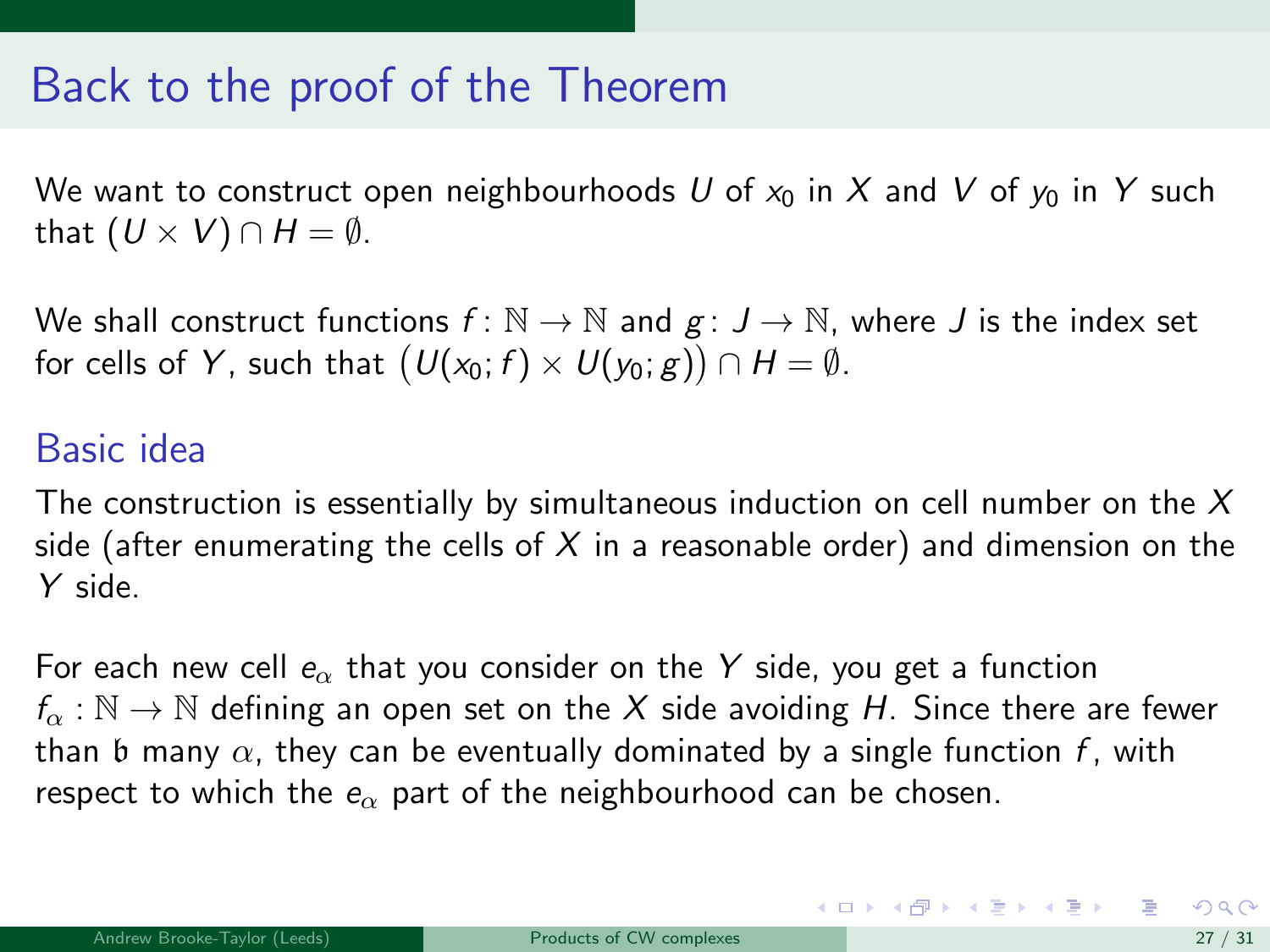<span id="page-80-0"></span>We want to construct open neighbourhoods U of  $x_0$  in X and V of  $y_0$  in Y such that  $(U \times V) \cap H = \emptyset$ .

We shall construct functions  $f: \mathbb{N} \to \mathbb{N}$  and  $g: J \to \mathbb{N}$ , where J is the index set for cells of  $\mathsf{Y},$  such that  $\big(\mathsf{U}(\mathsf{x}_0;f) \times \mathsf{U}(\mathsf{y}_0;g)\big) \cap \mathsf{H} = \emptyset.$ 

#### Basic idea

The construction is essentially by simultaneous induction on cell number on the  $X$ side (after enumerating the cells of X in a reasonable order) and dimension on the Y side.

For each new cell  $e_{\alpha}$  that you consider on the Y side, you get a function  $f_{\alpha}: \mathbb{N} \to \mathbb{N}$  defining an open set on the X side avoiding H. Since there are fewer than b many  $\alpha$ , they can be eventually dominated by a single function f, with respect to which the  $e_{\alpha}$  part of the neighbourhood can be chosen.

Naïvely implemented, that doesn['t](#page-79-0) work  $(f_\alpha \leq^* f$  isn't g[oo](#page-81-0)[d](#page-76-0) [e](#page-80-0)[n](#page-81-0)[ou](#page-0-0)[gh\)](#page-89-0)[.](#page-0-0)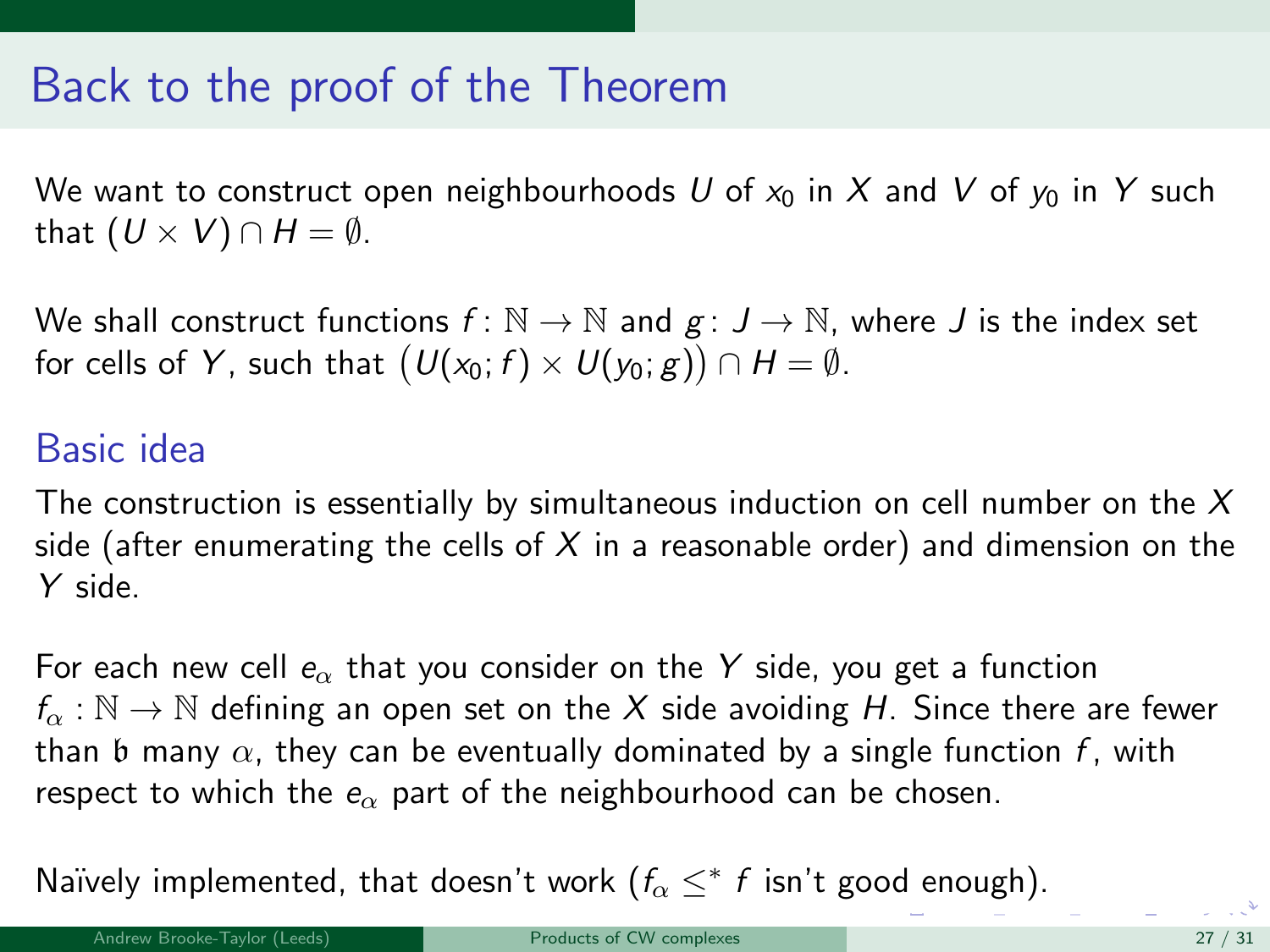#### <span id="page-81-0"></span>If  $f_{\alpha}(n) \leq f(n)$  for all n, then  $U(x; f_{\alpha}) \supseteq U(x; f)$ .

重

メロメ メ御 メメ きょうくきょう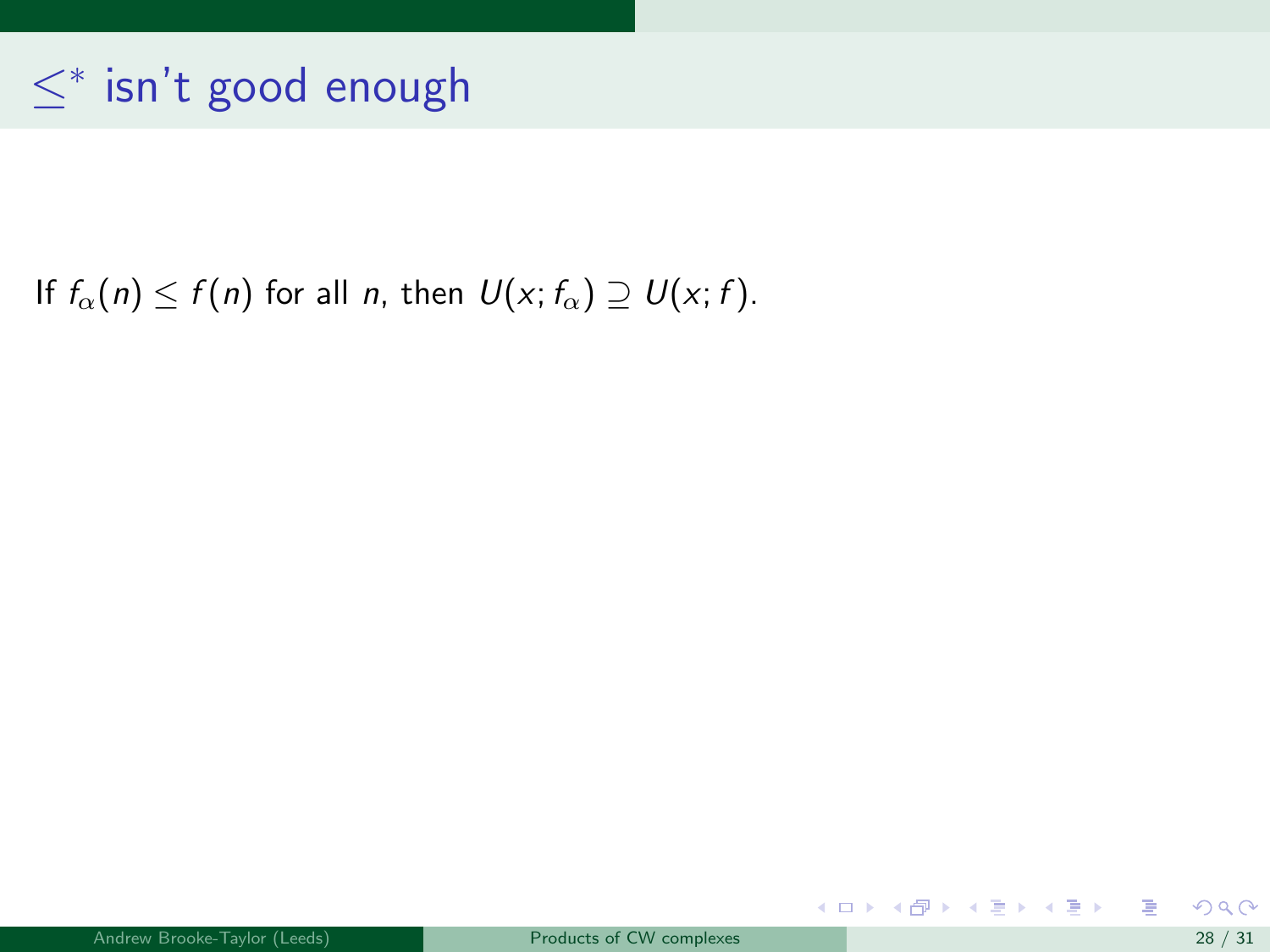If  $f_{\alpha}(n) \leq f(n)$  for all n, then  $U(x; f_{\alpha}) \supseteq U(x; f)$ .

If  $f_{\alpha}(n) \leq^* f(n)$ , then this fails on finitely cells.

重

メロメメ 倒す メミメメ ミメー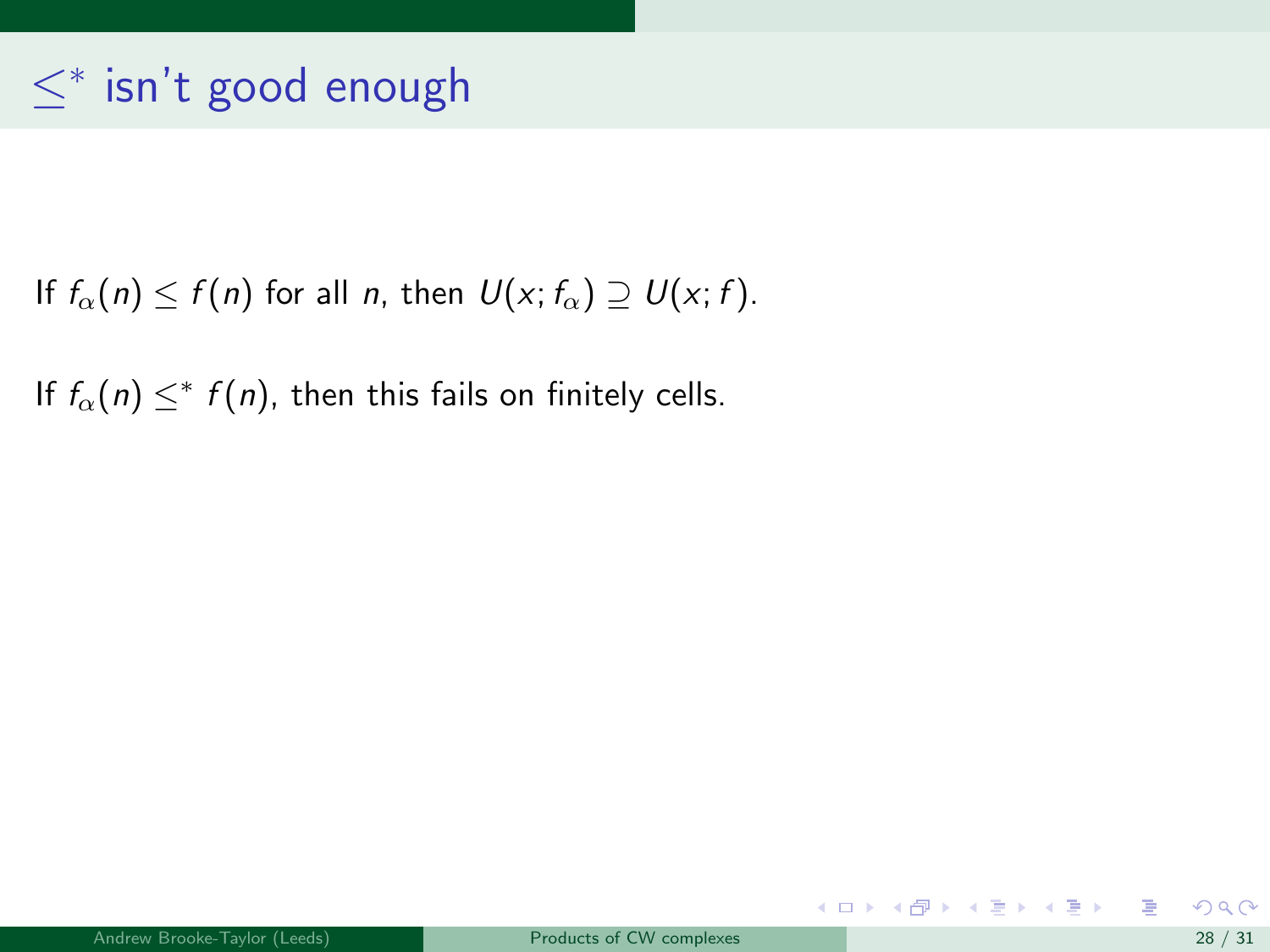If  $f_{\alpha}(n) \leq f(n)$  for all n, then  $U(x; f_{\alpha}) \supseteq U(x; f)$ .

If  $f_{\alpha}(n) \leq^* f(n)$ , then this fails on finitely cells.

For 1-dimensional examples (Dowker, Tanaka), this isn't a big deal.

メロメ メ都 メメ きょうくぼ メー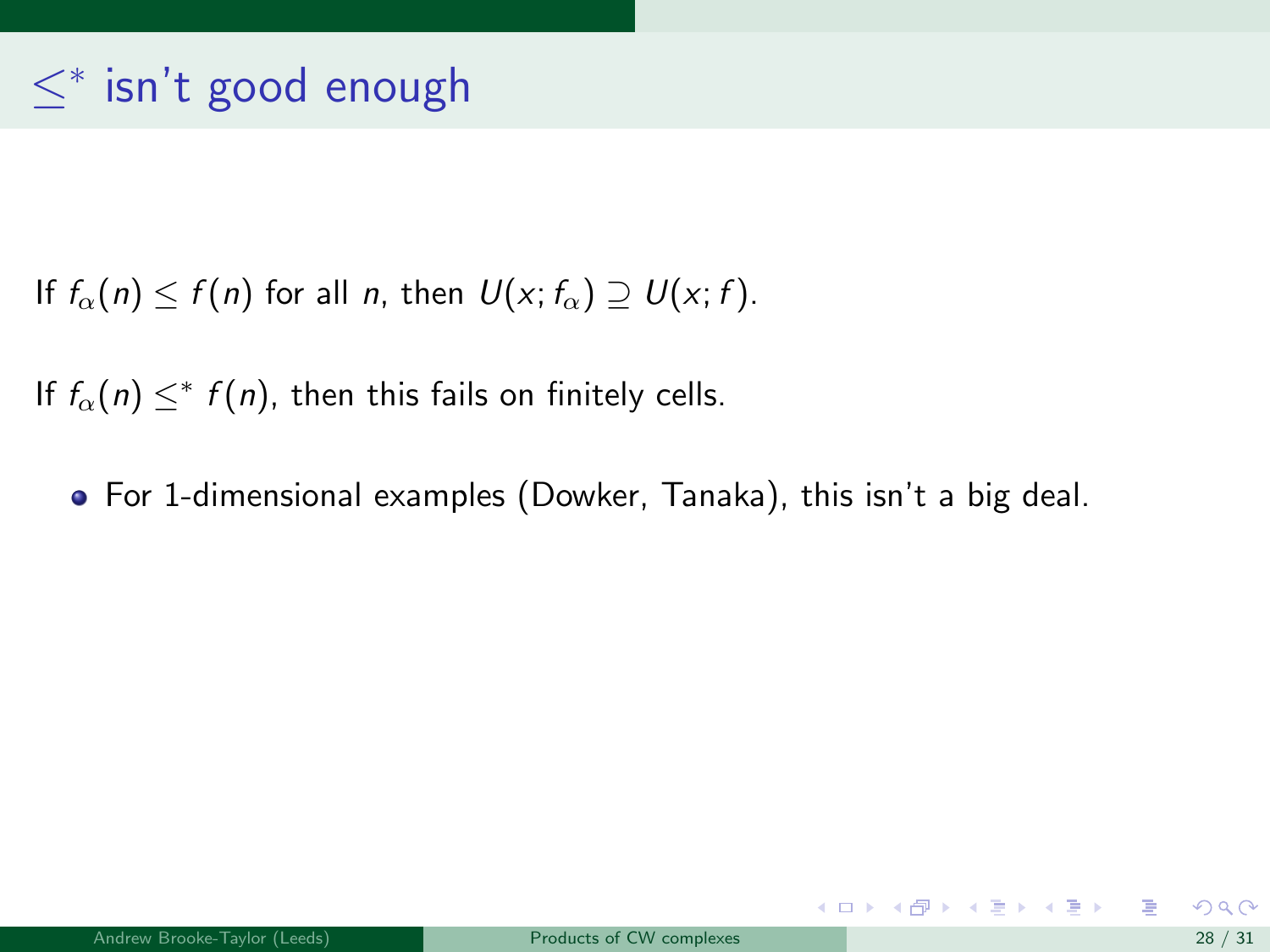If  $f_{\alpha}(n) < f(n)$  for all n, then  $U(x; f_{\alpha}) \supset U(x; f)$ .

If  $f_{\alpha}(n) \leq^* f(n)$ , then this fails on finitely cells.

- For 1-dimensional examples (Dowker, Tanaka), this isn't a big deal.
- For arbitrary CW complexes, where higher dimensional cells can glue on to those finitely many cells, it's a problem.

メロメ メ御き メミメ メミメー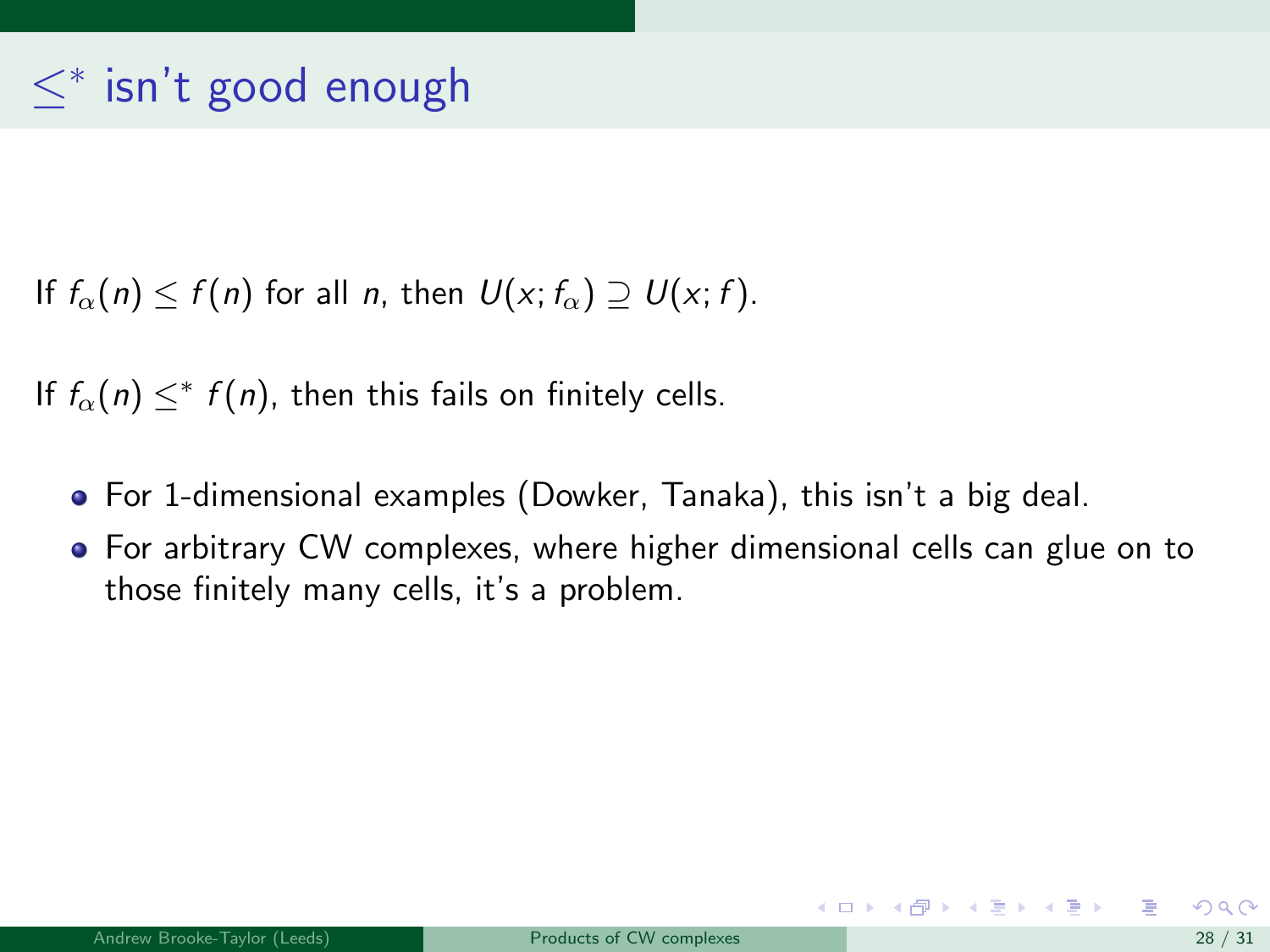<span id="page-85-0"></span>If  $f_{\alpha}(n) < f(n)$  for all n, then  $U(x; f_{\alpha}) \supset U(x; f)$ .

If  $f_{\alpha}(n) \leq^* f(n)$ , then this fails on finitely cells.

- For 1-dimensional examples (Dowker, Tanaka), this isn't a big deal.
- For arbitrary CW complexes, where higher dimensional cells can glue on to those finitely many cells, it's a problem.

Solution

Mix  $\leq$ ,  $\leq^*$ , and promises about the growth rate of f.

メロメ メ都 メメ きょうくぼ メー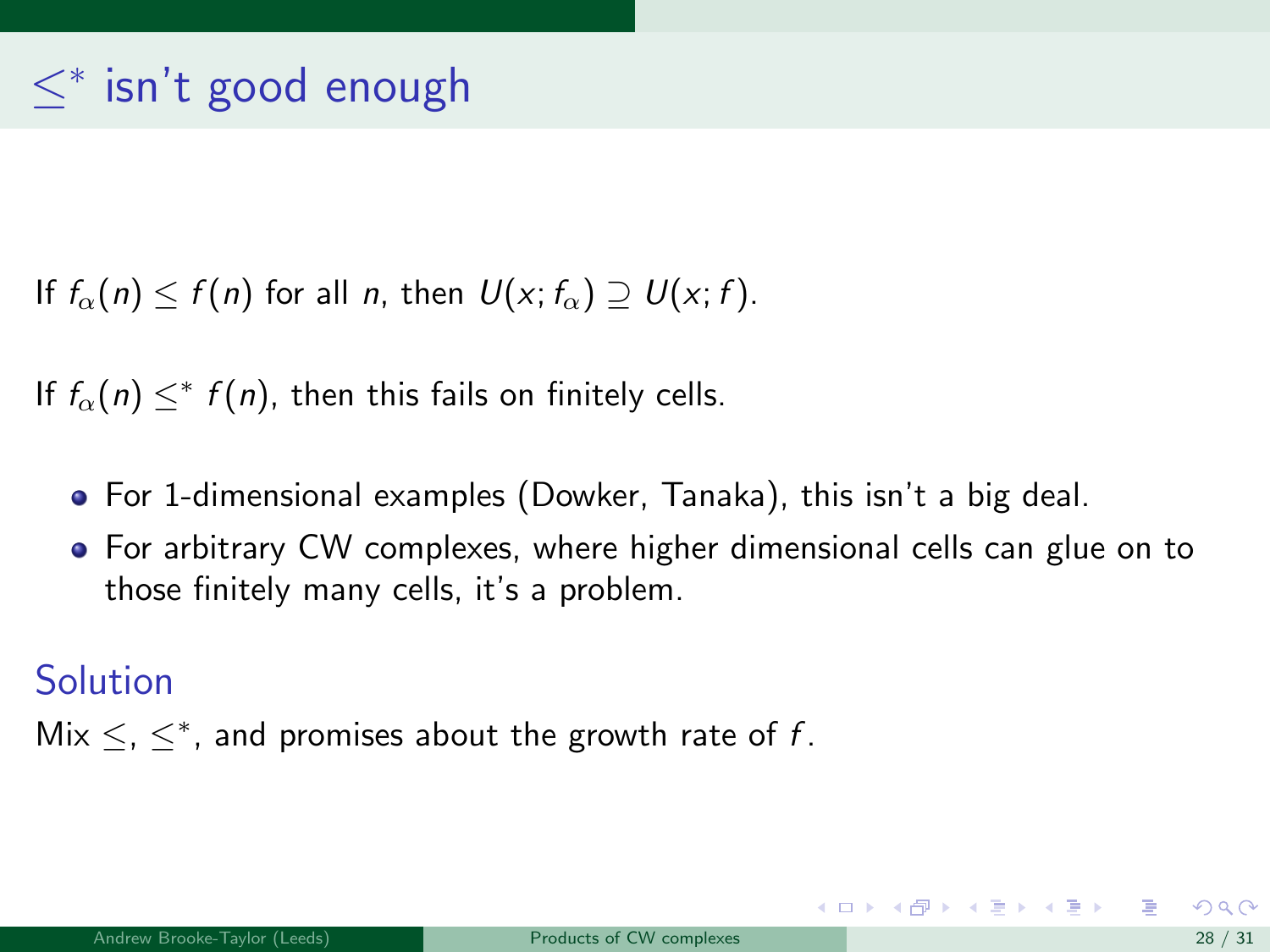# <span id="page-86-0"></span>Making it work

#### Lemma (Adding one cell to finite subcomplexes)

Suppose

- W and Z are CW complexes,
- $W'$  is a finite subcomplex of  $W$ ,
- Z 0 is a finite subcomplex of Z,
- U is a subset of  $W'$  that is open in  $W'$ ,
- V is a subset of  $Z'$  that is open in  $Z'$ , and
- $\bullet$  H is a sequentially closed subset of W  $\times$  Z such that the closure of U  $\times$  V is disjoint from H.

Let e be a cell of Z whose boundary is contained in Z'. Then there is a  $p \in \mathbb{N}$ such that, if  $V^{e,p}$  is  $V$  extended by the width  $1/(p+1)$  collar in e, then  $U\times V^{e,p}$ has closure disjoint from H.

イロト イ押ト イヨト イヨト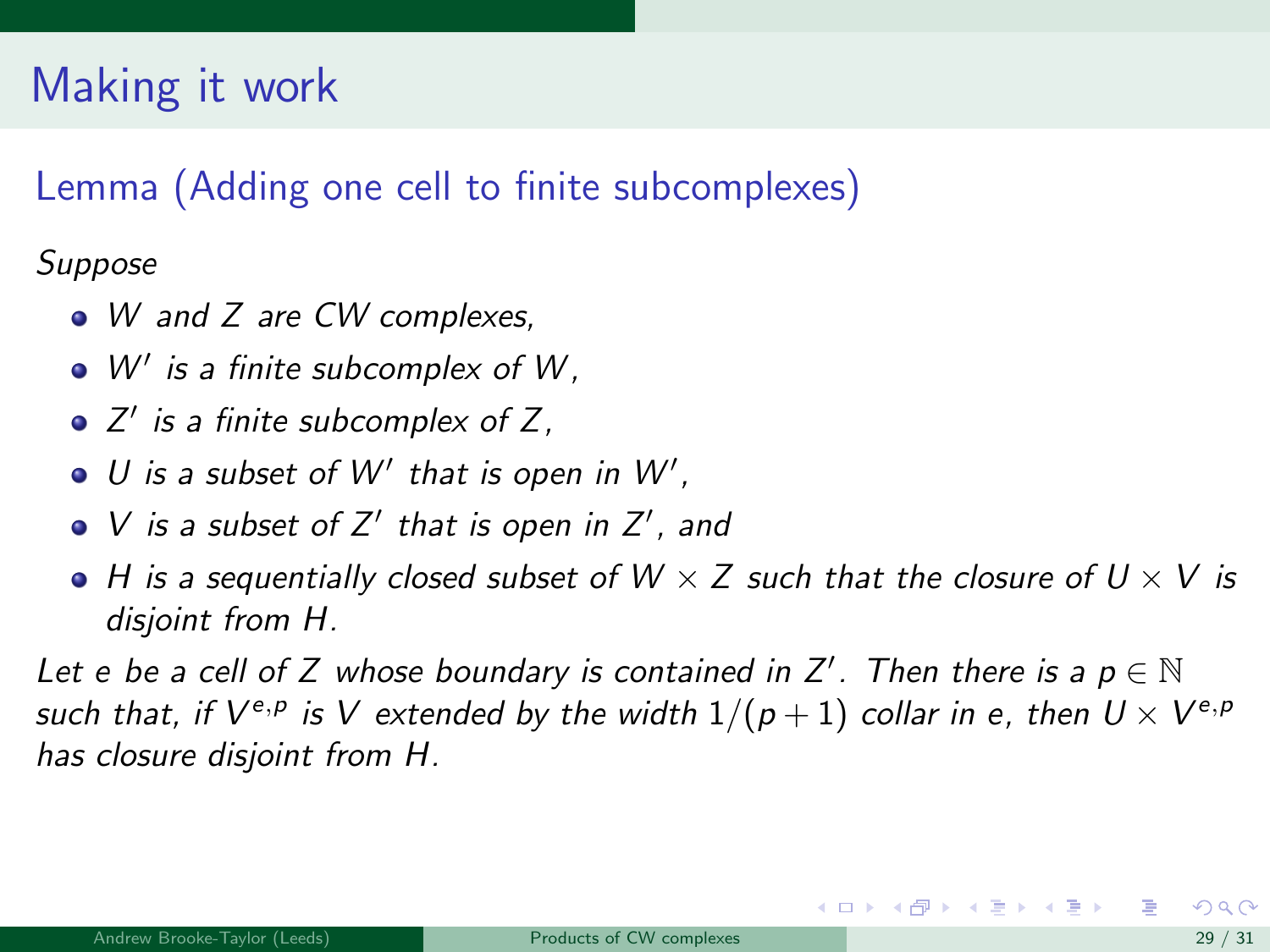# <span id="page-87-0"></span>Making it work

#### Lemma (Adding one cell to finite subcomplexes)

Suppose

- W and Z are CW complexes,
- $W'$  is a finite subcomplex of  $W$ ,
- Z 0 is a finite subcomplex of Z,
- U is a subset of  $W'$  that is open in  $W'$ ,
- V is a subset of  $Z'$  that is open in  $Z'$ , and
- $\bullet$  H is a sequentially closed subset of W  $\times$  Z such that the closure of U  $\times$  V is disjoint from H.

Let e be a cell of Z whose boundary is contained in Z'. Then there is a  $p \in \mathbb{N}$ such that, if  $V^{e,p}$  is  $V$  extended by the width  $1/(p+1)$  collar in e, then  $U\times V^{e,p}$ has closure disjoint from H.

#### Proof sketch.

Us[e](#page-87-0) compactness, normality and sequentiality of  $W' \times (Z' \cup e)$  $W' \times (Z' \cup e)$  $W' \times (Z' \cup e)$  $W' \times (Z' \cup e)$ [.](#page-0-0)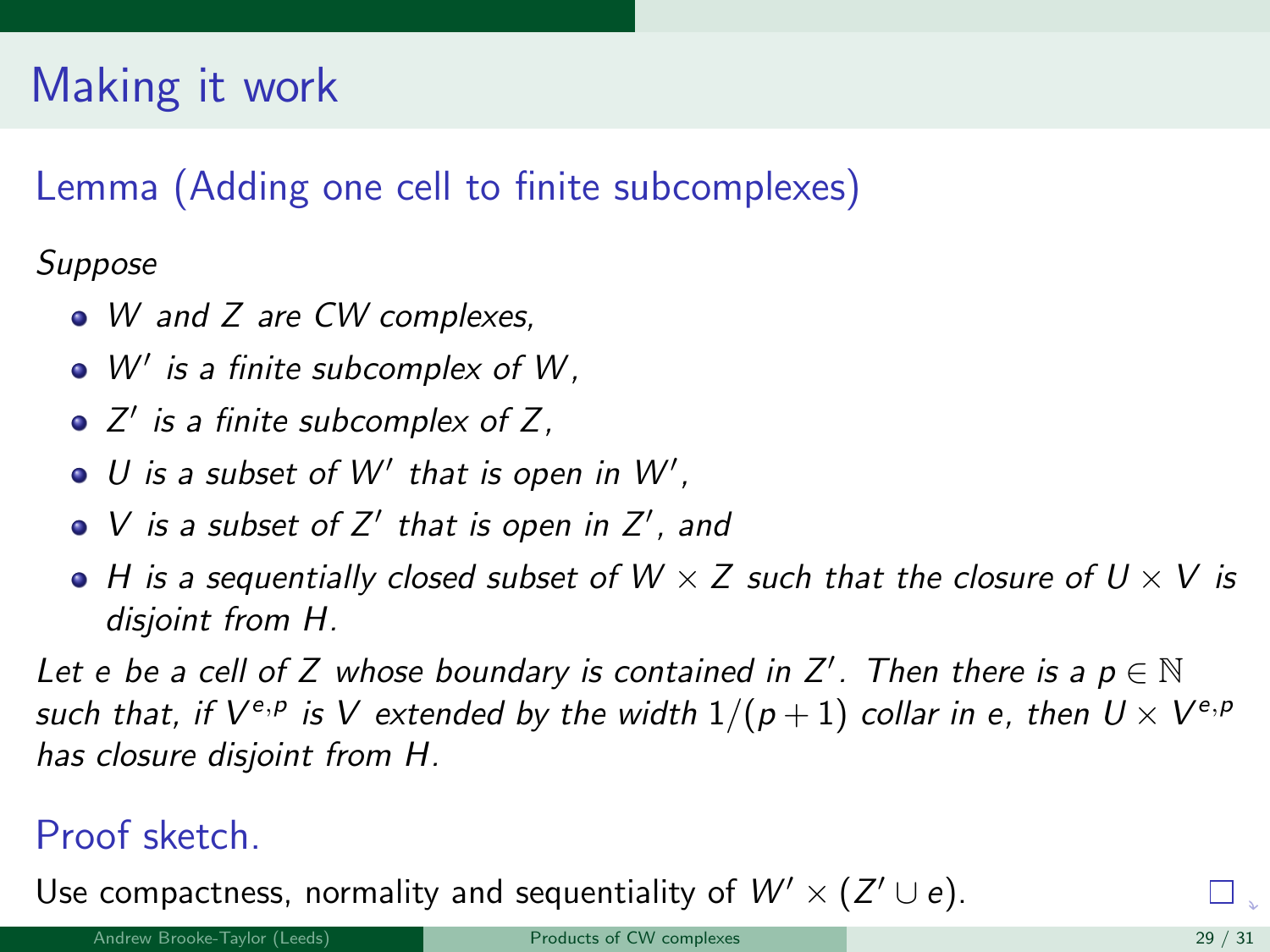# <span id="page-88-0"></span>Making it work

#### Lemma (Adding a Y-side cell, fitting  $X$ -side promises)

Let

- $Y'$  be a finite subcomplex of Y containing  $y_0$ ,
- $\bullet$  F be a function from  $\mathbb N$  to  $\mathbb N$ .
- s be a function from the indices of  $Y'$  to  $\mathbb N$  such that  $U(x_0; F) \times U(y_0; s) \subseteq X \times Y'$  has closure disjoint from H,
- *i be a natural number*, and
- Y" be a subcomplex of Y that is a one-cell extension of Y',  $Y'' = Y' \cup e_{\alpha}$ .

Then there is a function  $f: \mathbb{N} \to \mathbb{N}$  such that

- $\bigcirc$   $f(n)$  >  $F(n)$  for all n in N, and  $f(n) = F(N)$  for all  $n < i$ ,
- **•** for every  $f' : \mathbb{N} \to \mathbb{N}$  such that  $f' \geq^* f$  and  $f' \geq F$ , there is a  $q \in \mathbb{N}$  such that  $U(x_0; f') \times U(y_0; s \cup \{(\alpha, q)\})$  has closure disjoint from H.

K ロンス 御 > ス ヨ > ス ヨ > 一 ヨ